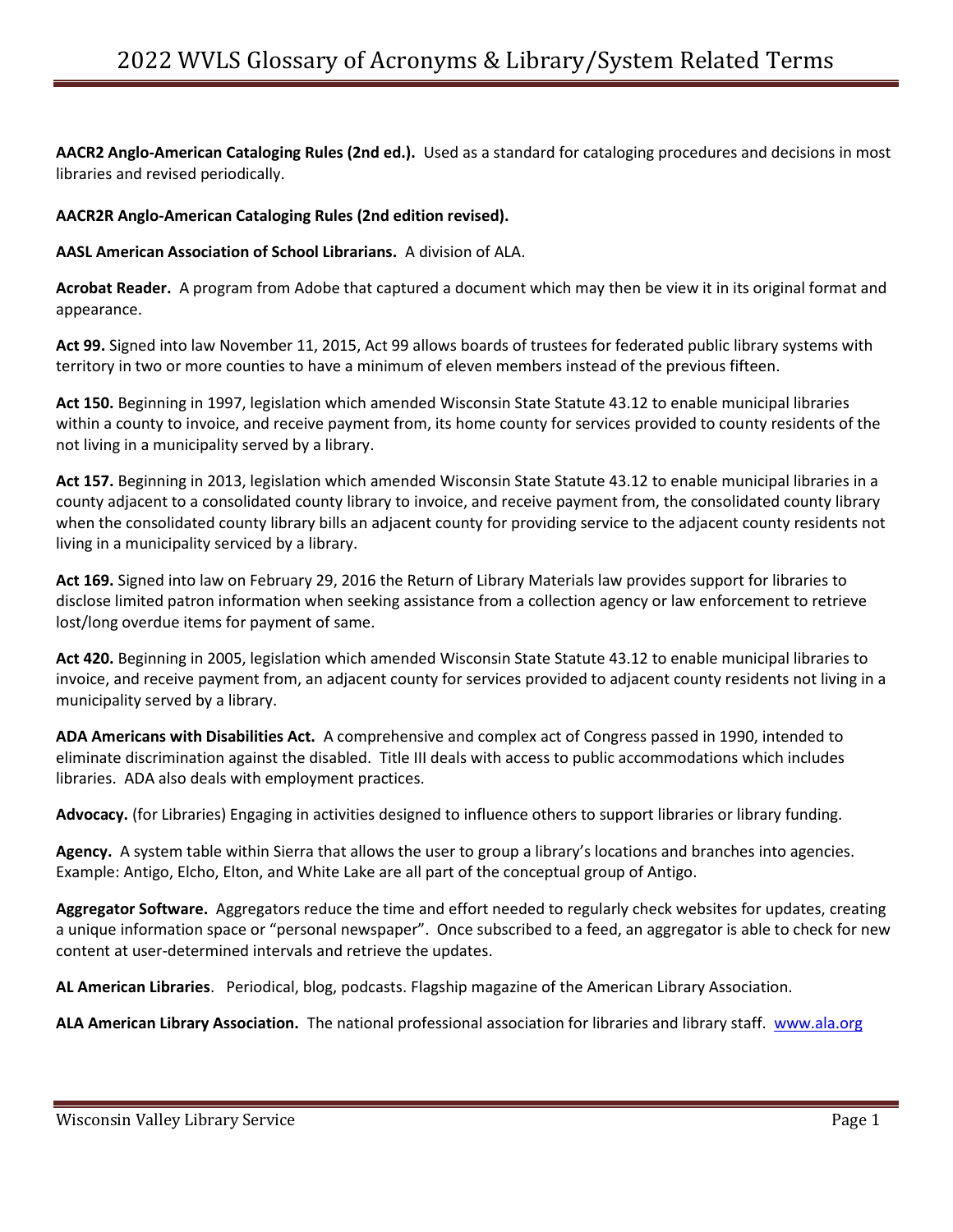**Algorithm.** A set of instructions or procedures used in order to accomplish a task, such as creating search results in Google. In the context of search, algorithms are used to provide the most relevant results first based on those instructions.

**ALS Arrowhead Library System.** A Wisconsin library system headquartered in Milton.

**ALSC Association for Library Service to Children.** A division of ALA.

**ALTA Association for Library Trustees and Advocates.** A former division of ALA. See "United for Libraries".

**ALTAFF Association for Library Trustees, Advocates, Friends and Foundations**. A former division of ALA. See "United for Libraries".

**Amazon EC2.** Probably the first real iteration of a cloud-computing platform, Amazon's Elastic Compute Cloud is still one of the most popular. Making it simple for anyone to throw a virtual server machine onto Amazon's powerful server platform, EC2 changed what it meant to own a server or even run a business. A large number of new businesses don't even own server hardware. Their entire operations run on EC2.

**American Rescue Plan Act of 2021.** Signed into law March 11, 2021, it includes billions in funding for public education, libraries, early childhood programs, and internet connectivity resources. State libraries will distribute funds to local libraries to fund services, including offering greater access to technology, establishing mobile digital labs, enhancing workforce development and jobseeker programming and ensuring training and technical support for libraries, including assistance with the safe handling of materials.

**AMH Automated Materials Handling**. Refers to any automation that reduces or eliminates the need for staff or patrons to check in, check out, or sort material, or to move bins containing library materials.

**Ancestry Library.** A database that provides access to genealogy information in more than 4,000 databases, including census data, passenger lists, the Social Security Death Index, and much more.

**Android.** Usually used in the context of Android phone, Android is a free and open source operating system developed by Google that powers a variety of mobile phones from different manufacturers and carriers. It allows users to install apps from the Android Market and from other channels, such as directly from a developer's website.

**Anime.** Defined as "a Japanese style of motion-picture animation".

#### **ANSI American National Standards Institute.**

**Antivirus.** Software designed to detect and destroy computer viruses.

**API Application Programming Interface.** The way computer programs share data and functionality with other computer programs.

**App. (Application Program).** A program that runs inside another service. Many mobile phones allow apps to be downloaded, leading to a burgeoning economy for modestly priced software.

**Appropriation.** The amount allocated by a municipality or county in support of a governing unit's (library's) budget. Also, the amount voted by the legislature to support programs.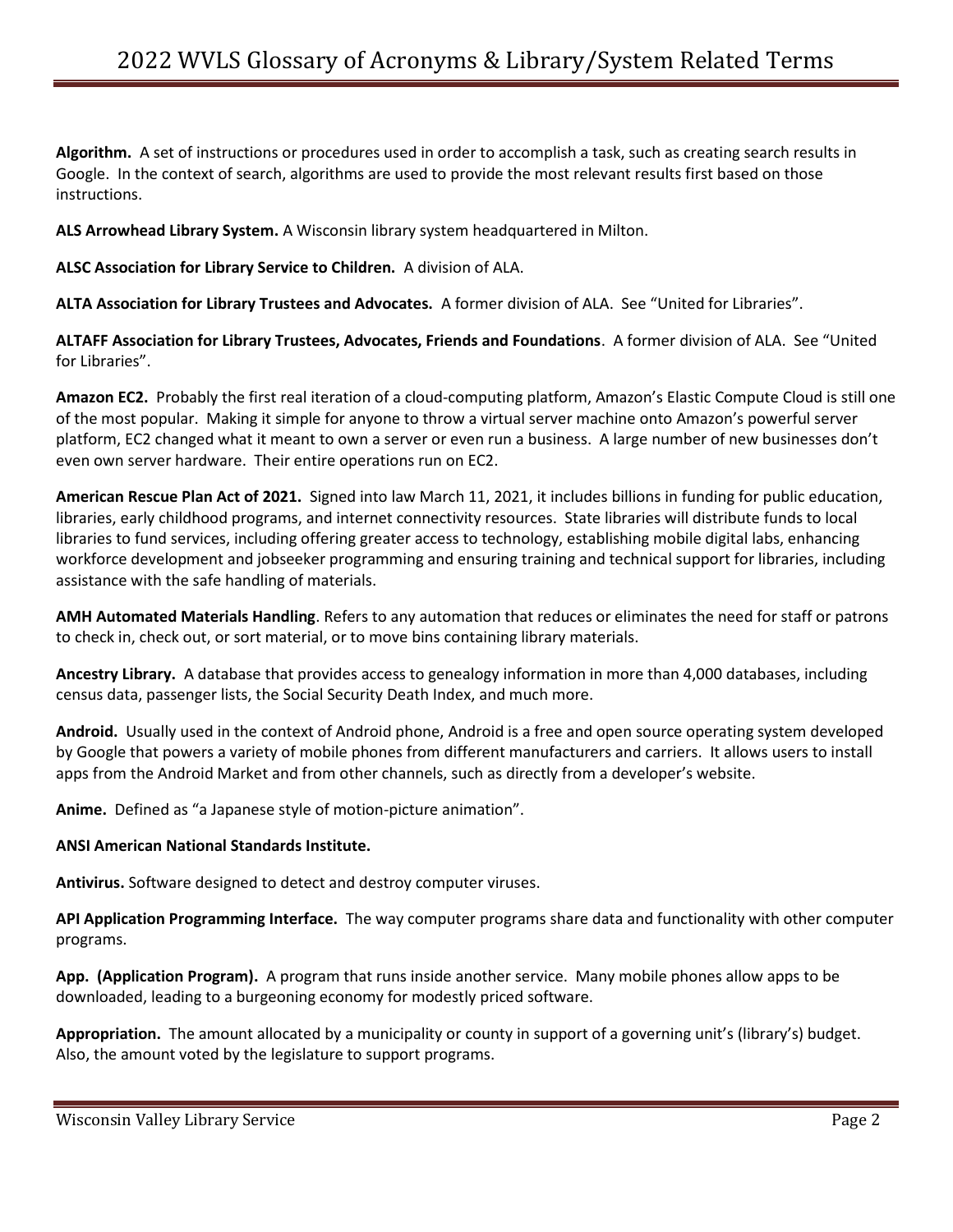**Apple iPad.** Tablet device generally as large as a small laptop.

**AR Augmented Reality.** The use of computers to overlay useful information on top of our perceived world. Similar to Virtual Reality (VR), AR has long appeared in science fiction, but unlike VR, AR has practical applications. Examples: Snapchat filters on your smartphone to put little bunny ears and whiskers on your face; playing Pokémon Go; using Google Glass. See also VR Virtual Reality.

**ARSL Association of Rural and Small Libraries.** The mission of ARSL is to provide a network of people and materials to support rural and small library staff, volunteers, and trustees to integrate the library thoroughly with the life and work of the community it serves. ARSL has a yearly conference specifically targeted to rural and branch library staff.

**ASCII American Standard Code for Information Interchange.** A standard format for computer language.

**Atom.** A syndication format for machine readable web feeds that is usually accessible via a URL.

**Authority Control.** Authority control is a process that organizes bibliographic information in library catalogs by using a single, distinct spelling of a name (heading) or a subject for each topic. Authority control is the process that is applied to both descriptive and subject analysis parts of cataloging. It ensures the consistency and correctness of names and subject headings entered in the bibliographic description.

## **AV Audiovisual.**

Avatar (Computing). A computer user's representation of himself/herself or alter ego, whether in the form of a threedimensional model used in computer games or a two-dimensional icon (picture) used on the Internet and other communities.

**AWSL** Association of Wisconsin Special Librarians. A division of WLA.

**BadgerCat.** Started in 2006, a subset of WorldCat that includes books, CDs, DVDs and other items owned by approximately 500 Wisconsin libraries. It dissolved in July 2010.

**BadgerLearn Pro.** A free continuing education portal for Wisconsin librarians and support staff. Find webinars, handbooks, videos, presentation slides and more.

**BadgerLink.** Wisconsin's online library of magazines, journals, newspapers and scholarly articles. Project of DLT to provide access to electronic databases to all libraries and for all Wisconsin residents.

**Badgernet.** The Wisconsin Department of Administration's statewide network contracted with AT&T. BadgerNet is the successor to the BadgerNet Converged Network (BCN).

**Bandwidth.** The size or capacity of a data line or system.

**Barcode.** Vertical bar patterns representing numbers of letters which can be read by an electronic scanner and used for inventory control, tracking, and identification of materials. It is also used in library circulation systems for checking in/out materials to patrons.

**BARD.** Braille and Audio Reading Download. It is an internet-based service from the National Library Service for the blind and physically handicapped (NLS) that enables the user to download materials to their personal devices. BARD has thousands of books and magazines available for download to an iOS or Android device with no waiting.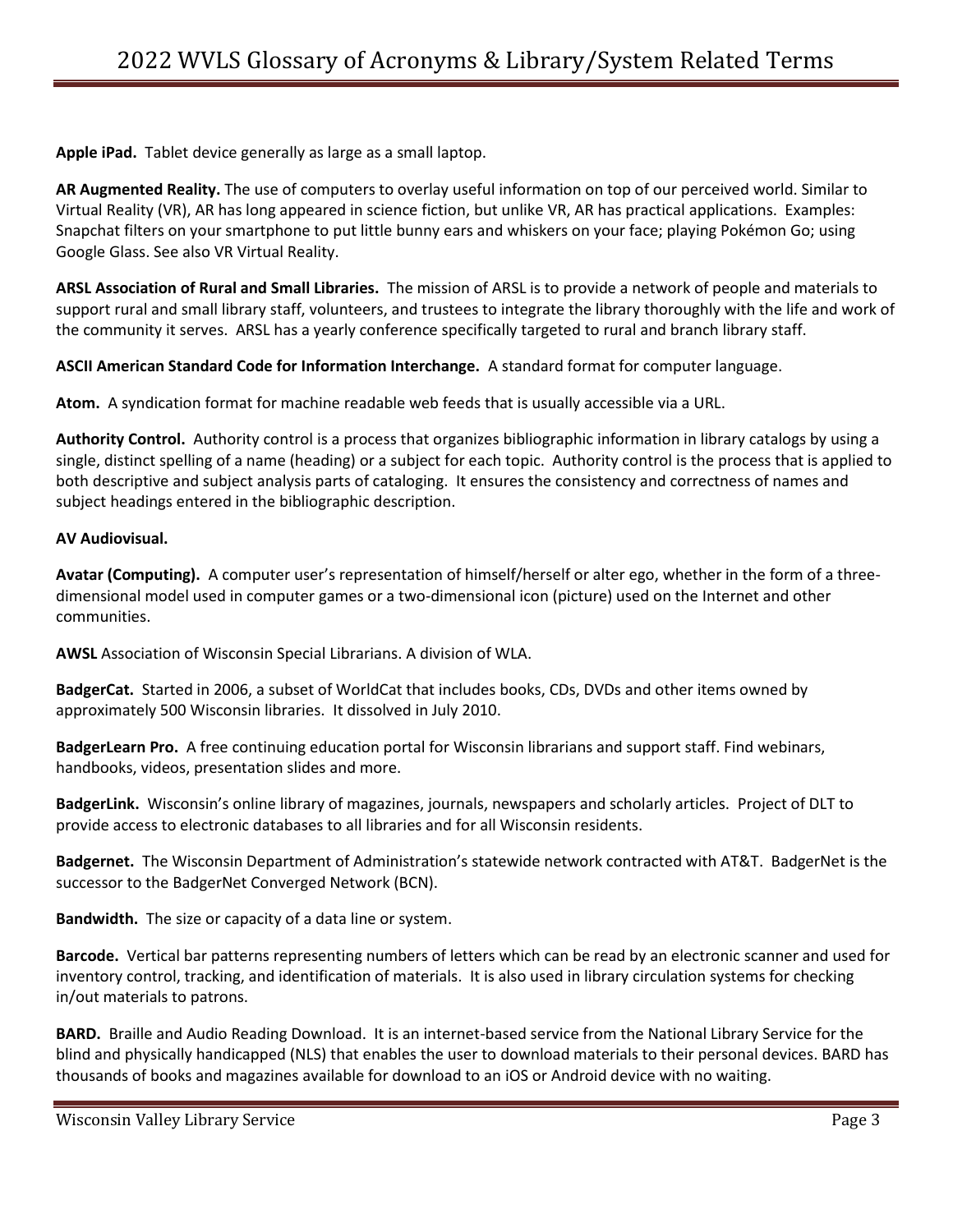**BaseCamp.** A web-based project-management tool that offers to-do lists, wiki-style web-based text documents, milestone management, file sharing, time tracking, and a messaging system.

**BCCB.** Building Community Capacity through Broadband (BCCB) is the Wisconsin initiative to connect community anchor institutions to broadband technologies through sustainable public-private partnerships and Community Area Networks (CANs).

## **BCN Badgernet Converged Network. See BadgerNet.**

**BI Bibliographic Instruction.** Method used to train library clients in using library resources – indexes, online catalog, and computerized databases – through signage, formal classes, or one-on-one instruction.

**Blade Servers.** Blade servers have become so commonplace that it's easy to forget how stunning it was to see an entire server room of systems reduced to a single rack.

**Block.** Configuring a social networking service to prevent a particular user from contacting you or viewing your profile.

**Block-Chain.** A blockchain is basically a distributed database where lots of different parties can read and write transactions to the database. Instead of a third party checking those transactions, the blockchain has a built-in consensus mechanism that checks transactions to make sure they're good. Transactions that pass get hashed—in other works, assigned a digital fingerprint that identifies the transaction. Those validated transactions then get grouped together into a block, which is assigned its own hash. The hash becomes the first hash of the next block of transactions, linking them together in a chain. If everything works as it should, blockchains can theoretically give us a trustworthy database of good transactions without a human being or institution having to intervene to verify those transactions. Blockchain may soon support library budget allocation, grants, donations and financial reports. The ways in which blockchain technology associates to the future of library technology and infrastructure are vast. Cataloging possibilities on the blockchain are enormous. The most pointed applications are in library consortia with shared catalogs.

**Blog.** A website or section of a website where users post announcements and/or e-journal entries of their thoughts. Each post usually contains a web link. Basically, it is an open forum communication tool that, depending on the web site, is either very individualistic or performs a crucial function for a company. One of the first widespread web-native publishing formats, generally characterized by reverse chronological ordering, rapid response, linking, and robust commenting.

**Blogger.** One of the first mass blogging services and is credited with popularizing the format. Unlike WordPress, it is not open source. Many Blogger sites are hosted at blogspot.com.

**BLS Bridges Library System**. Former Waukesha County Federated Library System (WCFLS) with the addition of Jefferson County. BLS is headquartered in Waukesha.

**BlueJeans.** A cloud-based video conferencing/meeting/webinar service.

**Blu-ray Disc. (also known as Blu-ray or BD)** An optical disc storage medium. Its main uses are high-definition video and data storage. The disc has the same physical dimensions as standard DVDs or CDs.

**Bluetooth.** A low-power-consumption and short-range wireless technology for personal area networks (PANS). It connects your personal electronic devices, such as laptops, mobile phones, digital cameras, audio and video equipment, and printers without the clutter of cables.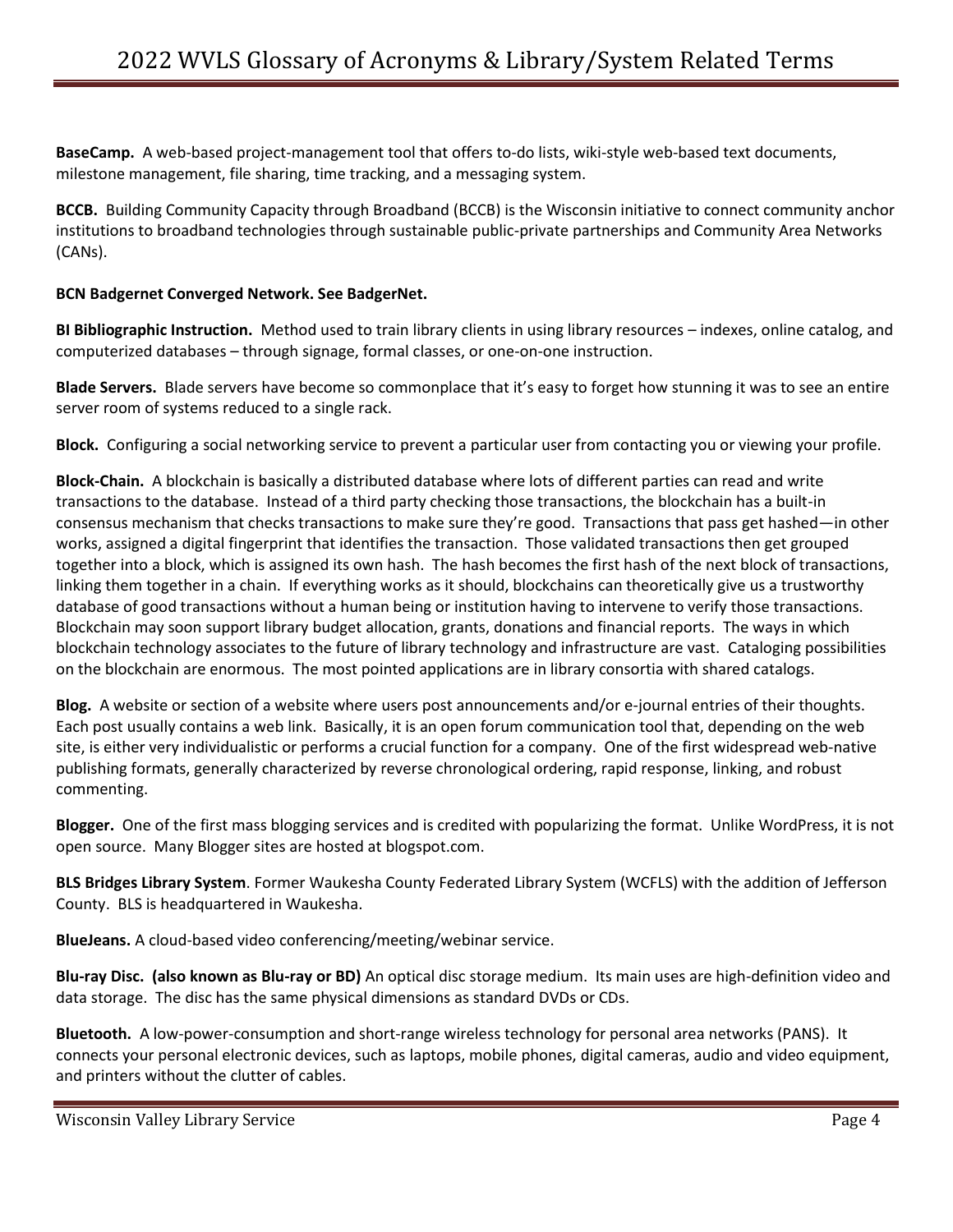**Boolean Operators.** Words such as AND, OR, and NOT that are called "logical operators" and are used to either broaden or narrow the retrieval results of a search.

**BOT.** Wisconsin Valley Library Service Board of Trustees.

## **BRASS Business Reference & Services Section of RUSA** (a division of ALA).

**Broadband.** Data transmission that can send multiple signals (voice, data and video) over the same bandwidth. The wider the bandwidth, the greater the information-carrying capacity.

**Browser.** A computer program for accessing the Internet.

**Browser Fingerprinting.** Your computer sends information about itself when it requests a webpage from the internet. Your computer reveals information in order to interact with pages on the web. Knowing when to send a mobile version of a page as opposed to a desktop version is important. However, even more information can be obtained, such as a list of fonts on your computer, plug-in details, and a more complex technique called canvas fingerprinting (which looks at how your browser draws graphics). This combination of your browser and computer's attributes is called a browser fingerprint.

#### **Build America's Libraries Act.**

**Bundle.** A group or "bundle" of software updates for Sierra.

**BYOD.** Bring Your Own Device.

**Call Number.** Letters and numbers indicating the location of a book or other material within a library.

**Camtasia.** Software that facilitates screencasting and video editing.

**CAN Community Area Network.** High-speed broadband networks that connect schools, libraries, healthcare facilities, educational institutions and government organizations in a community. CANS are owned by the pooled agencies and operated by the technical staff within the various institutions.

**Canva.** A graphic-design tool website featuring tools that can be used for both web and print media design and graphics.

# **CARES Act Grants to States (G2S) – COVID Response Support.**

**Catalog.** A systematic listing of books and other materials in a library with descriptive information about each item.

**Cataloging.** The process of preparing a catalog, or entries for a catalog. It is the process of creating and maintaining bibliographic and authority records in the library catalog, that are owned by a library.

**CCBC Cooperative Children's Book Center.** A unique examination, study and research library of the School of Education at the University of Wisconsin – Madison. The CCBC supports teaching, learning and research related to children's and young adult literature and provides informational and educational services based on its collections to students and faculty on the UW-Madison campus and librarians, teachers, child care providers, researchers and other adults in the state of Wisconsin. The CCBC specializes in intellectual freedom issues as they relate to children's and teens' access to materials in libraries and classrooms.

# **CCBCC Clark County Broadband Connectivity Consortium.**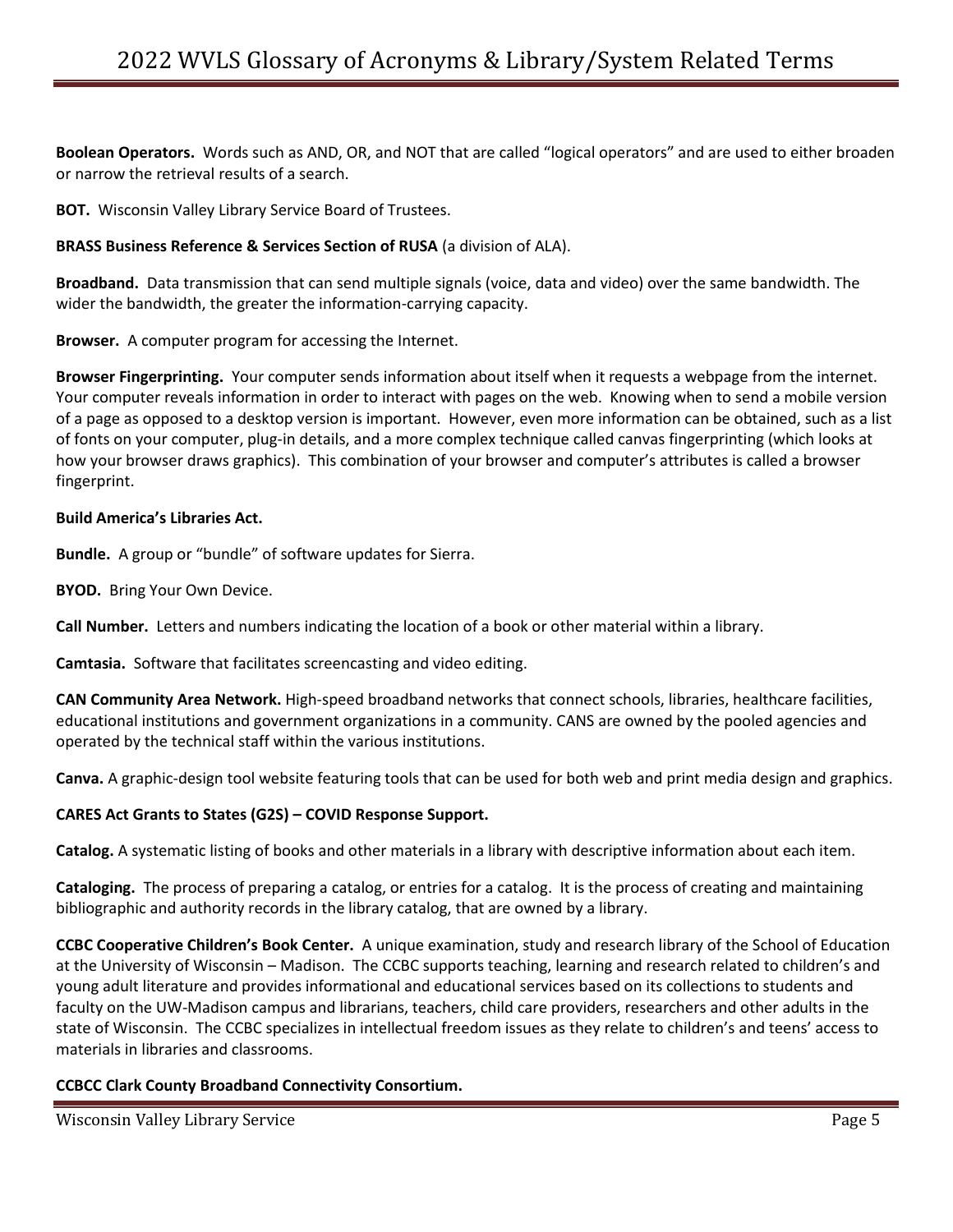**CCG Copyright Compliance Guidelines.** 

**CCL Copyright Compliance Law.** 

**CCSS Common Core State Standards.** Developed by a team of experts, educators and stakeholders in a process led by the National Governors Association and the Council of Chief State School Officers, the CCSS are rigorous, internationallybenchmarked English language arts and mathematics standards that are designed to ensure that students leave school with the knowledge and skills needed to succeed in college and careers. The CCSS are NOT a national or state curriculum nor are they federally mandated.

# **CD Children's Division or Compact Disc.**

**CD-ROM Compact Disc – Read Only Memory.** Used with a computer, the information on it cannot be altered or new information added by the user – therefore it is limited to read-only applications. A CD-ROM can hold more than 650 megabytes of data on one disc, equivalent to more than 200,000 printed pages. The medium is extremely durable and difficult to damage.

**CE Continuing Education.** Advanced training in a profession (not leading to a degree) to learn new skills or keep abreast of developments in the field.

**Censorship.** The act of attempting to prohibit or restrict access to materials or information.

**Central Wisconsin Digital Project.** A former consortium of libraries, historical societies, genealogical societies and museums committed to preserving and disseminating the history of Lincoln and Marathon counties through the digitization of original sources and artifacts and their subsequent publication on the Internet.

#### **CESA Cooperative Educational Service Agency.**

#### **CEU Continuing Education Unit.**

**Chat or Online Chat.** Any kind of communication over the Internet.

**ChiliFresh.** A product for libraries that allows patrons to write reviews and integrate them in the library's online catalog.

**CIPA Children's Internet Protection Act.** A federal law enacted by Congress in December 2000 to address concerns about access to offensive content over the Internet on school and library computers. CIPA imposes certain types of requirements on any school or library that receives funding from the E-Rate program for Internet access or internal connections. To be CIPA compliant and receive E-rate funding, schools and libraries must have Internet safety policies that include measures to block or filter obscene, harmful pictures on all computers that are accessed by minors.

**CIRCA.** An inventory product of Innovative Interfaces, Inc. that allows staff to scan items using a handheld device, laptop or even a PC. All that is required is a device that has internet access (with a web browser) and a barcode scanner.

**Civic Media.** An umbrella term describing media technologies that create a strong sense of engagement among residents through news and information. It is often used as a contrast to "citizen journalism" because it also encompasses mapping, wikis and databases.

**Classification.** The systematic arrangement of objects, books or other items into groups or classes.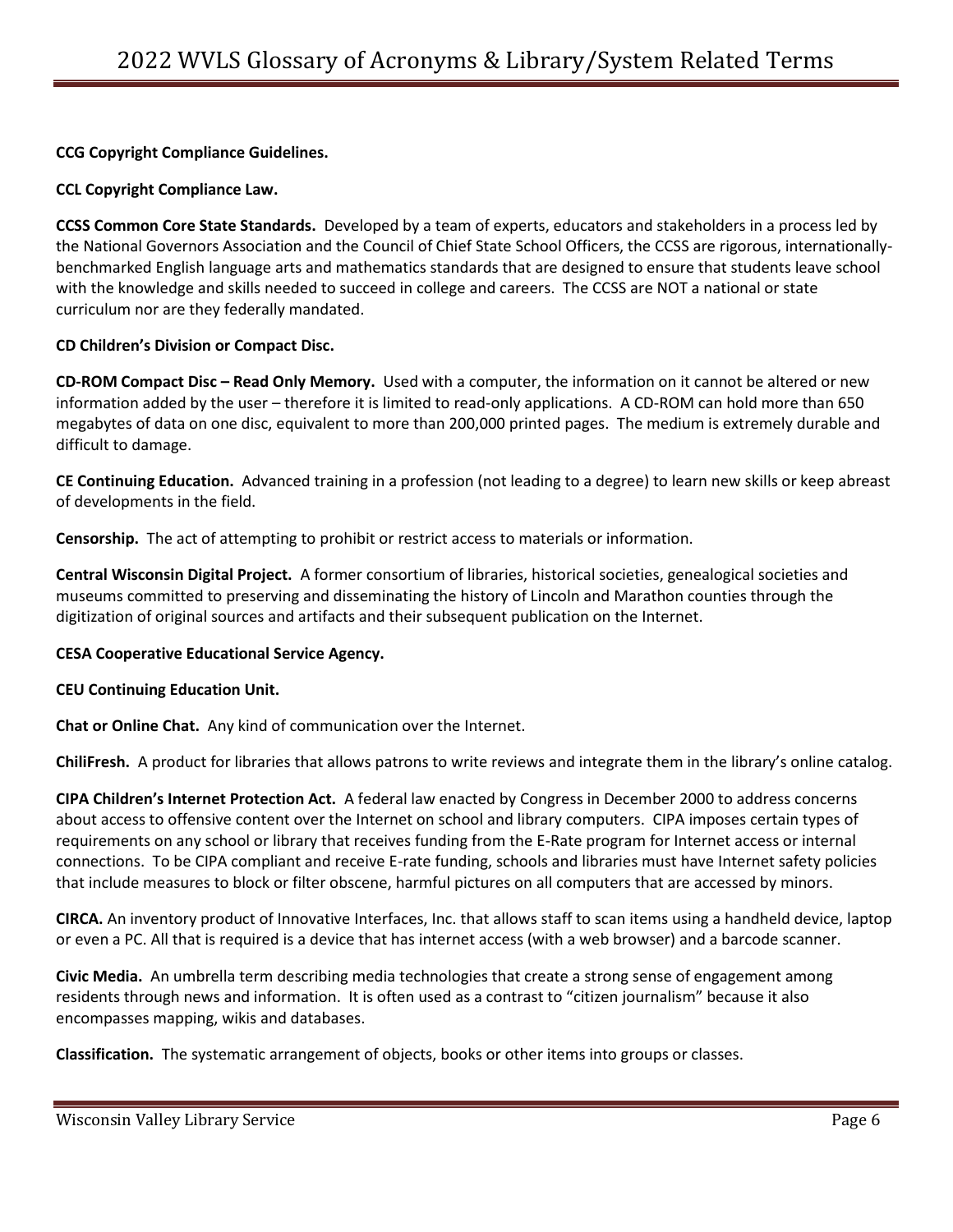**Client Side.** Referring to network software where work takes place on the user's computer, the client, rather than at the central computer, known as the server. Advantages of doing so include speed and bandwidth. The work is done within the browser, rather than at the hosting website. See also Server Side.

**Cloud Computing.** Internet-based development and use of computer technology. The concept incorporates software as a service and provides common business applications online and accessible from a web browser. A computing model in which information and software are provided on demand from over the Internet rather than staying on local computers.

**CMS Content Management System.** Software designed to organize large amounts of dynamic material for a website, usually consisting of at least templates and a database. It is generally synonymous with online publishing system. The material can include documents, photos or videos.

**Coding.** Creating instructions that a computer can understand. There are literally hundreds of different computer languages that a computer can read. When this language is used for writing instructions, it is most often called a programming language. If writing a computer program, one is essentially creating instructions that tell a computer how to perform a specific task.

# **COLA Cost of Living Adjustment.**

**COLAND Council on Library and Network Development.** Created by the Wisconsin State Legislature in 1979, COLAND advised the State Superintendent of Public Instruction (DPI) to ensure that all state citizens have access to library and information services. The 19-member council, appointed by the governor, functions as a forum through which librarians and members of the public identify, study, and collect public testimony on issues affecting Wisconsin libraries and other information services. COLAND spearheads projects, including the Wisconsin Prison Literacy Project, which provides books to prison libraries. (Wisconsin Statute S43.07).

# **COLSA Chief Officers of State Library Agencies.**

**Consortium.** A formal or informal association of libraries or other organizations having the same or inter-related objectives. A group of libraries that use their collective buying power to achieve efficiency and economy of scale.

**ConnectED Library Challenge.** An initiative launched by former President Obama that promises to rally America's libraries, publishers, and nonprofit organizations to strengthen learning opportunities for all children, particularly in lowincome communities. It will engage civic leaders, libraries, and schools to ensure that all students receive public library cards.

**Content Café.** Integrates with the online catalog to provide book jackets, reviews, summaries, tables of contents, and book details.

**Copyright.** A legal way to protect ownership of a creative work by the artist, writer, or photographer who made it. Provides the copyright owner the exclusive right to authorize reproduction or other uses of the work for a specific period of time.

**Cost Per Circulation.** A pricing formula used by libraries to determine reimbursements from counties for serving nonresidents. Cost per circ for Wisconsin's public libraries is based on the formula stated in WIS. STATS 43.12(1), which is total expenditures minus capital and federal expenditures divided by total circulation.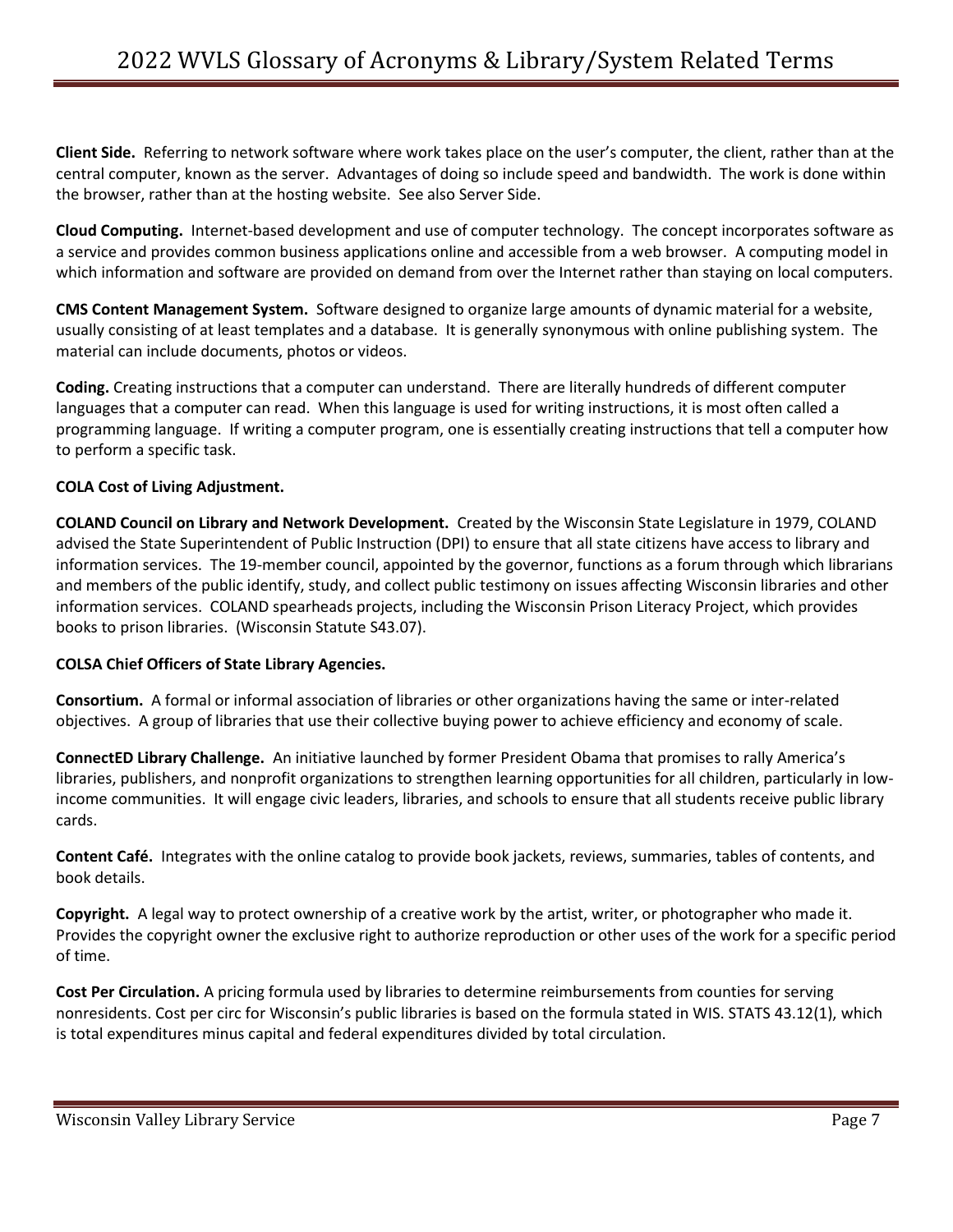**CPA Cost Per Action.** A pricing model in which the advertiser is charged for an ad based on how many users take a specific, pre-defined action-such as buying a product from an online store-based on viewing an ad.

**CPC Cost Per Click.** A pricing model in which the advertiser is charged for an ad based on how many users click it. This a common model for "search advertising" and for text ads in general.

**CPM Cost Per Mile.** Cost per one thousand (often views). Much of online advertising- particularly display advertising- is priced on a CPM basis. CPM is well suited for "brand" or "awareness" advertising, in which the primary purpose of the ad is not necessarily to prompt an immediate response.

#### **CPU Central Processing Unit.**

**Create List/Review Files.** Creates List use lists of Review Files to allow the user to query the database based on certain criteria such as a list of all of the lost books at a library.

**Creative Commons.** A flexible set of copyright licenses that allow content creators to specify which rights they reserve and which they waive regarding their work that is supposed to codify collaborative spirit of the Internet.

**Cryptocurrencies. D**igital currencies that use blockchain to transfer value. They operate on a distributed ledger that tracks and verifies transactions. See Blockchain.

**Crowdfunding.** A strategy where an individual, nonprofit, or business runs a campaign to reach a pre-determined funding goal from a large group of people through an online platform.

**Crypto-Currencies.** Digital currencies that use encryption to verify and secure transactions and manage the amount of currency in circulation without centralized control. Most (but not all) cryptocurrencies operate on blockchain technology.

# **CSF Common School Fund.**

**CSS Cascading Style Sheets.** Instructions used to describe the look and formatting for documents, usually HTML, so that the presentation is separate from the actual content of the document itself.

**Cutter Number.** The "Cutter" is an alpha-numeric device for representing words or names by using one or more letters followed by numerals treated as decimal numbers. In most situations, it represents the author's last name and enables the alphabetic order of items within a given call number area.

#### **CX Community Experience or Customer Experience.**

**CVTC Chippewa Valley Technical College (Eau Claire, WI).** WiscNet offers a variety of datacenter services on the CVTC campus.

# **CWDP Central Wisconsin Digital Project.**

**Cyberbully.** To attack, harass, or ridicule a fellow community member via posted text, video or other electronic means.

**Cyberspace.** Refers to the electronic space created by computers connected together in networks like the Internet. In a broader sense, cyberspace has been used to ean the world of interconnected minds.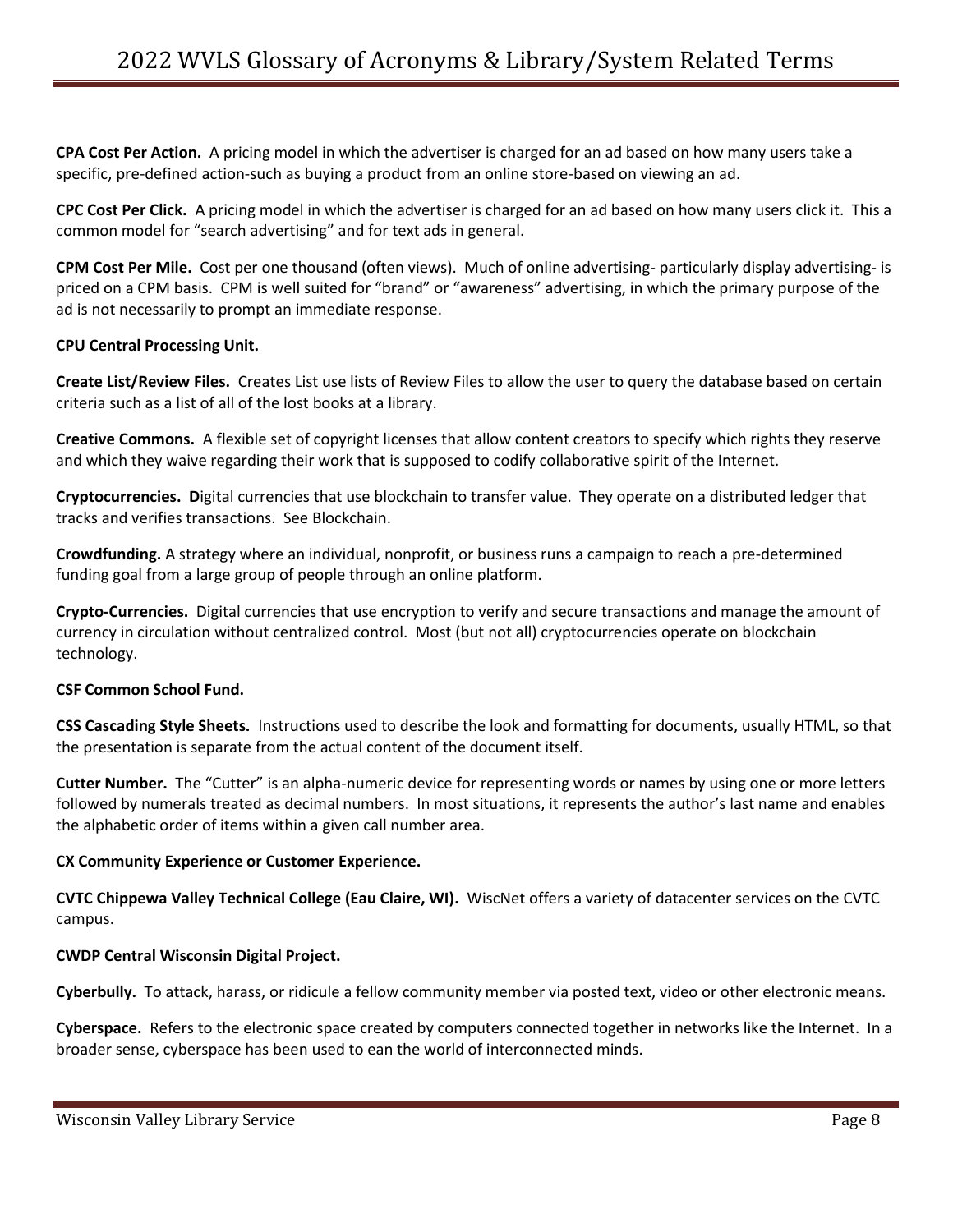**DAPP Decentralized/Distributed Application.** Blockchain-enabled software systems that provide a user interface, often websites. Instead of running on a single server, dapps run on multiple nodes on the blockchain using smart contracts.

**Data.** A representation of facts, concepts, or instructions arranged in a formalized manner for communication, interpretation and processing.

**Data Extraction and Mapping.** Removing the information from one database and converting it into the "language" of another database.

**Data Visualization.** A growing area of content creation in which information is represented graphically and often interactively and appearing with greater frequency on content sites as a way to handle the masses of data that are being made public.

**Database.** A collection of data organized (usually electronically) for easy retrieval.

#### **DD Deadline Date.**

**DE Distance Education (or Distance Learning).** To deliver education to students who are not physically "on site".

**Descriptive Cataloging.** It enables the user to find and identify a book etc. by the name of the author, the title, variant titles, etc. It includes recording the attributes of a library item.

**Desktop Publishing.** The use of personal computers, digitizers and scanners, writing and graphics software, and page layout software to produce printed materials. Desktop publishing can also involve data communications, databases, and number processing software.

#### **DETF Department of Employee Trust Funds.**

**DigitalLearn.org.** An online resource to share ideas, best practices related to helping people attain new digital literacy skills. Library are encouraged to share tips if they offer one-on-one training sessions or class instruction.

**Digital Bytes.** A WVLS training series launched in February 2018 that provided "bite-sized" trainings of 30 minutes or less, that are produced and archived in a digital format.

**Digital Equity Act (DEA).** Signed into law by President Joe Biden on November 15, 2021, the Infrastructure Investment and Jobs Act (IIJA) includes an historic investment in advancing digital equity and an opportunity for libraries to leverage and expand their digital inclusion roles. The Digital Equity Act (DEA), a provision within IIJA, includes a federal investment of \$2.75 billion over five years to promote digital equity, literacy, and inclusion initiatives at the local, state, and national levels. Libraries of all types will be eligible to apply.

D**igital Literacy.** The ability to use information and communication technologies to find, evaluate, create, and communicate information, requiring both cognitive and technical skills.

**Digital Lites.** Online WVLS newsletter/blog that replaced "The Lamplighter" in January 2010.

**DigitalLearn.org.** An online resource to share ideas, best practices related to helping people attain new digital literacy skills. Library are encouraged to share tips if they offer one-on-one training sessions or class instruction.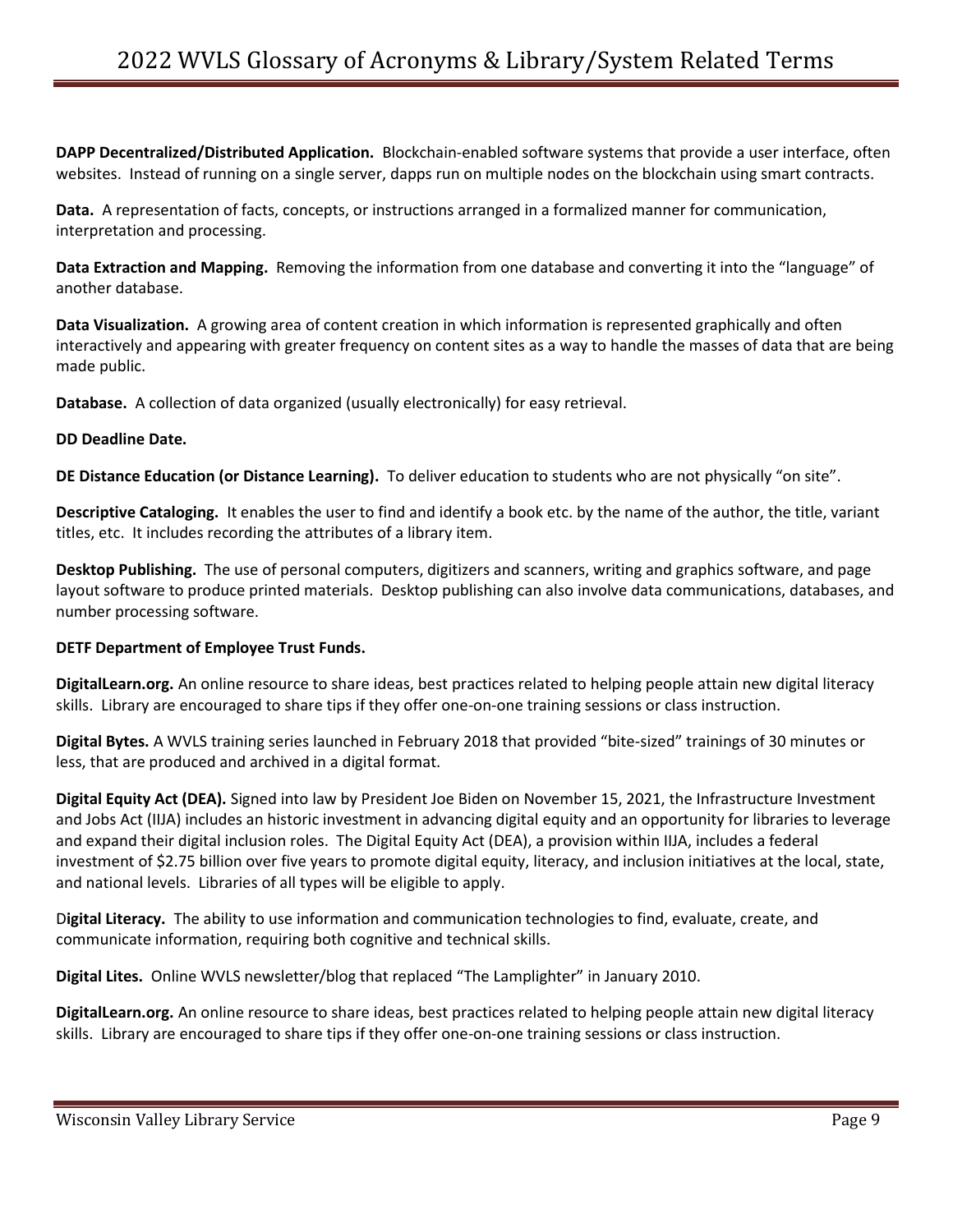**Digitization.** The process of translating data into digital form 9binary coded files for use in computers). Scanning images, sampling sound, converting text on paper into text in computer files are examples of digitization.

**Discovery Layer.** A product used to enhance a library catalog so that it provides a single point of access to the full library collection across bought, licensed and digital materials. Typically, a single search box is offered alongside a range of other navigation features. In 2022, WVLS implemented ByWater's Aspen Discovery, a product selected by the WVLS V-Cat Council and WVLS Board of Trustees in 2021.

**DIVI.** A word press website theme. WVLS uses the DIVI theme to build and maintain the forthcoming new website.

**DLC Downloadable Content.** DLC is additional content for a preexisting game that can be purchased, downloaded to a console's hard drive, and integrated into the main game.

**DLT Division for Libraries and Technology.** A division of DPI. Formerly Division for Libraries, Technology and Community Learning (DLTCL) and changed to Library Services Team in March 2021. See also Library Services Team.

**DML Digital Media Labs.** Located in a library, it consists of equipment for either creating original digital content or converting older media to digital formats.

**DNS Domain Name System.** This is how computers convert human-readable domain names and hostnames to numerical IP addresses.

**Document-Oriented Database.** An increasingly popular type of database. In contrast to relational databases, which rigidly require information to be stored in pre-defined tables, document-oriented databases are more free-flowing and flexible. They retrieve information more quickly but store it less efficiently.

**DOI Digital Object Identifier.** The DOI system is emerging as an international standard for labeling and tracking intellectual property online. The DOI itself is just a two-part number, with a prefix identifying the original publisher and a suffix identifying the specific work.

**Domain Name.** Domain names are the base part of website names; another type of hostname.

**Doodle.** A quick, efficient online meeting tracker. Can also be used to create polls or surveys.

**DPI Department of Public Instruction (Wisconsin).** Provides leadership, advocacy, assistance, planning, coordination, and funding for the improvement of public libraries and public library systems so that all Wisconsin residents have equitable access to information.

**DPLA Digital Public Library of America.** The DPLA aggregates resources that can be made freely available on the web from libraries, historical associations, and other cultural institutions; applies metadata; provides a platform for discovery; and makes the resources available in one central place on the web for researchers and other interested parties.

**DRM Digital Rights Management.** Used by publishers, copyright holders, and hardware manufacturers to limit usage of digital media or devices. It refers to a technology that works to protect digital content. It is described as being active or passive. Active DRM prevents content from being read or copied to unauthorized devices. The content is encrypted so that the only way to access it is through an authorized reader. Passive DRM usually uses watermarks to subtly alter the content to show ownership or to allow identification of the original source in the case of infringement.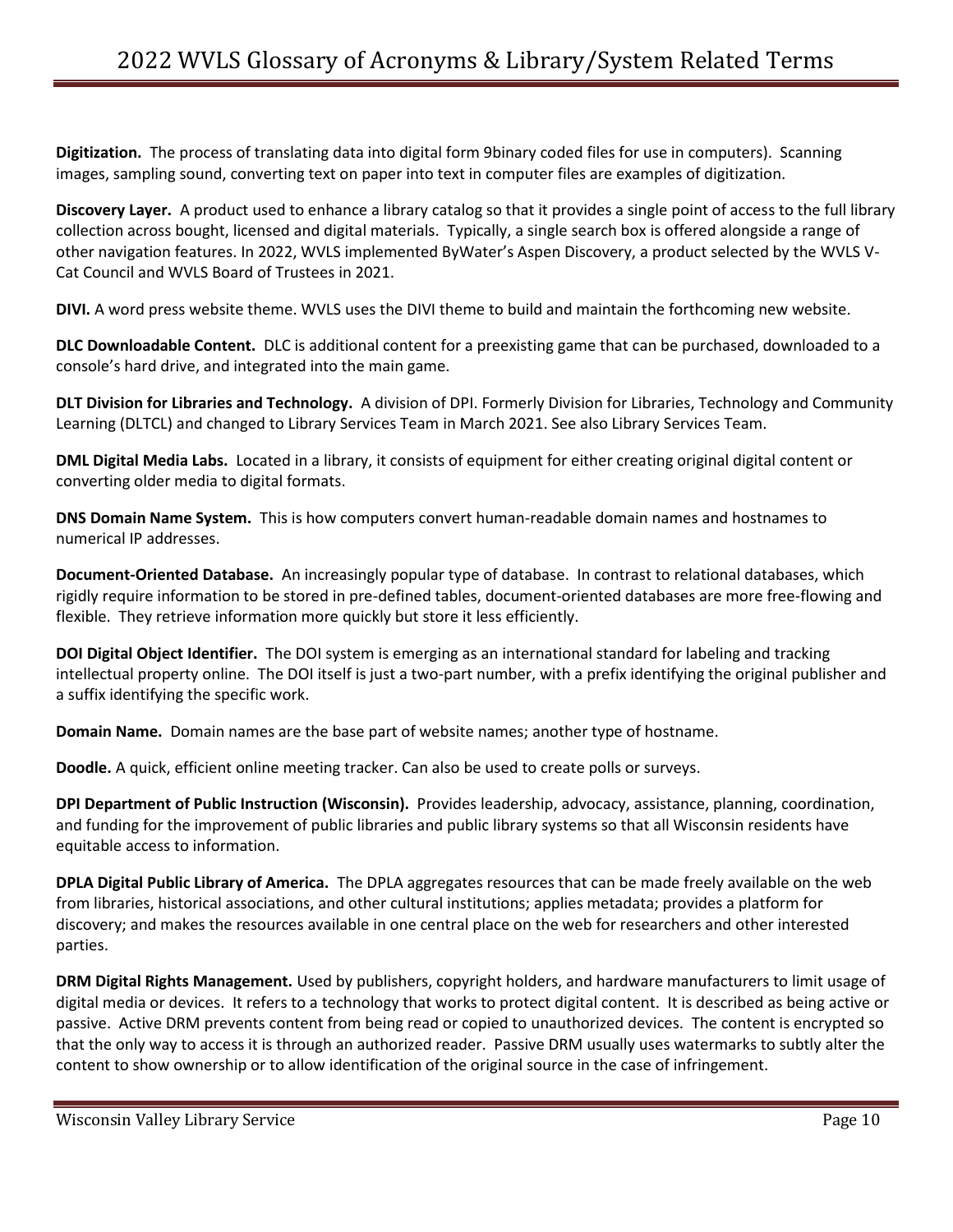**DRT** Disaster Relief Team.

**Dropbox.** A free file hosting service offered by Dropbox, Inc., which allows photos, documents and videos to be accessed, edited and shared via computers, phones or tablets.

**DVD Digital Versatile Disc.** Once known as Digital Video Disc, it is the same size as a traditional compact disc but holds more data, and provides high quality sound with high resolution video.

**DVS Descriptive Video Service.** A company that produces videos for the visually impaired in which key visual aspects of a production are described.

## **DWWW Discover Wisconsin Writers Week.**

**Dynix.** Former automation vendor for the WVLS shared automation system which changed its name to SirsiDynix. In 2013, the WVLS consortium – V-Cat - migrated from the SirsiDynix platform to Innovative Interfaces Inc. which uses Sierra as the software product.

**E-Book or Electronic Book.** A book that has been converted to digital form and can be read on a computer, usually via network services or CD-ROM. Electronic versions of print books expand on the printed medium by adding hypertext links, search and cross-reference functions, and multimedia.

**EC2.** A computing power rental system by Amazon that has become popular among technology companies because it is much cheaper than maintaining your own computer servers.

**ECRR. Every Child Ready to Read.** Introduced in 2004 and developed by the PLA and ALSC, a parent education initiative that stresses early literacy beginning with the primary adults in a child's life. The toolkit empowers public libraries to assume an essential role in supporting early literacy within a community.

**ECRR2. Every Child Ready to Read, updated and expanded 2<sup>nd</sup> edition. Released in 2011, it incorporates simple** practices, based on research, to help parents and other caregivers develop early literacy skills in children from birth to age five. It also incorporates recommendations that evolved out of an in-depth evaluation of the original initiative and an extensive literature review.

**EDI Equity, Diversity and Inclusion.** The American Library Association (ALA) and several library associations in the United States have pledged their commitment to EDI.

**EDS EBSCO Discovery Service.** Current discovery layer product used by the V-Cat consortium.

**Email.** Also known as "electronic mail," this is mail that is sent from one computer to another via the Internet.

**Embed.** A term meaning to place a specific piece of content from one web page inside of another one. This is a common way for video content to be spread around the Internet and is increasingly being used for interactive components.

**Electronic Publication (EPUB).** EPUB is a free and open e-book standard by The International Digital Publishing Forum (IDPF). Files have the extension ".epub". The EPUB format is an open eBook format recommended by The International Digital Publishing Forum. It is essentially a ZIP format. If you change its extension ".epub" to ".zip", the EPUB file becomes a true ZIP file which can be unzipped.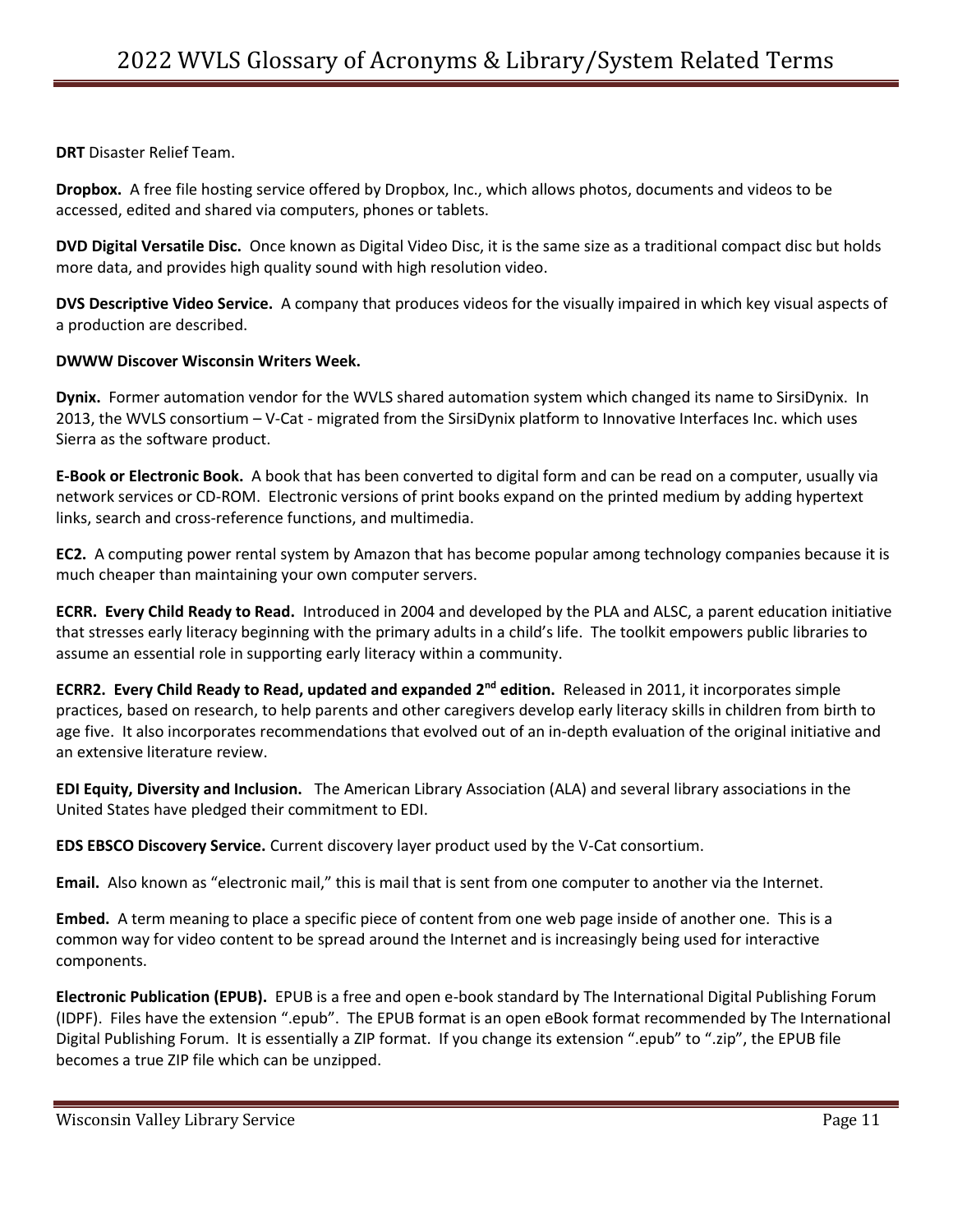**Electronic Resource Management (ERM).** Allows libraries to manage, track, and analyze their electronic resources.

**E-Rate.** Slang for the Universal Service Fund. A federal program of discounts to schools and libraries for telecommunications costs, Internet access costs, and internal connections costs. See [www.sl.universalservice.org](http://www.sl.universalservice.org/)

**ERIC Educational Resources Information Center.** A bibliographic database of educational materials.

**ESEA Elementary and Secondary Education Act.** In 2010, the 50-year old ESEA was rewritten as ESSA.

#### **ESL English as a Second Language.**

**ESLS Eastern Shores Library System.** A Wisconsin library system headquartered in Sheboygan**.** ESLS became the Monarch System with the addition of Dodge and Washington counties in 2016.

**ESSA Every Student Succeeds Act.** A reauthorization of ESEA, this law offers new ways for public, school, and academic libraries to work together and enables school libraries to access federal revenue.

#### **ETF (Department of) Employee Trust Funds.**

**Ethernet.** The standard wired network technology in use almost everywhere.

**Facebook.** A social networking site.

**Facebook Connect.** A technology from Facebook that allows a reader to log into a third-party website with their Facebook account, rather than creating a new profile for that website.

**Facebook Community Page.** Introduced in April 2010, community pages were created as a counterpart to "official fan pages", which are built around a specific person, company, organization, product or brand. They are mostly autogenerated around interests or affiliations found in people's profiles.

**Facebook Fan Page.** A Facebook profile for a specific person, product, company or organization, usually administered by official representatives.

**Facebook Group.** Facebook groups are analogous to offline clubs. They do not have to be administered by official representatives.

**Facebook Live.** A Facebook tool that allows users to post live video to their profile.

**Facebook Personal Page.** A profile page tied to a single individual which is controlled (in theory) by the individual.

**Fair Use.** Provision of copyright law stipulating the allowable and legal use of short passages of copyrighted material without permission, for instance as quotations in a magazine or book.

**Fan.** A devotee of a product, organization, service, or person, who shows that ardor by adding a page dedicated to this group, to his or her Facebook profile.

**FAQ Frequently Asked Questions.** Many computer sites and discussion lists have FAQs to provide answers to questions.

**FAX Facsimile Transmission.** An electronic system capable of scanning documents, converting them to electronic impulses, which are transmitted and received over telephone lines.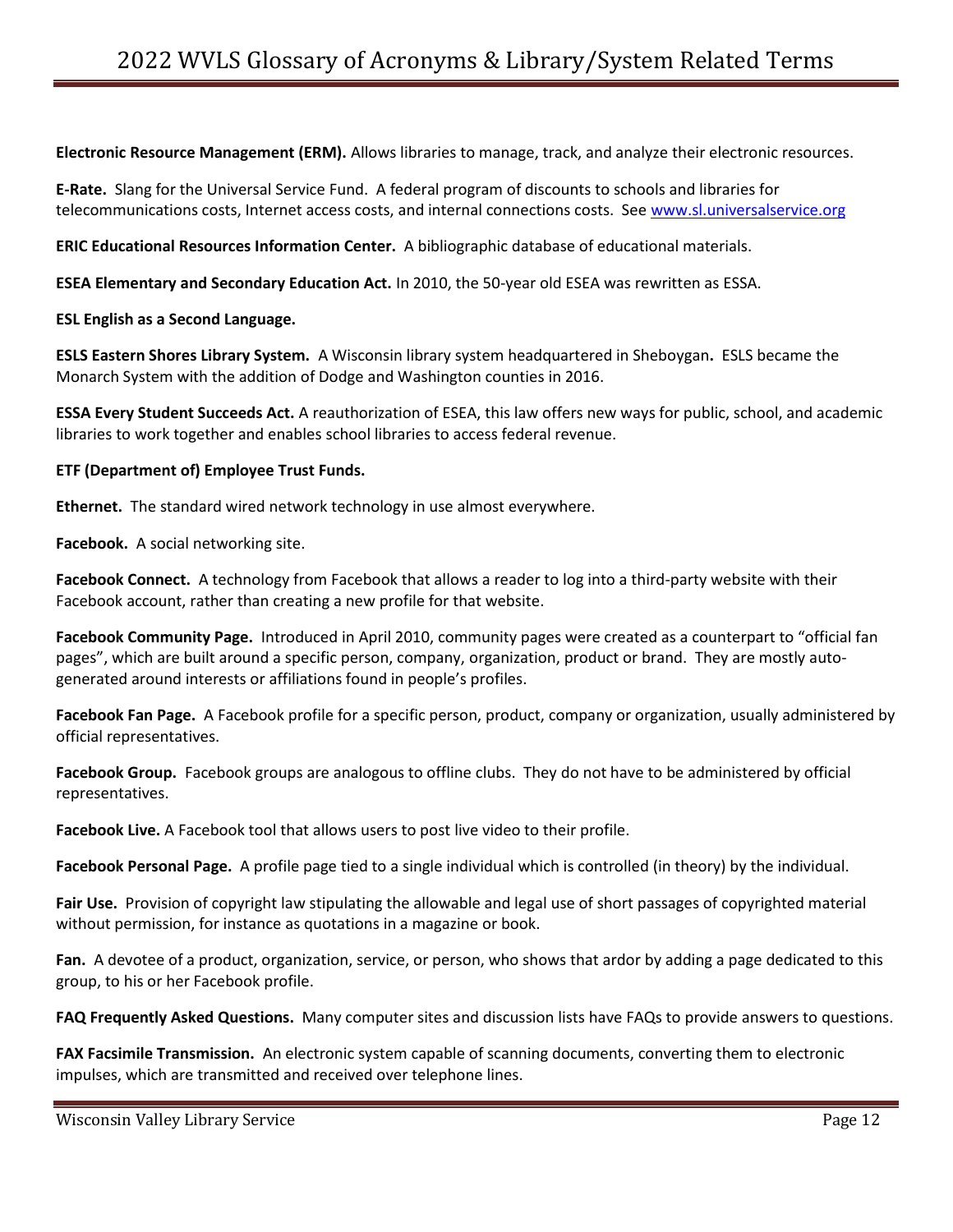### **FC Finance Committee.**

#### **FCC Federal Communications Commission.**

**Firefox.** A web browser.

**Firewall.** A piece of software or hardware that blocks certain types of traffic.

**Flash.** A proprietary platform owned by Adobe Systems that allows for drag-and-drop animations, program interactivity, and dynamic displays for the web.

**Flash Drive.** A small, lightweight, removable and rewritable data storage device with a USB connector which connects to the USB ports of most current mainstream PCs and laptops. A flash drive is more compact, holds more data, and has a more durable design than the floppy disk.

**Flipster.** A digital, full text magazine product.

**Flickr.** A popular photo-sharing website.

#### **FOIA Freedom of Information Act.**

#### **FOL Friends of the Library.**

**FOWL Friends of Wisconsin Libraries.** State organization promoting and supporting local Friends' groups. In 2007, merged with the Wisconsin Library Trustees Association to become WLTF.

**Framework.** A software package that makes writing programs easier by providing all the "plumbing" for a particular type of task, allowing programmers to just "fill in the blanks" with their own project-specific needs.

**FRBR Functional Requirements for Bibliographic Records.** An evolving conceptual model designed to help users easily navigate catalogs and find the material they want in the form they want it – be that print, DVD, audio, or adaptations. Developed by the International Federation of Library Associations and Institutions Cataloging Section, FRBR is now being integrated into cataloging theory and implemented into systems and practice.

**Friend.** To request that a Facebook user add you to her/his list of friends, allowing you access to each other's profile.

**Friends.** People organized in local communities to encourage library use and to raise funds for library projects.

**FTE Full Time Equivalent.** The total number of employees' working hours divided by 40.

**FTP File Transfer Protocol.** A method of retrieving computer files from another computer on the Internet.

**Full Text.** Containing the whole text of an article, as opposed to the bibliographic citation or the abstract.

#### **FY Fiscal Year.**

**GASB #34 Governmental Accounting Standards Board Statement #34.** Public entities throughout the country have implemented GASB #34. This standard requires changes in the way state and local governments present their financial statements and capitalize and depreciate assets. It is aimed at helping government entities present a more complete and accurate representation of their operations.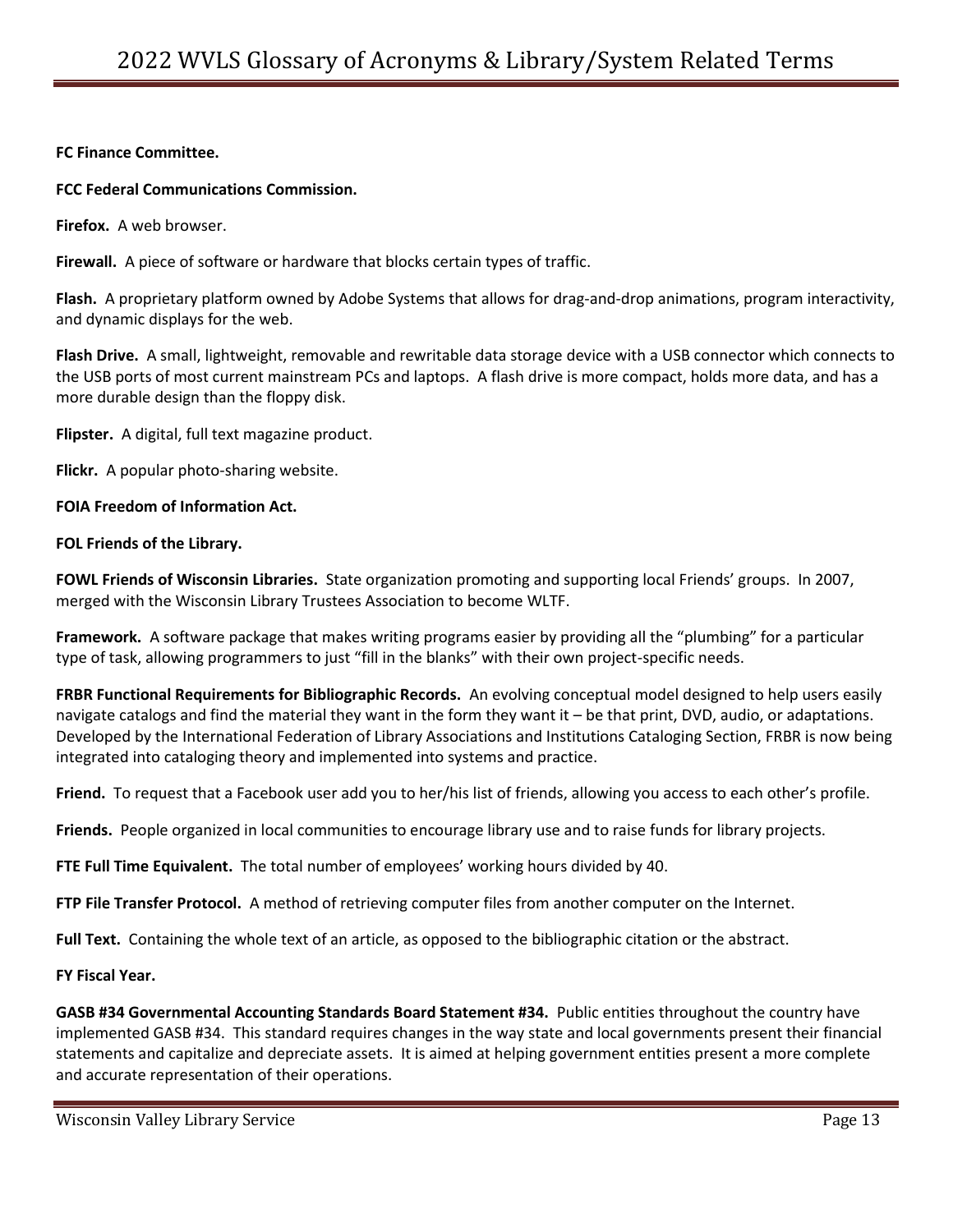**Gateway.** A device that routes traffic between networks.

**Geek the Library.** Geek the Library attempts to spread awareness about the value of libraries and the critical funding issues they face. [http://www.geekthelibrary.org](http://www.geekthelibrary.org/)

**Genrefication.** Organizing the fiction collection by genre rather than alphabetically by authors' last names.

**Geotag.** A piece of information that goes with content and contains geographically based information. Commonly used on photo sites such as Flickr or in conjunction with user-generated content, to show where a photo, video or article came from.

#### **GIGO Garbage In, Garbage Out.**

**GIMP.** An open source web tool for editing images very similar to Photoshop.

**Gmail/Google Apps.** Google's Web-based e-mail and productivity applications.

#### **GMD General Materials Designator.**

**Google.** Web search engine.

**Google AdSense.** Google's online advertising network that allows content publishers to embed a piece of code to display Google ads on their sites.

**Google AdWords.** Google's text-based flagship advertising product, which provides the lion's share of the company revenue. Ads are displayed on Google's own sites based on search terms that users type in, and advertisers pay only when the users click on them.

**Google Analytics.** A tool to help analyze customer/visitor traffic across ads, videos, websites, social tools, tablets and smartphones.

**Google Docs.** A free online service offered by Google, comprising word processing, spreadsheet, presentation and other software. Users can work collaboratively on documents, editing them simultaneously.

**Google Groups.** A service from Google that provides discussion groups for people sharing common interests.

**Google Wave.** An online collaborative space introduced by Google in which people can communicate and work together in real time.

**GoToMeeting.** A web conferencing product that allows people to meet online, rather than in person.

**GoToWebinar.** A web conferencing product that offers "web seminars" or an online event designed to facilitate communication between a small number of presenters and a large remote audience using the Internet.

**GPO** Government Publishing Office. (Formerly Government Printing Office)

**GPS Global Positioning System.** Used for navigation purposes as well as for map-making and land surveying.

**Growing Wisconsin Readers.** Launched in 2013, Growing Wisconsin Readers is a three-year early literacy initiative based in Wisconsin public libraries. It is coordinated by the Division for Libraries and Technology and supported by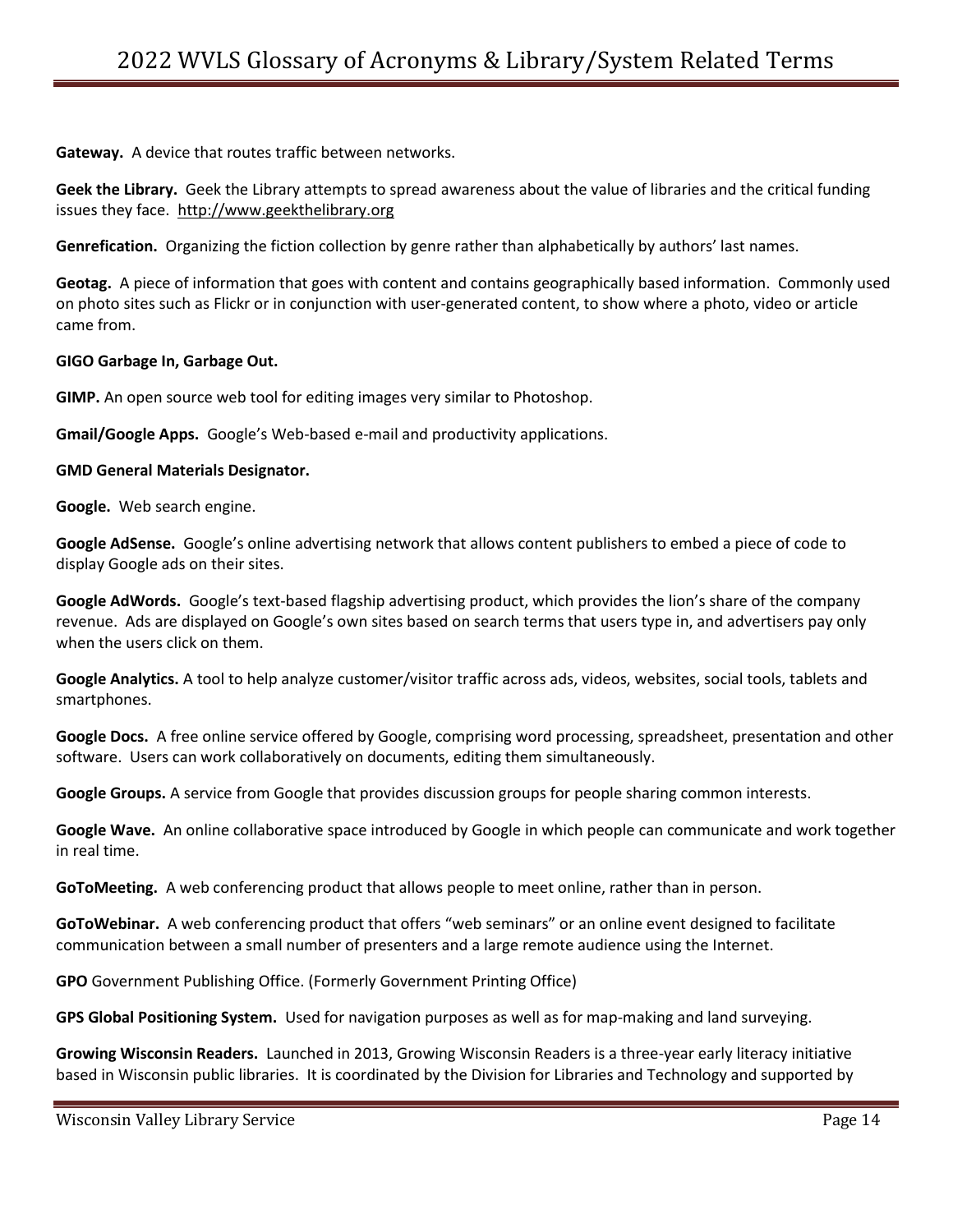Library Services and Technology Act (LSTA) funds awarded by the U.S. Institute of Museum and Library Services (IMLS). The primary goal of the initiative is to provide resources to caregivers (e.g., parents, grandparents, guardians, childcare providers) about how to read effectively with babies, toddlers, and young children. The secondary goal is to visibly showcase ways in which public libraries support early literacy in communities throughout Wisconsin.

**Hash.** An algorithmically assigned key that identifies a piece of data but cannot be used to reproduce it. Hash algorithms are frequently used to verify the integrity of files, check passwords, and identify files.

**Holdings.** The books, periodicals, AV items, etc., owned by a library.

**Homepage.** The first page a user sees on an Internet Web site.

**Horizon.** The former software used for the V-Cat or WVLS shared automation system.

**Hostnames.** A human-readable label that points to a device connected to a network.

#### **HQ Headquarters.**

**HTML Hypertext Markup Language.** A language or programming code used to create documents on the World Wide Web by telling a browser what a Web page should look like.

**HTML5.** The upcoming, powerful standard of Hypertext Markup Language, which has added advanced interactive features.

**HTTP Hypertext Transfer Protocol.** The standard protocol modern web browsers and the web itself uses.

#### **I&R Information and Referral.**

**ICYMI** In Case You Missed It.

#### **IF Intellectual Freedom.**

**IFLS Library System. Inspiring and Facilitating Library Success Library System**. Formerly the Indianhead Federated Library System. A Wisconsin library system headquartered in Eau Claire.

**IFLS Indianhead Federated Library System**. A Wisconsin library system headquartered in Eau Claire. See IFLS Library System.

**iFrame.** An HTML tag that allows for one web page to be wholly included inside another; it is a popular way to create embeddable interactive features.

**ILL Interlibrary Loan.** The loan of materials between and among libraries.

**ILS Integrated Library System.** Library automation systems. Software that allows libraries to track items owned (through acquisitions, cataloging and serials) and circulate them to patrons.

#### **IMC Instructional Media Center.**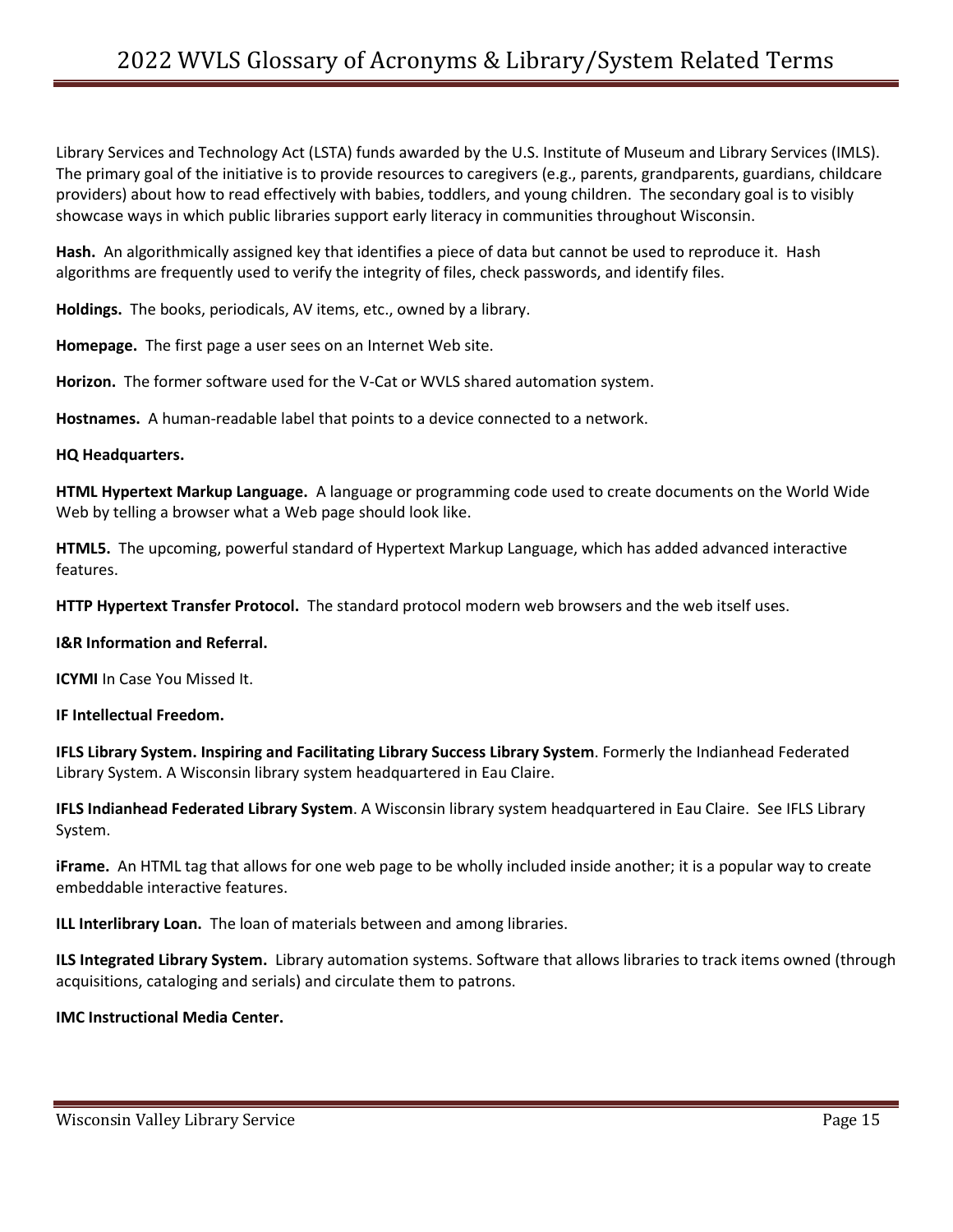**IMLS Institute of Museum and Library Services.** IMLS is the primary source of federal support for the nation's 123,000 libraries and 17,500 museums. Their mission is to inspire libraries and museums to advance innovation, lifelong learning, and cultural and civic engagement. More information is available at [www.imls.gov.](http://www.imls.gov/)

**IMTT Instructional Media & Technology Team.** Consists of several consultants in the areas of library, media, and technology and is part of the Wisconsin Department of Public Instruction.

**Inclusive Services**. Inclusive library services are holistic, spanning library policies, collections, space, and services. Inclusive services reflect equity and accessibility for all members of the community. Diverse communities are strengthened by libraries that intentionally develop and deliver services to individuals or groups for who accessing and using the library is difficult, limited, or minimized. (from *"What Does It Mean to Be Inclusive? A Statement from the Division of Libraries and Technology"*; May 2017)

**Infographics.** A visual image such as a chart or diagram used to represent information or data.

**Infrastructure Investment and Jobs Act (IIJA).** The IIJA was signed into law by President Joe Biden on November 15, 2021. See Digital Equity Act (DEA) and National Telecommunications and Information Administration (NTIA).

**Innovative Interfaces Inc. (III).** Offers the "Sierra" integrated library automation system. In January 2013 the WVLS consortium – V-Cat- migrated to this new software.

**Instagram.** An online photo-/video-sharing and social networking service that enables its users to take pictures and videos and share them on a variety of social networking platforms.

**Instant Messaging (IM).** Technologies that allow real-time communication between two or more participants over the Internet.

**Internet.** Decentralized computer networks that link millions of computer users in every country. Bibliographic databases (such as V-Cat), discussion groups, specialized databases (such as Ancestry.com and Novelist) and many other resources may be accessed by computers over high-speed lines.

# **Internet Explorer.** A web browser

**iOS.** Apple's operating system that runs on iPhone, iPod Touch, iPad, and Apple TV.

**IoT Internet of Things.** A network of everyday devices, appliances, and other objects equipped with computer chips and sensors that can collect and transmit data through the Internet.

# **IP Intellectual Property or Internet Protocol.**

**IP Address.** An Internet Protocol address, or IP address, is a numerical address that corresponds to your computer on a network. When a computer wants to connect to another computer, it connects to that computer's IP address.

#### **IPAC Internet Public Access Catalog.**

**iPad.** Released in April 2010, the iPad is Apple's tablet computing device; it uses the same operating system and development tools as the iPhone.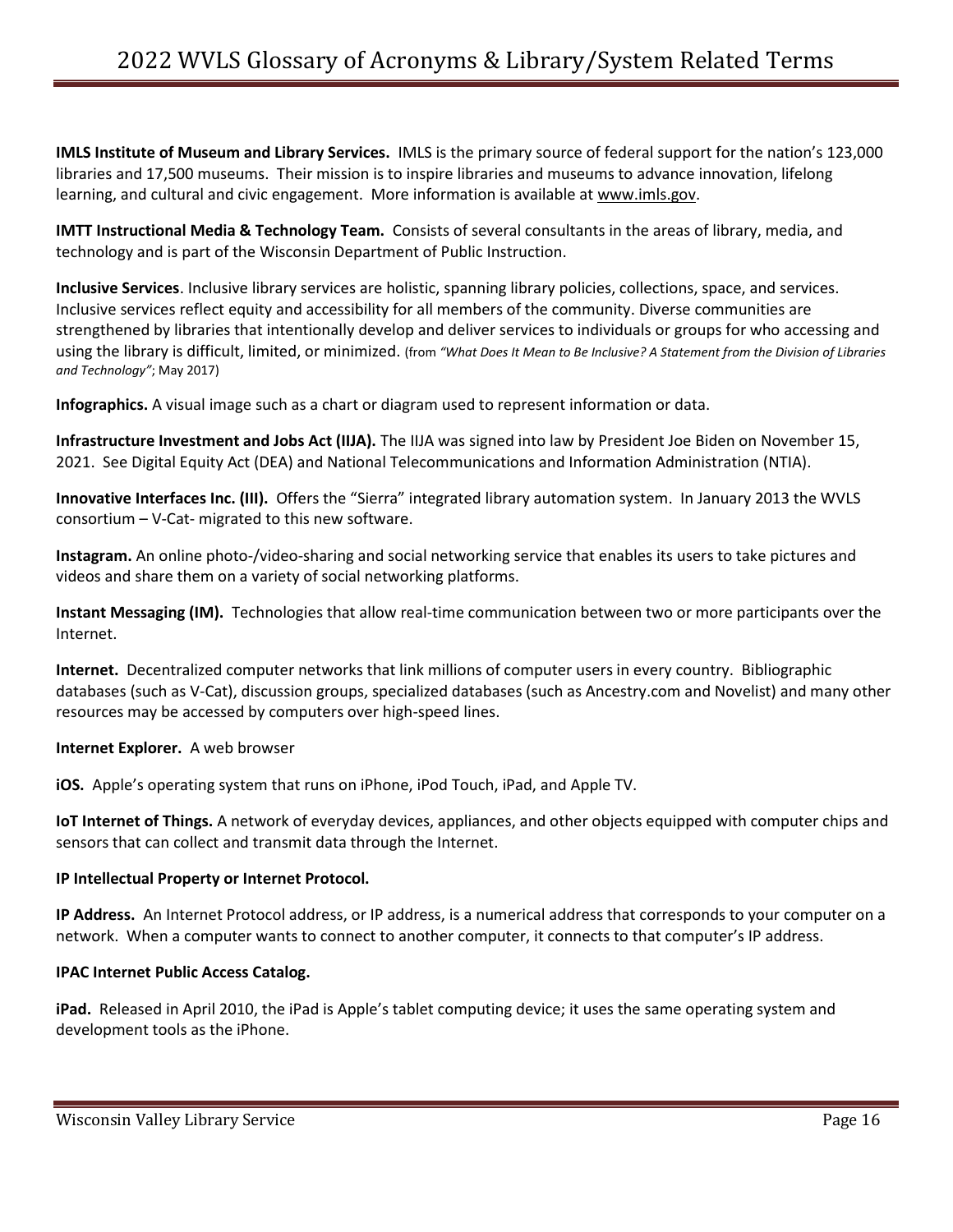**IPFS Interplanetary File System.** A file transfer protocol (like HTTP) designed for peer-to-peer sharing of content. It uses the Ethereum blockchain to store unalterable information. Plus, a blockchain-based cryptocurrency, Filecoin, is being created to incentivize hosting IPFS content.

**IPv4/IPv6.** There are two types of IP address in common use. IPv4 addresses are the most common but IPv6 addresses are newer and are necessary because of all the people and devices in the world.

## **ISBN International Standard Book Number.**

**iSchool-Madison.** Information School of the University of Wisconsin-Madison, formerly School of Library and Information Studies/Science (SLIS)-Madison.

**ISP Internet Service Provider.** The company that provides your Internet connection.

**ISSN International Standard Serials Number.** A unique eight-digit number, in two groups of four, assigned to a periodical by the International Serials Data System.

**IT Information Technology.** Information Technologist. Person who works with technology and automation.

**Item Statuses.** A system table within Sierra that defines the current state of an item. Examples: Available, Damaged, Lost, Billed.

**Item Types.** A system table within Sierra that defines the item's material type. It is associated mainly with the Loan Rule Determiner table. Examples: Book, DVD, eReader, Musical Recording.

**IUG Innovative (Interfaces Inc.) User's Group.** See also WILIUG.

**KCLS Kenosha County Library System.** A Wisconsin library system headquartered in Kenosha.

**Keyword Searching.** A method or strategy of searching for a word or combination of words that describe a document in a natural language as opposed to the control-led language of subject descriptor searching.

**Kindle.** An electronic book (e-book) device launched in the United States by Amazon.com in November 2007.

**Koha.** Developed in New Zealand, an open-source software designed for integrated library system.

**LAC Library Advisory Committee.** A 15-member WVLS committee that has representation from all types of libraries. Its purpose is to advise the WVLS staff and board on matters relating to promotion and implementation of programs of cooperation and communication among all libraries and other information sources in the WVLS area.

# **LAMA Library Administration and Management.** A division of ALA.

**Lamplighter.** See "Digital Lites" - the name of the WVLS newsletter/blog as of January 2010.

**LAN Local Area Network.** A small network that is confined to a local area.

**LAWDS Libraries Activating Workforce Development Skills.** This project brings together public library staff with the staff of regional Workforce Development Boards (WDBs) and Wisconsin Job Centers, to facilitate more seamless support of job-seeking patrons, business owners and entrepreneurs. This project was made possible in part by the Institute of Museum and Library Services.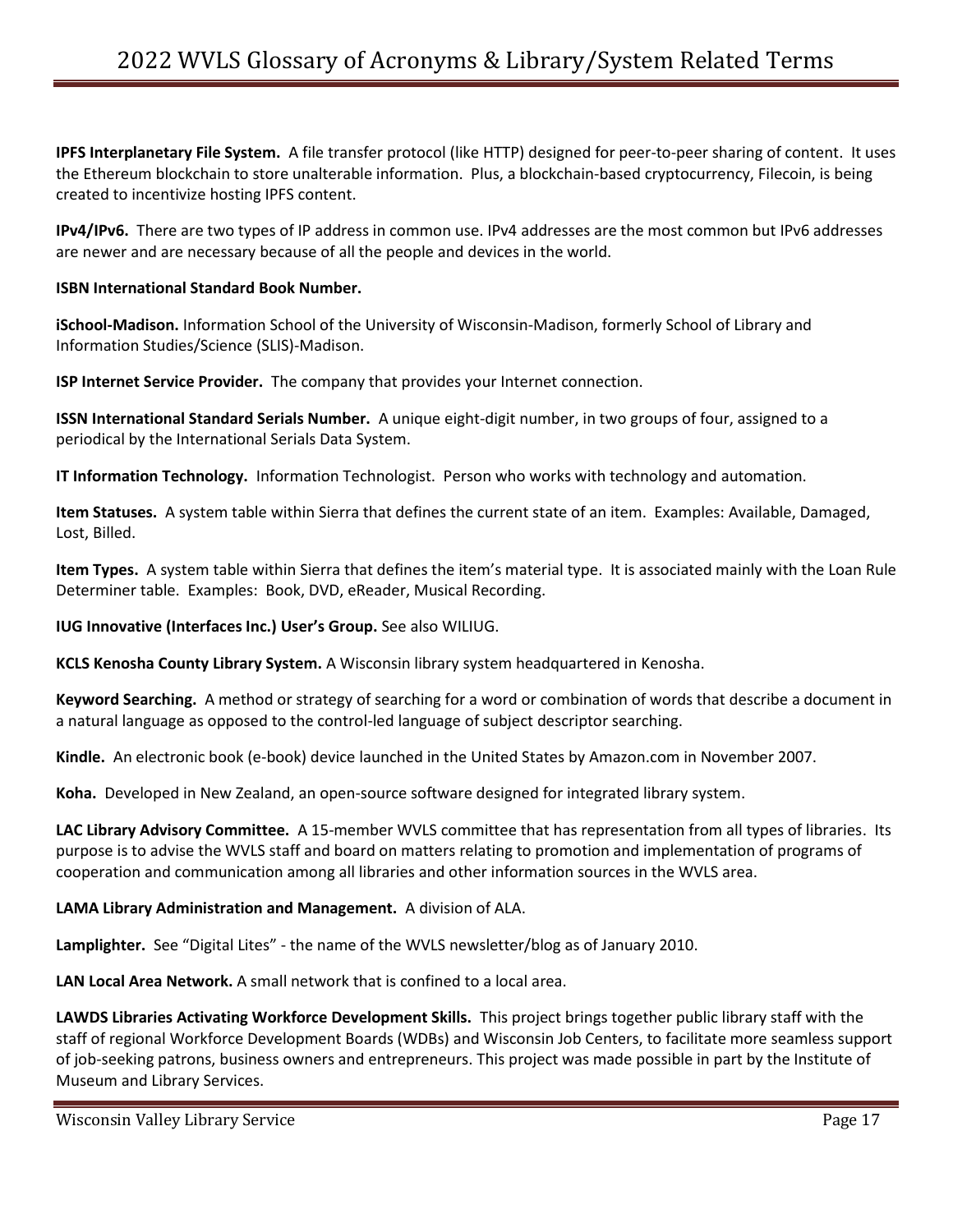**LC Library of Congress.** 1. The Library of the U.S. Congress which also serves as our National Library. 2. The classification system used by the majority of larger research libraries.

**LCCN Library of Congress Control/Card Number.** – assigned to an item by the Library of Congress.

**LCOMM Library Council of Metropolitan Milwaukee.** 

**LD&L Library Development and Legislation Committee.** A committee of WLA.

**LDR Local Data Record.** 

**League of Women Voters' of the Northwoods (LWV).** Voter Education & Registration Assistance Project (VERAP) is a collaborative project with libraries in our area to promote voter registration for all eligible adults.

**LEAN WI or LEAN Wisconsin.** Libraries and Enterprise Applications Nexus of Wisconsin. The name of the technology resource sharing partnership between Wisconsin Valley Library Service and IFLS Library System and Northern Waters Library Service.

**LFLs Little Free Libraries.** Book sharing boxes that foster neighborhood book exchanges around the world.

**Libraries Win.** The suite of technology services available to library members of LEAN WI partners.

**Library Services Team. Consolidation of two DPI teams - Public Library Development team and Resources for Libraries and Lifelong Learning team in March 2021.**

**LibraryThing.** A prominent social cataloging web application for storing and sharing personal library catalogs and book lists.

**LITA Library and Information Technology Association.** A division of ALA.

**LITAC Library and Information Technology Advisory Committee.** 

**LJ Library Journal.** 

**LLAMA Library Leadership and Management Association.** 

**LLD Library Legislative Day.** 

**LLS Lakeshores Library System.** – a Wisconsin library system headquartered in Racine.

**LWV League of Women Voters.** Voter Education and Registration Assistance Project (VERAP) is a collaborative project with libraries in our area to promote voter registration for all eligible adults.

**LWVNOW League of Women Voters of the Northwoods.** See VERAP.

**Loan Rule Determiner.** A system table within Sierra that defines the combinations of items' Locations, Item types, and Patron Types to determine what Loan Rule to use. Examples: A Medford patron checking out a book will have the twoweek checkout loan rule apply. A Medford patron checking out a DVD will have the one-week checkout loan rule apply.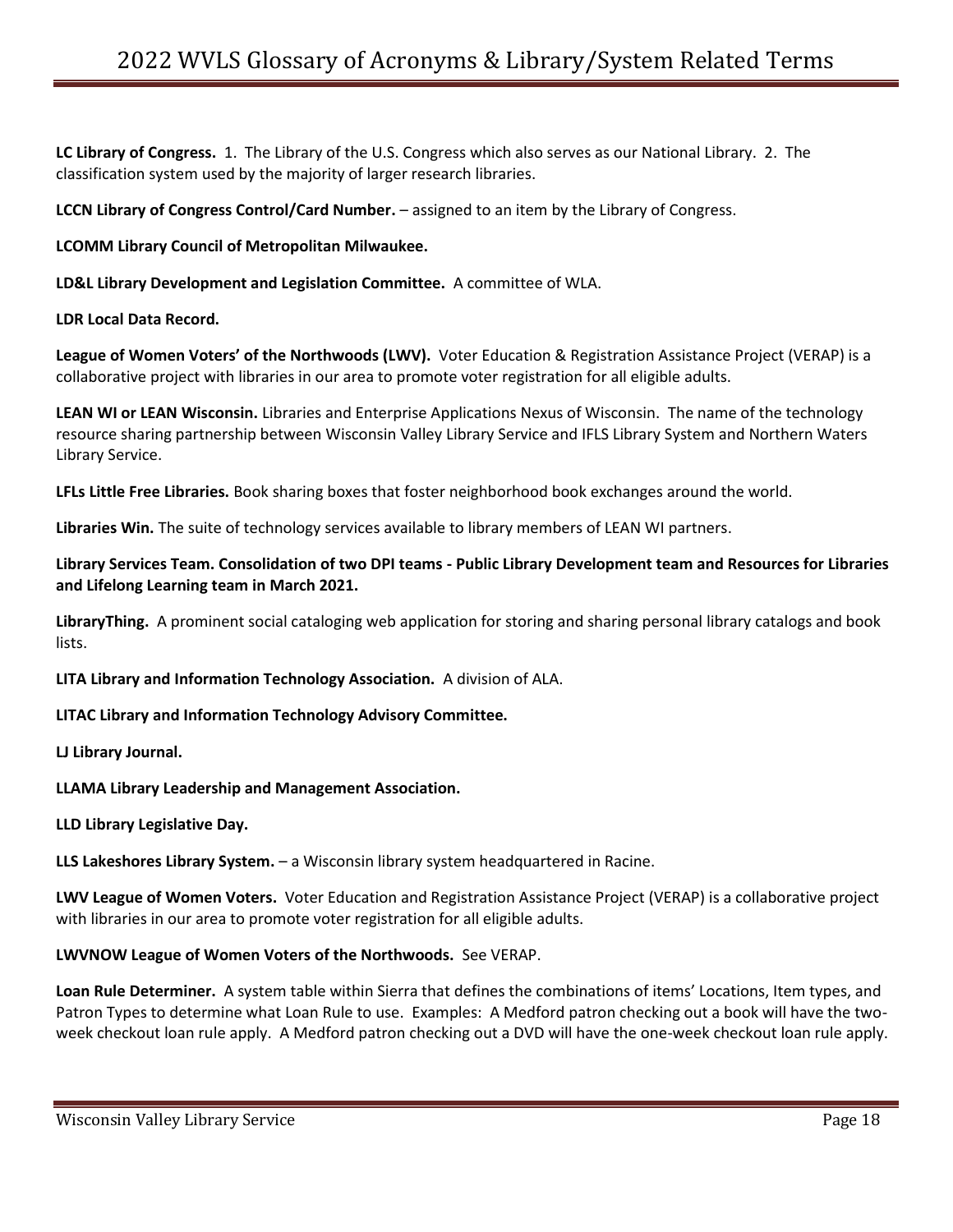**Loan Rules.** A system table within Sierra that defines the checkout period, renewals, timing of notices, and other parameters associated with circulation.

**Location-Based Services.** A service, usually in a mobile Web or mobile device application that uses your location in order to perform a certain task.

**LP or LT Large Print or Large Type.** Printed materials set in 18-point type.

**LSTA Library Service and Technology Act.** Federal funding program to benefit libraries.

**LTE Letter to the Editor.**

**LVIS Libraries Very Interested in Sharing.** Represents the first nationwide OCLC resource sharing group agreement whereby participants exchange resources at no charge.

**MA Marc Alert.** A term used by the V-Cat Council members. A brief bibliographic record.

**MAC Address Media Access Control Address.** A unique identifier designed to identify different computers on a network.

**MailChimp.** A free tool used to design and send eNewsletters.

**Makerspaces.** A place for library users to build or make things, collaborating and learning from each other in a shared space with tools provided by the library.

**MALC Madison Area Library Council.** A multitype group similar in purpose to the LAC.

**Manga.** Comics and print cartoons originally published in Japan. However, manga and manga-influenced comics now exist in other parts of the world.

**MARC Machine Readable Cataloging.** MARC records contain data in standardized format and allow conversion to automated cataloging and circulation systems. MARC records reduce the need for individual libraries to prepare original cataloging for common acquisitions.

**Marcive.** A vendor that specializes in authorities processing, cataloging, and government document processing.

**Mashup.** A combination of data from multiple sources, usually through the use of APis.

**MATS** Media and Technology Section, a former section of WLA.

**MCFLS Milwaukee County Federated Library System**. A Wisconsin library system headquartered in Milwaukee.

**MCLS Manitowoc-Calumet Library System.** A Wisconsin library system headquartered in Manitowoc.

**MCPL Marathon County Public Library.** The headquarters/resource library for WVLS.

#### **MED Medium.**

**Meebo.** Instant messaging program that supports multiple (IM) instant messaging services such as Yahoo, Facebook, etc.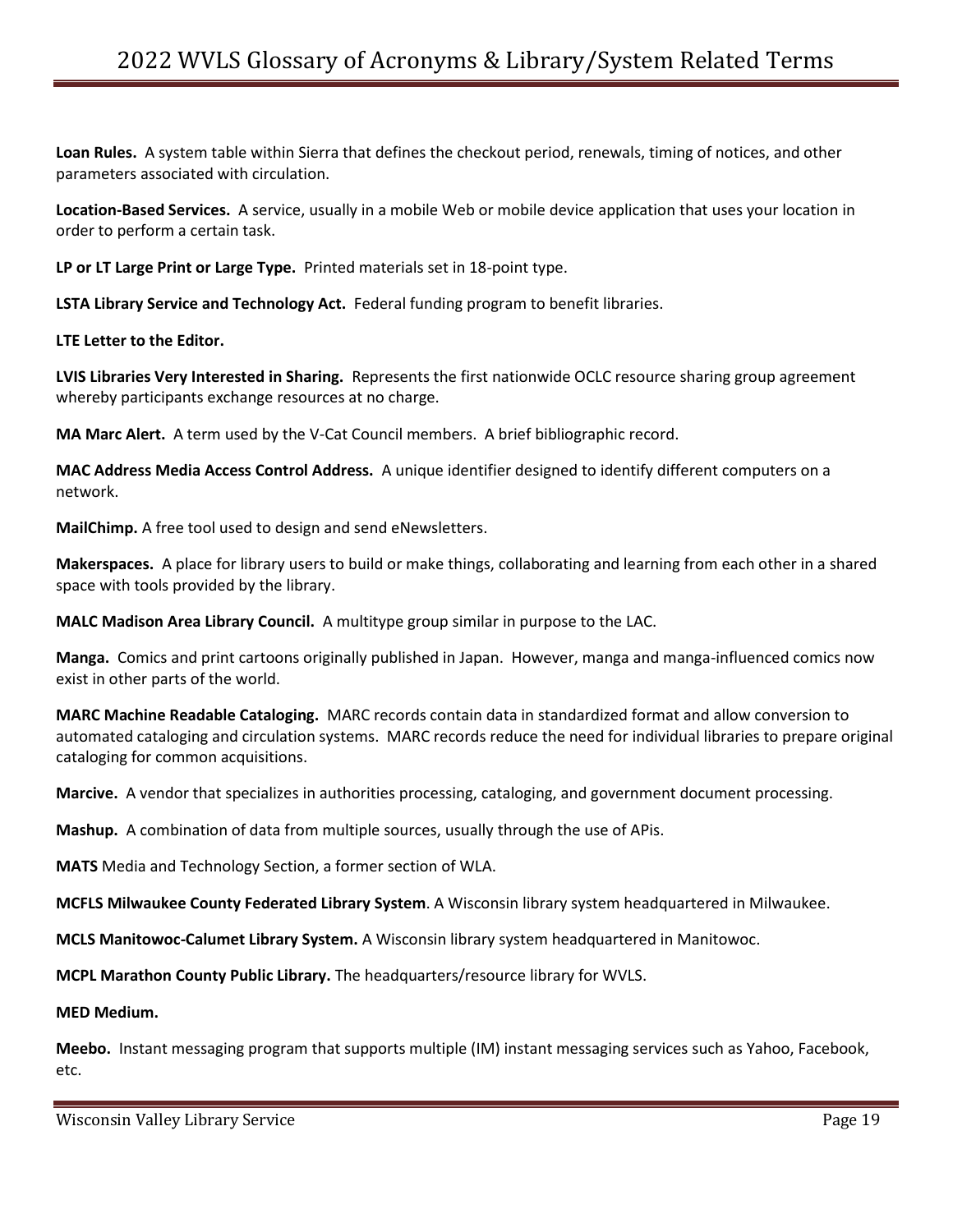**Metadata.** Structured information that describes, explains, locates, or otherwise makes it easier to retrieve, use, or manage an information resource. It organizes the data in a web page so browsers can display it sensibly.

**Micro-blogging.** A form of multimedia blogging that allows users to share brief text updates or photos and audio clips.

**Millenium ILS.** Integrated library system software formerly offered by Innovative Interfaces, Inc.

**Minecraft.** An online game about placing and breaking blocks in a 3D world which tasks players with collecting resources while cutting into randomly generated landscapes, warding off terrible things, making imaginative things and building creative structures and artwork. In March 2015 it won the Nickelodeon Kids' Choice Award for "Most Addicting Game", and the console edition won the BAFTA (British Academy of Film and Television Arts) Game Award in the "family" category.

**MINITEX.** A publicly supported network of libraries in Minnesota, North Dakota and South Dakota, headquartered at the University of Minnesota – Twin Cities in Minneapolis. Participates reciprocally in interloan with Wisconsin libraries.

**MLS Masters Degree in Library Science.** The graduate professional degree in library and information science.

**MLS Monarch Library System.** Formerly Eastern Shores Library System. A Wisconsin library system headquartered in Sheboygan.

**Mobile.** An umbrella term in technology that was long synonymous with cellular phones but has since grown to encompass tablet computing and even netbooks.

**Mobile Web.** Refers to accessing the World Wide Web (WWW) using a mobile device such as cell phones, PDAs, and other portable gadgets connected to public network.

**Mobile Worklists.** Mobile Worklists is a native iOS app that makes materials handling and management tasks more efficient, saving time and paper for library staff. Fully cloud-based and built on the Open Library Stack (OLS), Mobile Worklists provides functionality for traditional library operations

**MOOC Massive Open Online Courses.** It is an online course aiming at large-scale interactive participation and open access via the web. In addition to traditional course materials such as videos, readings, and problem sets, MOOCs provide interactive user forums that help build a community for the students, professors, and TAs. A distance education development that will often use open educational resources. Typically, they do not offer academic credit or charge tuition fees.

**MP-3 Motion Picture Experts Group, Audio Layer 3.** A way of compressing audio (sound/music) files so they are small enough to download quickly from the Internet. The technology creates sound files a tenth the size of standard CD music files with very little loss of sound quality.

#### **MULS Minnesota Union List of Serials.**

**Multimedia.** An item that combines more than one medium – ex. Audiovisual media with the printed word.

**Multitype Cooperation.** The involvement of all types of libraries – public, academic, school, and special – in cooperative arrangements.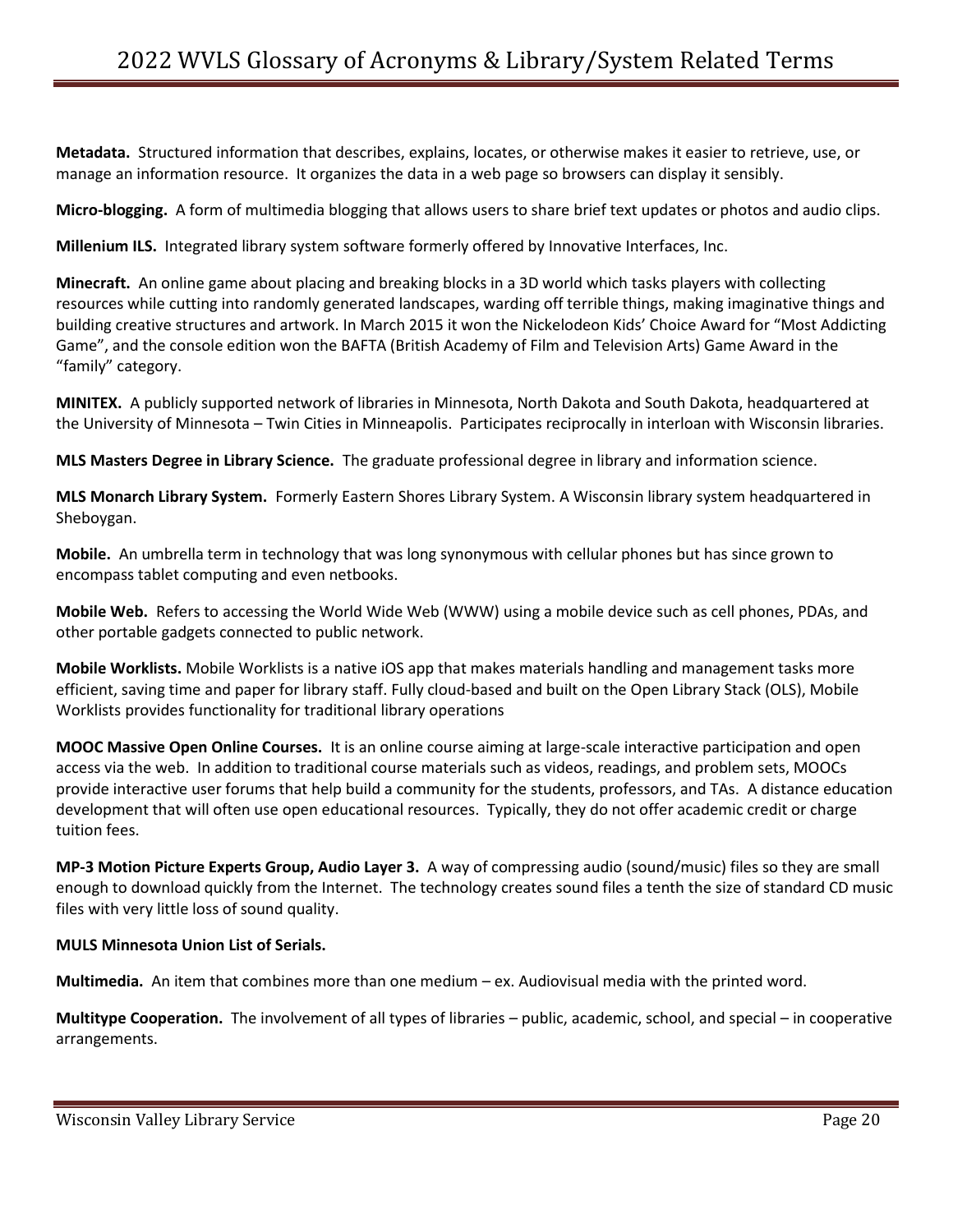**MWFLS Mid-Wisconsin Federated Library System**. A Wisconsin library system headquartered in Horicon, dissolved in 2016.

**MySQL.** The dominant open-source database management system on the Internet which is a free and flexible alternative to expensive systems.

**NAT Network Address Translation.** It is used by routers to share a single IP address among many devices.

**National Telecommunications and Information Administration (NTIA).** The NTIA will be administering many of the Infrastructure Investment and Jobs Act (IIJA) grant programs and is holding virtual listening sessions to receive input from the public. The sessions are designed to collect stakeholder input to help inform program development and implementation, and libraries are encouraged to participate in one or more of these important discussions.

**NCIP National Circulation Interchange Protocol.** Enables the processing of interlibrary loan requests within the local circulation system.

**NCLIS National Commission on Library and Information Science.** A federal advisory group composed of representatives from various library groups and distinguished librarians.

**NCSAM. National Cyber Security Awareness Month.** 

## **NEH National Endowment for the Humanities.**

**Net Neutrality.** The principle that internet service providers should enable access to all content and applications regardless of the source, and without favoring or blocking particular products or websites.

**NESS Network and Enterprise Services Subscription.**

**Network Interface/Network Adapter.** The ethernet and Wi-Fi connection for a computer.

**NEWIL Northeast Wisconsin Intertype Libraries.** A multitype group similar in purpose to the LAC.

**News Feed.** A constantly updated, but not necessarily comprehensive, list of Facebook friends' activities, such as changes to their profiles, wall posts, or the addition of new friends.

**NFLS Nicolet Federated Library System**. A Wisconsin library system headquartered in Green Bay.

**Ning.** An online platform for people to create their own social networks.

**NISO National Information Standards Organization**. A non-profit association accredited by the American National Standards Institute (ANSI), that identifies, develops, maintains, and publishes technical standards to manage information in our changing and ever-more digital environment.

**NLS** National Library Service for the Blind and Physically Handicapped.

**NLW National Library Week.** Sponsored by the American Library Association annually in April.

**NMRT New Members Round Table** (of the American Library Association).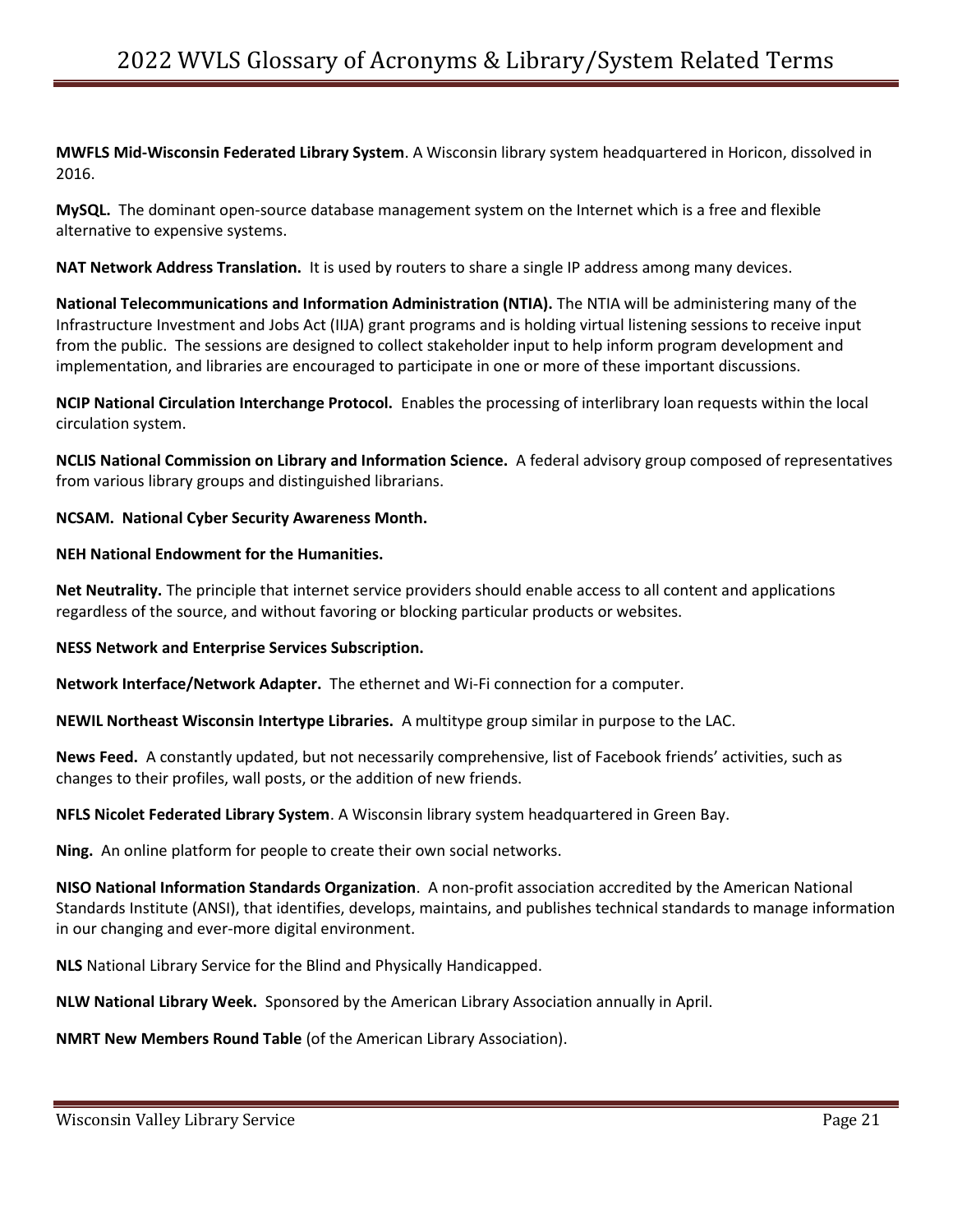**Non-Fungible Tokens (NFTs).** Unique pieces of digital real estate that exist on the blockchain. See Blockchain. The world of NFTs provides ample opportunities for library collections. A library with a unique item in its collection can display it digitally as an NFT. This new ecosystem begs for the curation of themed collections. Local history artifacts, community art contests, and niche artistic movements all stand out as fertile grounds for maximizing NFT programming and display within the realm of libraries, museums, and public institutions.

**Nonresident.** A person who resides outside the taxing area of a public library.

**Nook.** Barnes & Noble's eReader device.

**Novelist Plus.** Integrates with the online catalog to provide recommendations and read-alikes for the non-fiction collection.

**Novelist Select.** Integrates with the online catalog to provide book jackets, summaries, book series information, recommendations, and expert and reader reviews for the fiction collection.

## **NTC Northcentral Technical College.**

**NWLS Northern Waters Library Service**. A Wisconsin library system headquartered in Ashland.

**OCLC (Formerly) Online Computer Library Center.** A bibliographic utility based in Ohio which provides online cataloging, interlibrary loan, serials control and other services to libraries worldwide.

**OCR Optical Character Recognition.** Refers to the branch of computer science that involves reading text from paper and translating the images into a form that the computer manipulates.

**OIB** Outstanding International Books.

#### **OIF Office for Intellectual Freedom.**

**Online Chat or Chat.** Any kind of communication over the internet.

**Ontology.** A classification system with nodes or entities, that allows non-hierarchical relationships, in contrast to a taxonomy, which is hierarchical.

**OPAC Online Public Access Catalog.** A computer workstation for use by the public which is connected to a library's circulation system; can be searched by author, title, etc., and shows an item's status (on shelf, overdue, etc.)

**Open ID.** An open standard that lets users log in to multiple web sites using the same identity through a third party.

**Open Office.** OpenOffice.org is a multiplatform and multilingual office suite and an open source produce. Compatible with all other major office suites, the product is free to download, use and distribute.

**Open Source.** Open source is a development method for software that harnesses the power of distributed peer review and transparency of process.

**OS Operating System.** A basic layer of software that controls computer hardware, allowing other applications to be built on it.

# **OSLS Open Source Library Software.**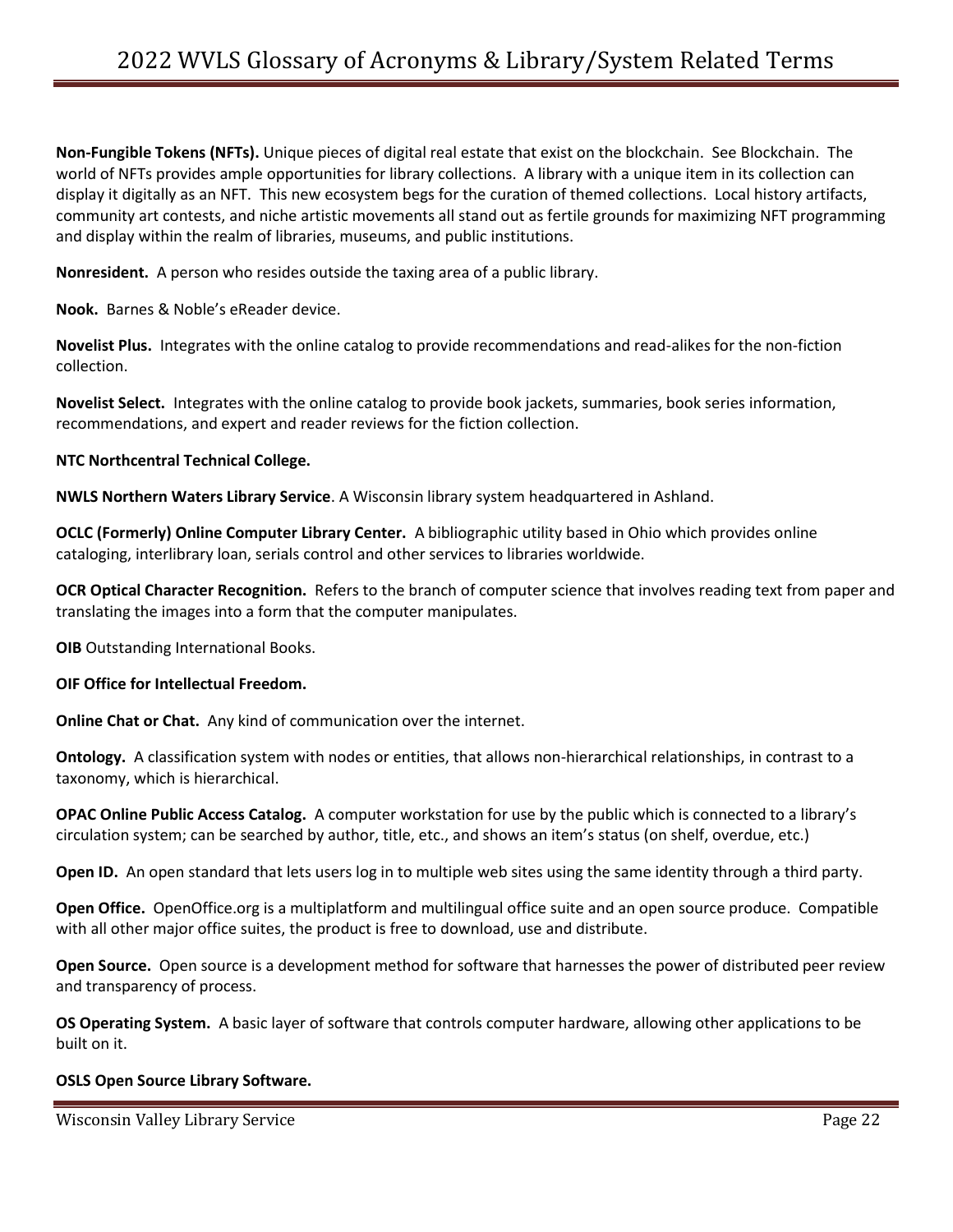**Outreach.** Programs and activities that extend beyond the library building. Examples include service to nursing homes, jails, and other correctional facilities; bookmobile service and books-by-mail service to geographically remote areas; and service to the homebound.

**Overdrive.** A vendor whose products include downloadable audiobooks and videos.

**Overdrive eBook.** Adobe eBook is a digital version of a print book that has been optimized for on-screen reading. eBooks are available in two formats, EPUB and PDF.

**Overdrive WMA Audiobook.** A digitally-protected audiobook that has been optimized for download. Overdrive WMA Audiobook titles are built using a Microsoft Windows Media Audio format, which greatly enhances the sound quality for desktop listening, play of CD copies (where permitted by the publisher), and portable device use.

**OWLS Outagamie Waupaca Library System**. A Wisconsin library system headquartered in Appleton.

**P2P Peer-To-Peer.** A network architecture in which users share resources on their own computers directly with others.

**PAC Public Access Catalog.** May be used interchangeably with the term OPAC; may also mean a catalog of library holdings which is not online.

#### **PACE Poverty Awareness for Community Engagement.**

**Packet.** A unit of data sent between devices. It is the basic unit of data that computers on a network exchange.

**P-Codes 1-4.** System tables within Sierra that provide easily obtainable information on the patron record for statistical purposes. P-Code 1: Gender, P-Code 2: Currently Unused, P-Code 3: Birth Year, P-Code 4: Municipality/City.

**Paging List.** A list of materials that are on hold. Libraries run this list to see what items they own have been placed on hold (requested).

**Patron Types.** A system table within Sierra that defines the patron. It is associated with mainly the Loan Rule Determiner table. Examples: Merrill Adult, Merrill Juvenile, Antigo Adult, Antigo Juvenile.

#### **PCI DSS Payment Card Industry Data Security Standards.**

**PDA Patron Driven Acquisition.** PDA requires that new books embed technology and use criteria to automatically generate purchase to a library's collection.

**PDA Personal Digital Assistant.** A handheld computer.

**PDF Portable Document Format.** A document that can be as simple as coloring sheets with a few images for preschoolers to formatted academic studies with charts and graphs, the PDF format allows these documents to be transmitted electronically in an unalterable format identical to the one in which it was published. An Acrobat Reader program (downloaded from the Internet) is needed to read and print PDF documents.

**PDL Periodical.** A library word used to describe magazines, journals and newspapers.

#### **PII Personally Identifiable Information.**

**PILL Patron-initiated InterLibrary Loan.**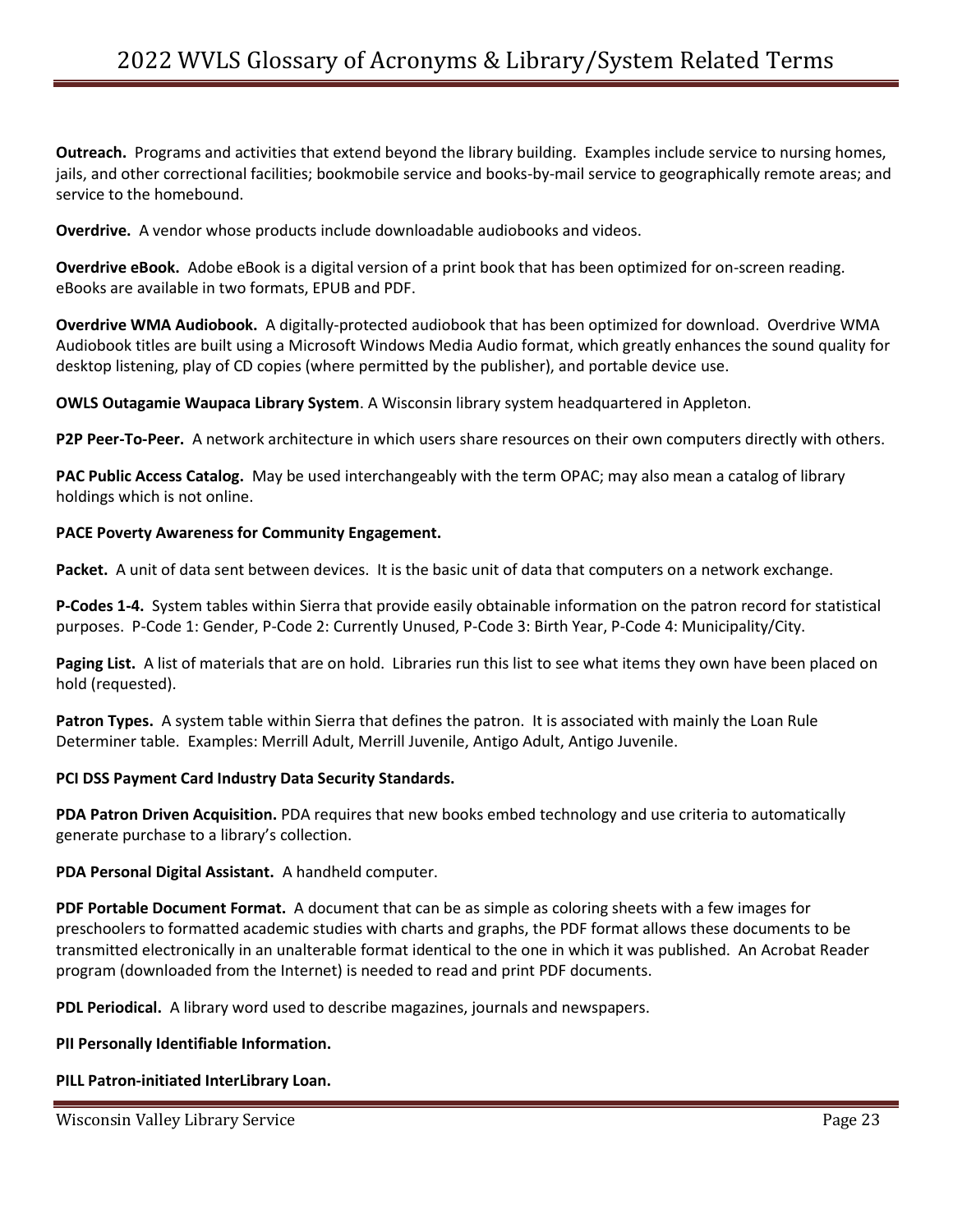**Pinterest.** A visual bookmarking tool that helps users discover and save creative ideas, images, videos and other objects "pinning" them to their pinboard.

**PIPA Protect Intellectual Property Act.** Counterpart to SOPA which is legislation that would significantly expand the powers of US law enforcement to combat online trafficking in copyrighted and counterfeited goods. (See SOPA)

**PLA Public Library Association.** A division of ALA.

**Platform.** In the technology world, platform refers to the hardware or software that other applications are built upon.

**Playaway.** A portable, self-contained device that comes preloaded with one audio book.

**PLSR Wisconsin Public Library System Redesign Project.** A process developed out of three studies – the LEAN Study, Public Library System Standards Study and ILS Study – which had workgroups of experts and other stakeholders study how public library systems services are currently provided in Wisconsin and around the country. Workgroups identified desired service outcomes, designed service models to improve how services are delivered and determined how new service models can be implemented.

**Podcast.** Radio-style shows in MP-3 format that may be created, downloaded and listened to on a computer device.

**POE (Power over Ethernet).** It still is a relatively new technology, and many companies haven't implemented it yet. But companies that have moved to POE have seen major benefits, especially in the ability to run devices such as VOIP (Voice over IP) phones, access points and other appliances without the need for a wall wart to provide power.

**Polaris Library Systems.** Integrated library system vendor, acquired by Innovative Interfaces, Inc. in April 2014.

**Port.** When an application wants to send or receive traffic, it has to use a numbered port.

**Portable Media Player.** A portable consumer electronic device that is capable of storing and playing digital media, such as digital audio, video, and images.

**PPP Point to Point Protocol.** Enables a computer to connect to the Internet with a modem and a telephone line; allows a user to use a browser such as Netscape.

**PrairieCat.** Over one hundred libraries in Reaching Across Illinois Library System (RAILS) share an integrated library automation system known as PrairieCat. It became an Illinois Intergovernmental Entity in December 2010. The consortium is a separate legal entity that contracts with RAILS for services to support the daily operation of the shared catalog. It is the northern and western Illinois equivalent of V-Cat.

**Profile.** User profile or simply profile is a collection of personal data associated to a specific user.

**Programming Language.** A special type of language used to unambiguously instruct a computer how to perform tasks.

**Project WIN.** A 2013-2014 investigation to determine the desirability and feasibility of developing one ILS platform from three distinct and autonomous ILS platforms used in WVLS, IFLS Library System (known as Indianhead at that time) and Northern Waters Library Service.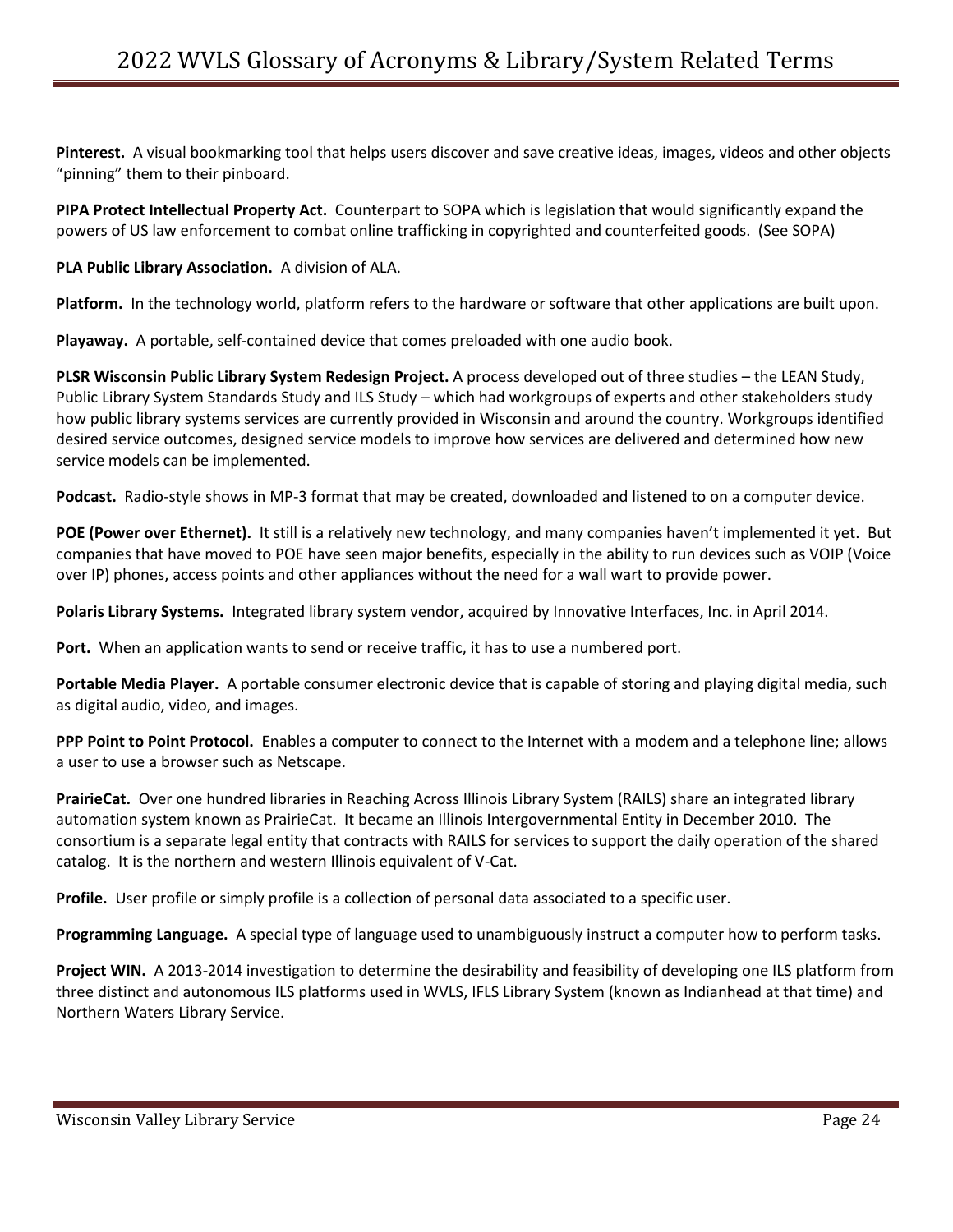**Promptcat.** A vendor-prompted copy cataloging service for non-serial titles which links order-fulfillment by a vendor to OCLC and setting a library's holding on WorldCat (the OCLC online Union Catalog) and delivering a monographic OCLC-MARC record to the library.

**Protocol.** A way of communicating over the Internet.Different protocols are ideal for dissimilar forms of communication.

**Proxy Server.** A server (a computer system or an application program) that acts as a go-between for requests from clients seeking resources from other servers.

**Public Library Standards.** See Standards.

**Quick Response Codes (QR Codes).** QR codes are two-dimensional barcodes that instead of being traditional multiplebar layout, they appear as a pixilated square. QR codes can store numbers, text, hyperlinks, bookmarks, contact information, calendar information, email addresses, phone numbers, SMS text information, locations and maps, social network information, and much more.

**R&L Reference and Loan Library – Madison.** See RL&LL.

**RASD Reference and Adult Services Division.** A division of ALA.

**Raspberry Pi.** A credit-card sized computer that plugs into a TV and a keyboard and is capable of doing things that a desktop PC does, like spreadsheets, word-processing and games. It also plays high-definition video.

**RASS Reference and Adult Services Section.** A division of WLA.

**RDA Resource Description and Access.** Initially released in June 2010, a standard for descriptive cataloging which supports resource discovery in a digital world.

**RDC Regional Data Center** (Eau Claire, WI).

**Reaching Across Illinois Library System (RAILS).** It is one of two multi-type regional library systems in the state that covers northern and western Illinois. The membership includes academic, public, school, and special libraries. It was formed by the merger of five library systems in July 2011.

**Recollection Wisconsin (formerly Wisconsin Heritage Online or WHO).** A collaborative effort to bring together digital versions of Wisconsin history materials from participating libraries, archives, museums and historical societies across the state. The program also provides guidelines, and training and support to contributing partners in an effort to standardize and coordinate cultural heritage digitization efforts at the statewide level. (recollectionwisconsin.org)

**Relational Database.** A piece of software that stores data in a series of tables, with relationships defined between them.

**ResCarta.** Professional software designed to build and organize digital collections.

# **RFI Request For Identification.**

**RFI Request For Information.** Standard business process that provides written information about the capabilities of various suppliers.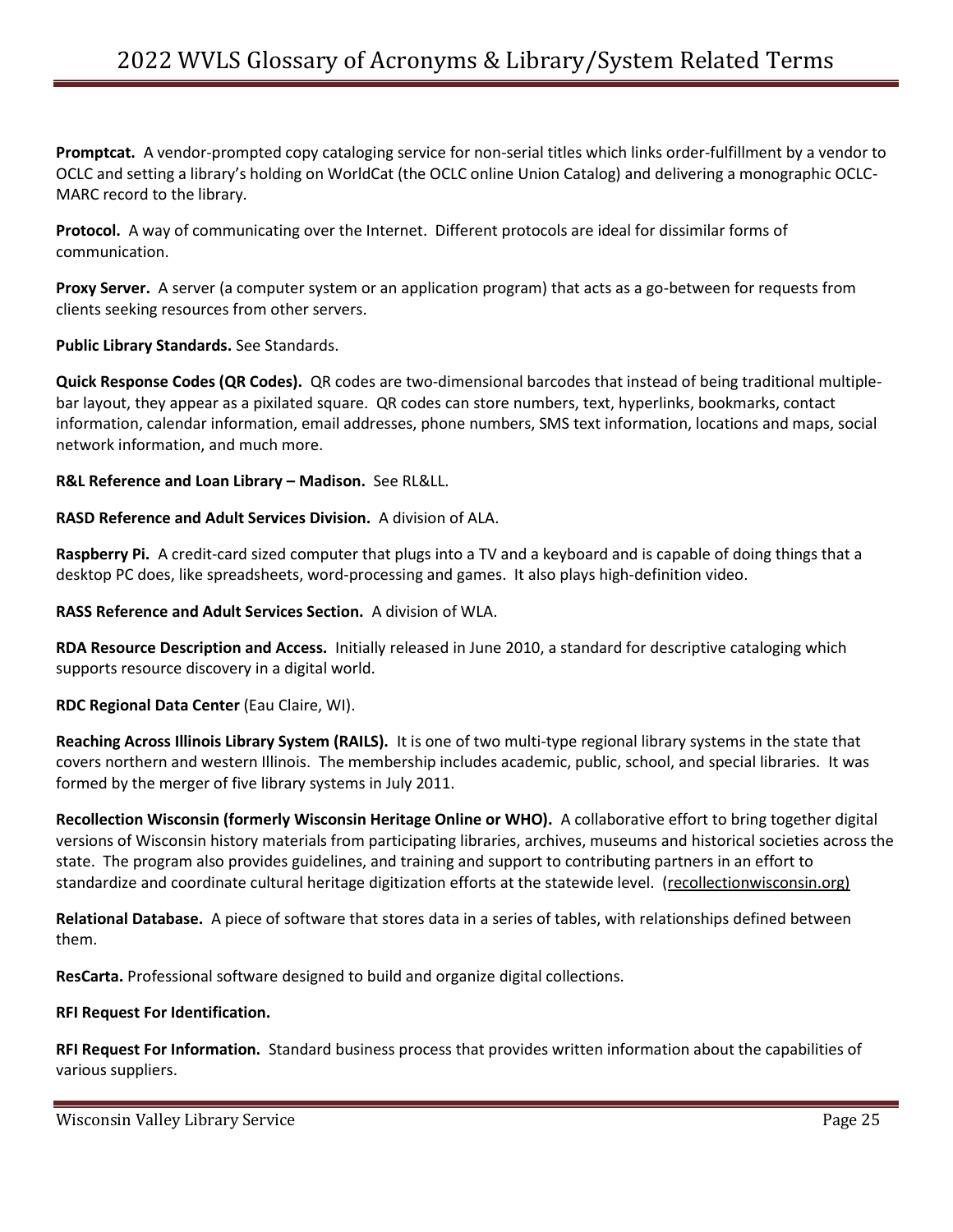**RFID Radio Frequency Identification Technology.** A method of storing and remotely retrieving objects.

**RFP Request for Proposal.** Also called a request for bid, an RFP is a document requesting potential suppliers to submit proposals to sell goods or services at a proposed price. Usually, the RFP contains detailed specifications of the goods or services wanted.

### **RFQ Request for Quote.**

**RL&LL Resources for Libraries and Lifelong Learning.** A team within the Department of Public Instruction (DPI) which manages and supports the WISCAT virtual and union catalog and resource sharing platform used by many public and multitype libraries in Wisconsin. They also manage and support the BadgerLink databases that are available to all Wisconsin libraries and residents. In March 2021, merged with another DPI Team to become the Library Services Team. See also Library Services Team.

**Router.** Computer hardware that makes decisions about which path Internet traffic will take to reach its destination. It is a device that passes traffic back and forth.

**RSS Rich Site Summary or Really Simple Syndication.** A "pull" technology that retrieves new content from web sites (text, audio, video, pictures.) and brings it to users. RSS makes it possible for people to keep up with their favorite web sites without having to search entire sites for new content. To retrieve new content, users must subscribe to an RSS feed or aggregator software.

## **RUSA Reference and User Services Association.** A division of ALA.

**S3.** An online storage system run by Amazon that is often used as a cheap way to store photos and videos used on websites.

**SaaS (Software as a Service).** An alternative to traditional computing in which people use software applications that are located on the Internet rather than on their own computers or networks. SaaS is typically thought of as a low-cost way to obtain rights to use software as needed versus licensing all devices with all applications. On-demand licensing enables the benefits of commercially licensed use without the associated complexity and potential high initial cost of equipping every device with applications that are infrequently used but needed.

#### **SAN Storage Area Network.**

**SCLS South Central Library System**. A Wisconsin library system headquartered in Madison.

**Screencasting.** Creating a digital movie in which the setting is partly or wholly a computer screen, in which audio narration describes the on-screen action. Screencasts are carefully produced works designed to educate, entertain or influence an audience.

**Scribd.** A document-sharing site that is often described as a "YouTube for documents" because it allows other sites to embed its content. It allows people to upload files and others to download in various formats.

**Scripting Language.** A programming language designed to be easy to use for everyday or administrative tasks.

#### **SDI Selective Dissemination of Information.**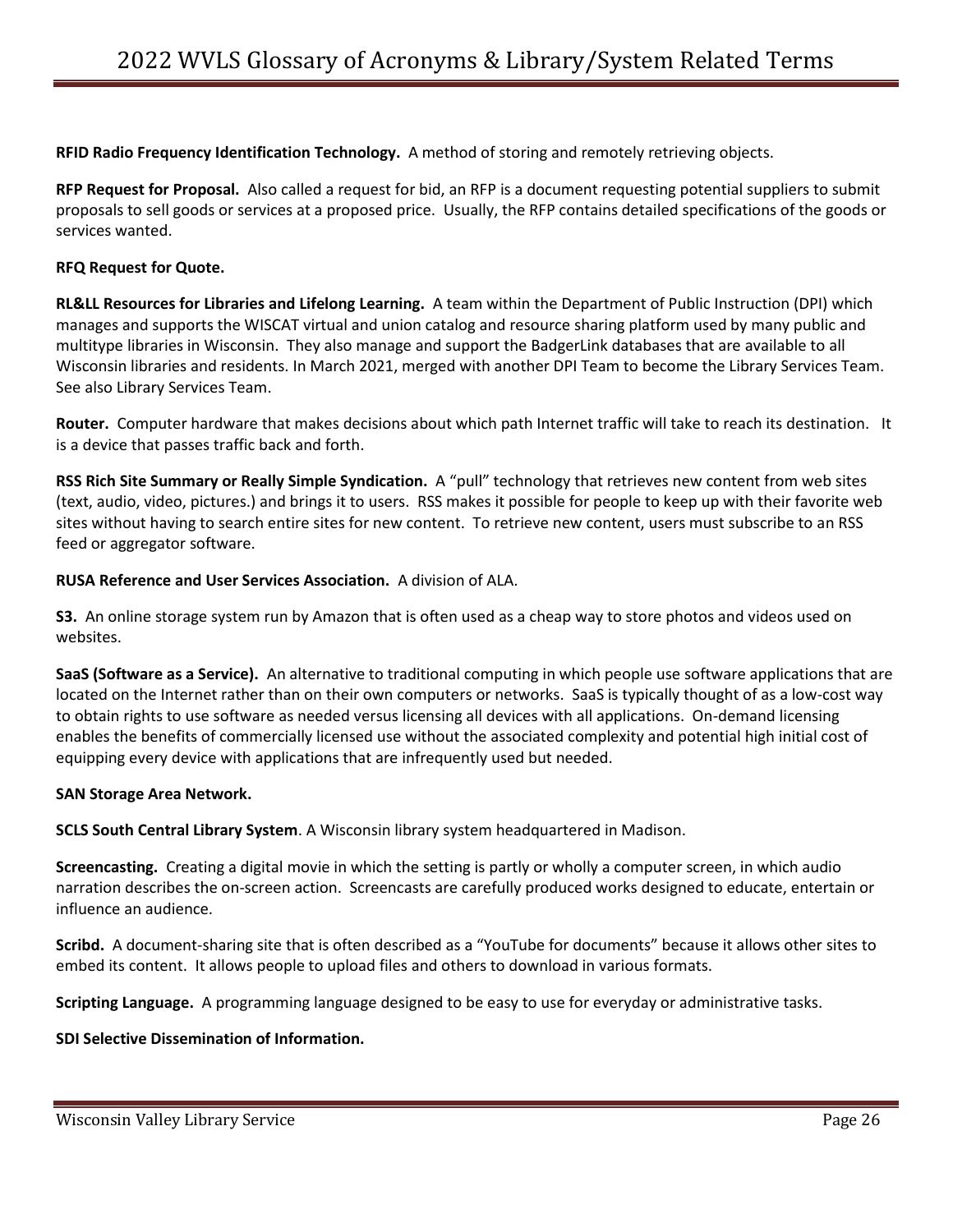**Search Engine.** Special sites on the Web that are designed to help people find information stored on other sites. There are differences in the ways various search engines work, but they all search the Internet, or parts of the Internet – based on important words in their indexes.

**Semantic Web.** A vision of the web that is almost entirely machine readable, in which documents are published in languages that are designed specifically for data.

**SEO Search Engine Optimization.** A suite of techniques for improving how a website ranks on search engines.

**Server.** A computer which hosts software for services such as electronic mail routing, database sharing, or file transfer to local or remote computers.

**Server-Side.** Referring to when network software runs in a central location, the server, rather than on the user's computer, often known as the client. See also Client Side.

**Shelf List.** List of materials owned. Arranged in the order they are kept on the shelf.

**Shoutbomb.** Service provider for sending telephone and text message circulation notices to library users.

**Sierra.** This is the software that runs the V-Cat or WVLS shared automated system and the graphical user interface software from Innovative Interfaces Inc. It was installed in January 2013.

**SIG Special Interest Group of WLA.** SIGs provide a vehicle for WLA members to share ideas, plans, news, and opinions related to a particular area of interest without the formal expectations and structure of a traditional association unit.

**SIP Standard Interchange Protocol.** SIP is the de facto standard for communication between library self-service devices and the wide variety of integrated library systems (ILS) that libraries use. It provides the crucial common language that makes possible such widespread functions as self-checkout, automated materials handling, PC management, or fine and fee payment.

**SirsiDynix.** A former automation vendor for the WVLS shared automation system.

**Sitemap (or Site Map).** Lists the pages of a web site.

**Sketchnoting.** This is a self-descriptive term that refers to taking notes enhanced with sketches, doodles, or simple drawings as well as text.

**Skype.** Software that allows users to make telephone calls over the Internet. Additional features include instant messaging, file transfer, and video conferencing.

**SLA Special Libraries Association.** A division of ALA.

**SLC Schools and Library Cooperation.** 

**SLD School and Library Division.** 

**SLIS School of Library and Information Studies/Science**. In Milwaukee and Madison (see iSchool-Madison)

**SLJ School Library Journal.**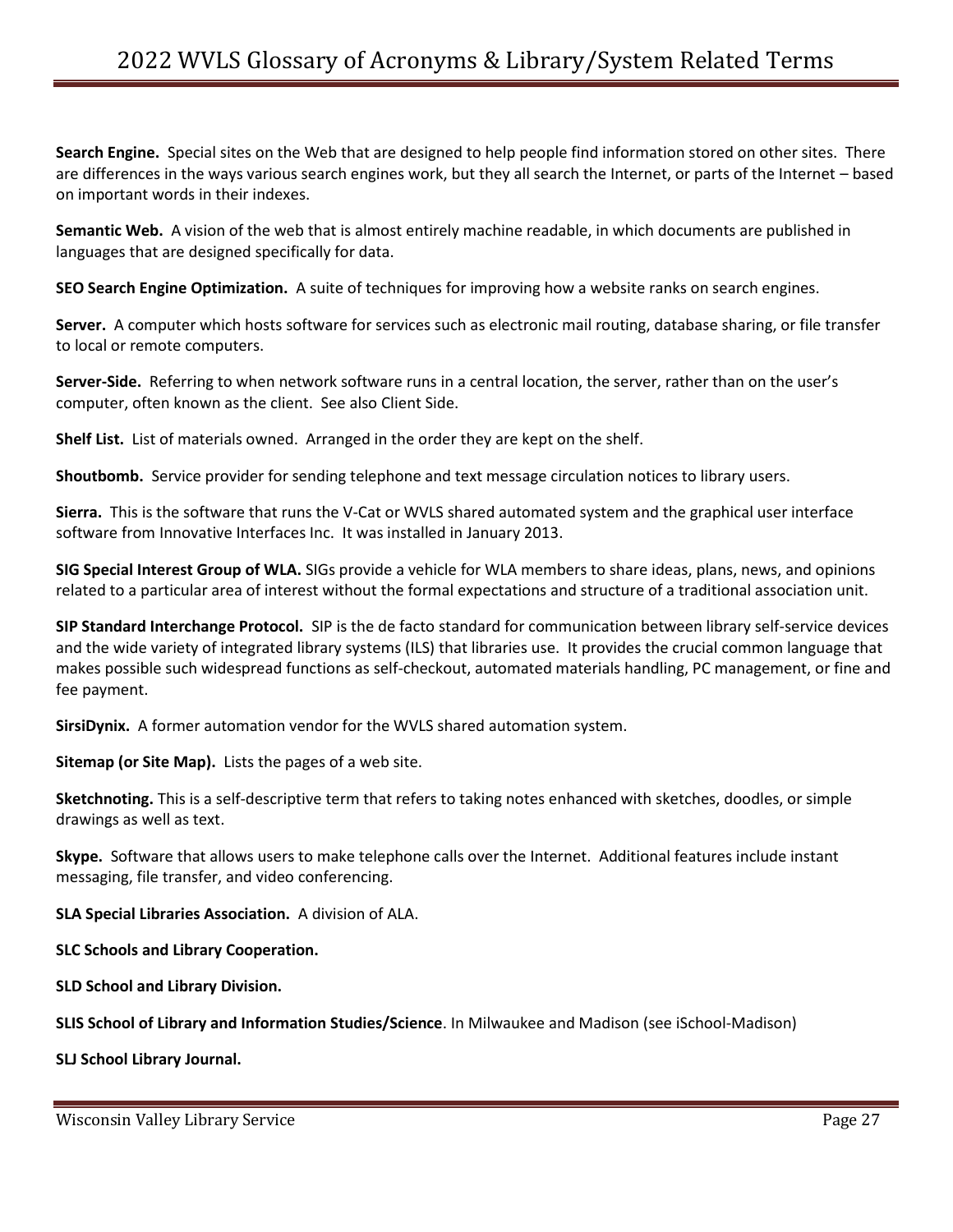#### **SLP Summer Library Program.**

**Smartphone.** A mobile phone offering advanced capabilities beyond a typical mobile phone, often with PC-like functionality.

**SMS Short Message Service.** SMS is a communication service standard that allows the interchange of short text messages between mobile telephone devices.

**Snap Chat.** Mobile phone app that allows users to send short videos or images to their friends. Popular with celebrities and teens.

**Social Media.** A broad term referring to the wide swath of content creation and consumption that is enabled by the many-to-many distributed infrastructure of the Internet.

**SMO Social Media Optimization.** A programming strategy for building and engaging community.

**Social Networking Site.** An online social network that allows people to create and share personal information via photos, music, videos and personal blogs. Each social network has different rules and methods for searching out and contacting potential friends.

**SOIS School of Library & Information Science.** Located in Milwaukee.

#### **SOMBAW System Office Managers and Business Administrators of Wisconsin.**

**SOPA Stop Online Piracy Act.** A bill put before the US House of Representatives which would significantly expand the powers of US law enforcement to combat online trafficking in copyrighted and counterfeited goods. (See also PIPA)

#### **SOPAC Social Online Public Access Catalog.**

**Special Needs.** The educationally and socioeconomically disadvantaged in urban and rural areas; functionally illiterate and unemployed persons; the elderly; ethnic minorities; persons with limited English-speaking ability; persons with physical/mental disabilities (including people with developmental disabilities and mentally ill persons); and residents of the state, county and locally funded institutions. See also Inclusive Services.

**SRLAAW System and Resource Library Administrator's Association of Wisconsin.** Made up of administrators from all 16 public library systems and their resource libraries, this group meets four times a year to discuss statewide legislative and policy issues that impact public library service in Wisconsin. They collaborate with other statewide library organizations and regularly provide input to DPI's Public Library Development Team on statewide library issues.

#### **SRRT Social Responsibilities Round Table.** A division of WLA.

**Stacks.** The bookshelves in a library.

**Standards.** Generally accepted criteria developed at state and national levels suggesting or requiring certain minimum deemed essential for proper operation of libraries. The lastest edition of the Wisconsin Public Library Standards (6<sup>th</sup>) edition; 2018) is available on the [DPI website.](https://dpi.wi.gov/sites/default/files/imce/pld/pdf/wisconsin_public_library_standards_6th_edition_2018_final.pdf)

**Status Update.** New information on Facebook friends' activities.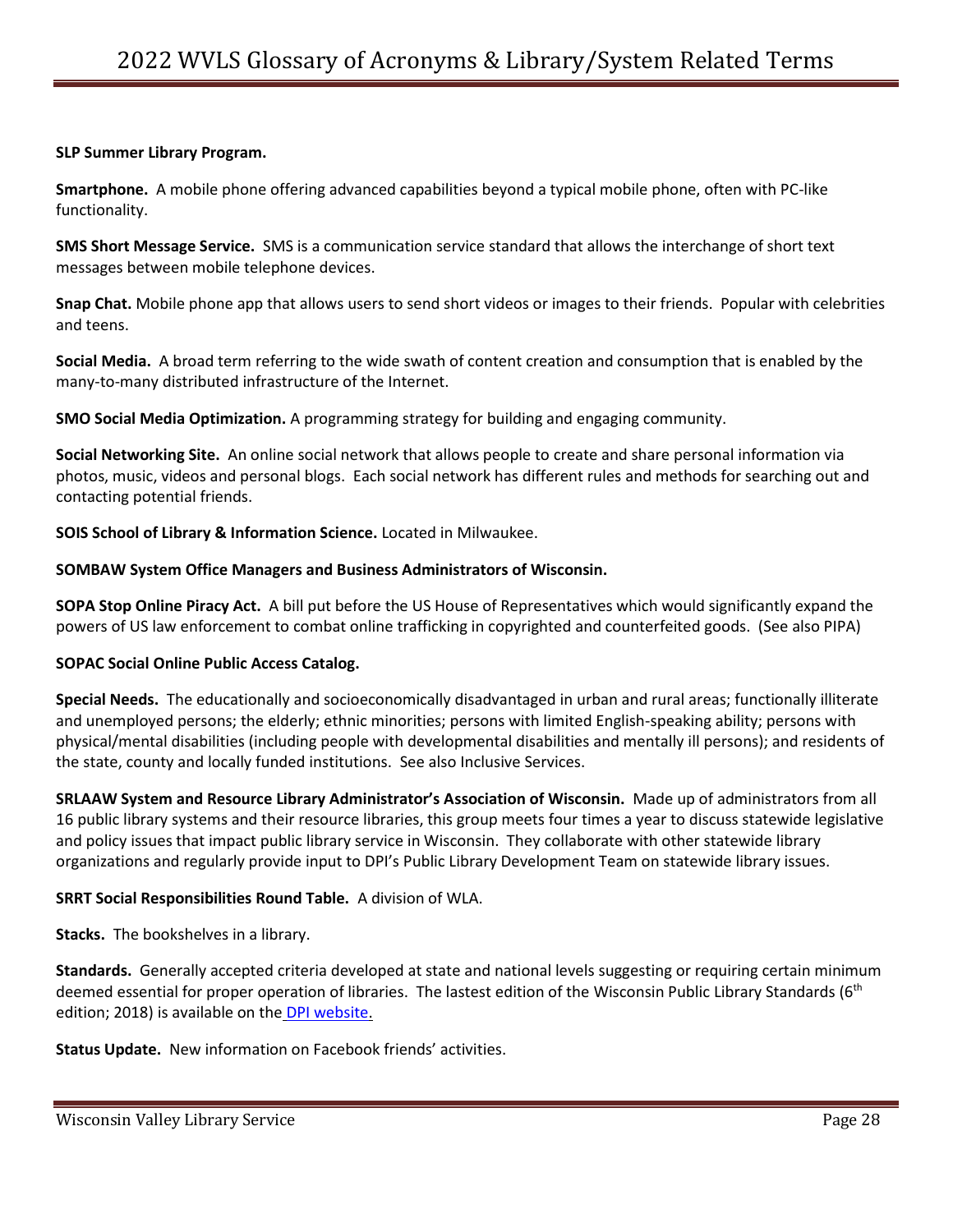**Structured Thesaurus.** A group of preferred terms created for editorial use to normalize and more efficiently classify content.

**StumbleUpon.** An Internet community that allows its users to discover and rate Web pages, photos, and videos. It is a personalized recommendation engine which uses peer and social-networking principles. Web pages are presented when the user clicks the "Stumble" button on the browser's toolbar. StumbleUpon chooses which Web page to display based on the user's ratings of previous pages, ratings by his/her friends, and by the ratings of users with similar interests.

**STEM Science, Technology, Engineering and Mathematics.** The term is typically used when addressing education policy and curriculum choices in schools to improve competitiveness in technology development.

**STEAM Science, Technology, Engineering, Art and Mathematics.** Adds the "Arts" to STEM (above) for a more holistic approach when addressing education policy and curriculum choices.

**Subject Cataloging.** It involves subject analysis of resource and providing corresponding subject headings from a controlled vocabulary or subject heading list. It enables the library users to find what documents/materials the library has on a certain subject.

**SUDOC Superintendent of Documents.** SUDOC numbers are assigned by the Government Printing Office to documents and are used to order items from the GPO.

**Survey Monkey.** A free tool to create and publish custom surveys via the Internet.

#### **SWAC Spoken Word Audiocassette.**

**SWLS Southwest Wisconsin Library System**. A Wisconsin library system headquartered in Fennimore.

**Symphony.** A SirsiDynix integrated library system product.

**T-1 Line.** A dedicated fiber optic communications line leased from the telephone company, which provides high speed access to the Internet. A T-1 line is capable of carrying data at 1.5444 megabites per second (MBPS).

**Tablet Device.** Any device with an open-face display, generally as large as a small laptop.

**Tag.** A common type of metadata used to describe a piece of content that associates it with other content that has the same tag.

#### **TAG Teen Advisory Group.**

**Tags or Tagging (Computing).** A keyword or term associated with or assigned to a piece of information.

**Taxonomy.** A hierarchical classification system.

#### **TDD Telecommunication Device for the hearing impaired.**

#### **TEACH Technology for Educational Achievement.**

**TechAtlas.** Funded by the Bill and Melinda Gates Foundation, a free web-based technology management and planning tool for libraries.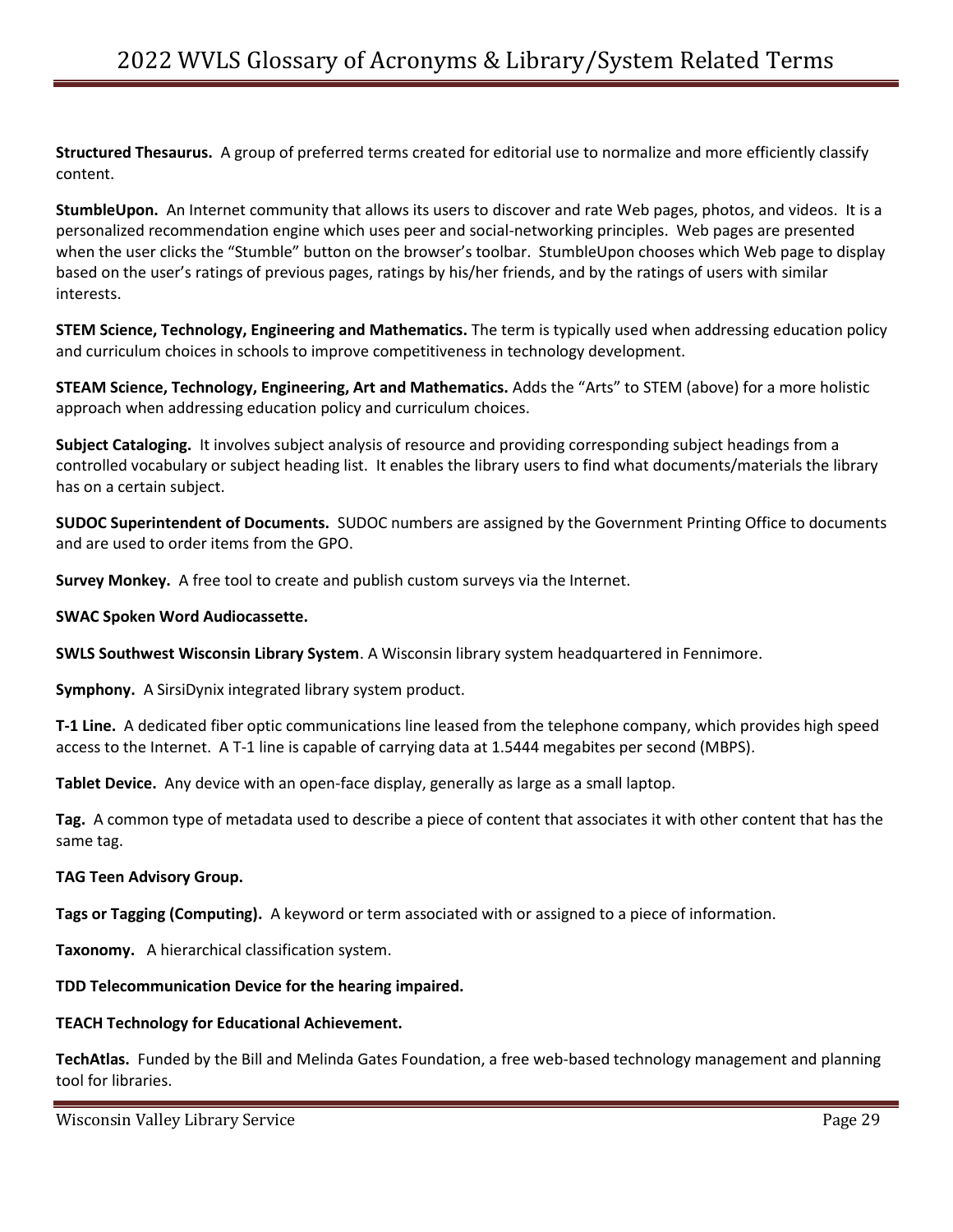**Teen Read Week.** Teen Read Week is an annual national adolescent literacy initiative created in 1998 by the Young Adult Services Association (YALSA), a division of the American Library Association. Held in October the same week as Columbus Day, it encourages teens to be regular readers and library users.

**Telnet.** A program that allows a person on the Internet to connect to selected information around the world.

**Text Messaging.** Texting is the common term for the sending of "short" text messages from mobile phones using the Short Message Service (SMS). For a great list of Text Message abbreviations, go to: [http://www.webopedia.com/quick\\_ref/textmessageabbreviations.asp](http://www.webopedia.com/quick_ref/textmessageabbreviations.asp)

**TikTok.** Known in China as Douyin, TikTok is a video-focused social networking service owned by Chinese company ByteDance Ltd. It hosts a variety of short-form user videos, from genres like pranks, stunts, tricks, jokes, dance, and entertainment with durations from 15 seconds to three minutes. It is a platform for sharing short videos, often synced to music.

**TL-DR** Too Long: Didn't Read.

**TNS Teleform Notice System.** It allows WVLS to send automated phone notices, such as hold pickup or overdues, to patrons.

**Toolkit.** A set of aggregated software and/or digital resource for a specific issue or topic.

**Town.** In Wisconsin, the word "town" denotes a unit of government.

**Township.** In Wisconsin, the word "township" is a surveyor's term describing the basic grid framework for legal descriptions of all land in the state.

#### **TPD Technical Processing Department.**

**Transparency.** In the context of news and information, a term describing openness about information that has become increasingly popular.

**TTS Text-To-Speech.** The ability of a computer to convert any text into spoken words. Useful to people with visual disabilities, proof-readers, people who prefer to listen to their ebooks, people learning a foreign language, and as a simple pronunciation guide for those unfamiliar words encountered in print but never spoken.

**Tumblr.** A free microblogging platform and social networking website that allows users to post multimedia and other content to a short-form blog.

**Tweets.** Text-based updates sent in twitter.

**Twitter.** A social networking and micro-blogging service that allows its users to send and read others' updates (or tweets), which are text-based posts of up to 140 characters-in length.

**Twitter Live.** A Twitter tool that allows users to post live video to their profile.

**UD Use Date.**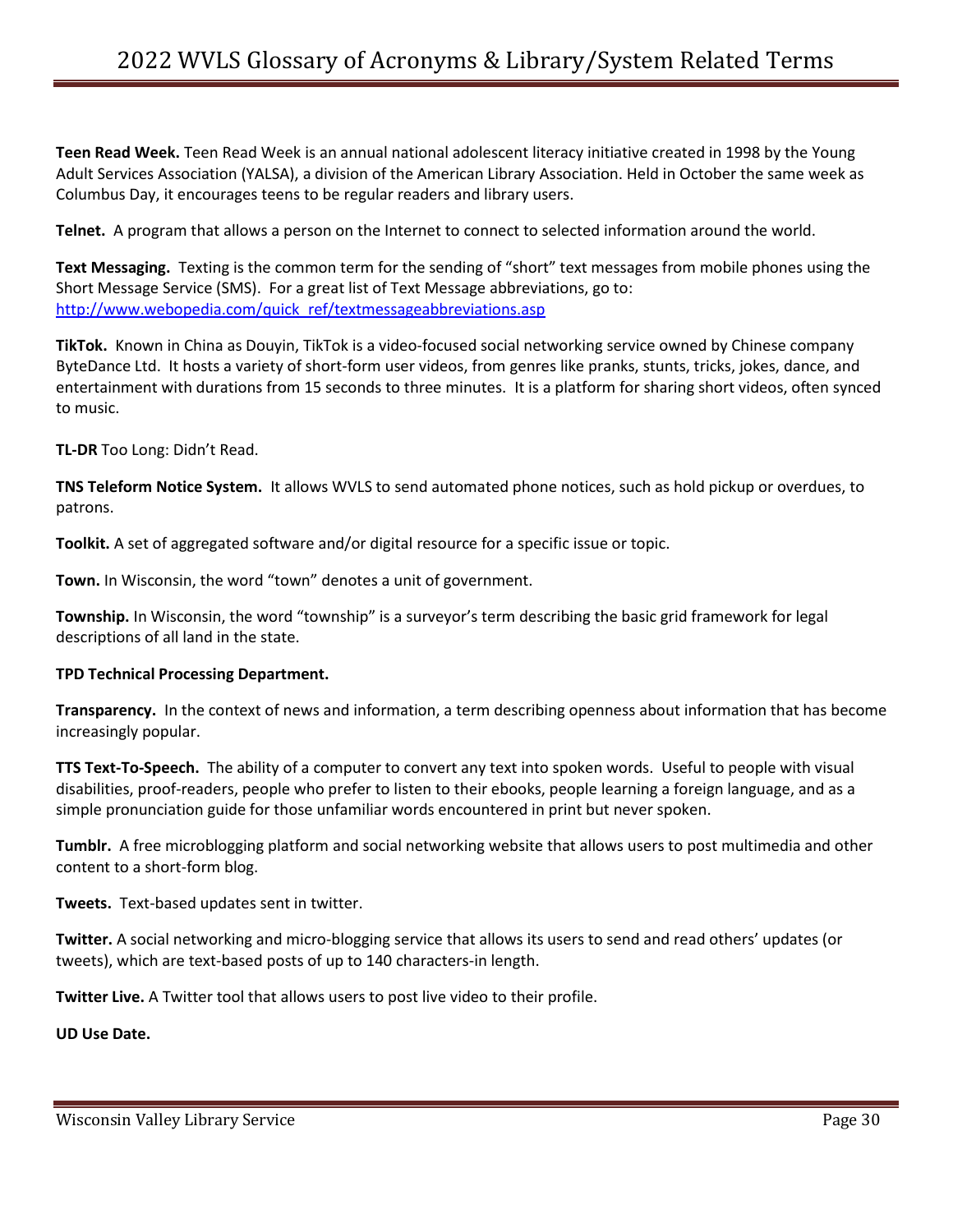**UI User Interface.** The part of a software application or website that users see and interact with, which takes into account the visual design and the structure of the program.

**Union List.** A combined listing of the holdings of two or more agencies or departments.

**United for Libraries.** Formerly Association of Library Trustees, Advocates, Friends and Foundations (ALTAFF). On February 1, 2009, Friends of Libraries U.S.A. (FOLUSA) and the Association for Library Trustees and Advocate (ALTA) joined forces to become an expanded division of ALA known as the Association of Library Trustees, Advocates, Friends and Foundations, now "United for Libraries". Through this partnership, United for Libraries brings together libraries' voices to speak out on behalf of library services and free public access to information.

**Universal Service Fund.** See USF below.

**URI Uniform Resource Identifier.** The way to identify the location for something on the Internet.

**URL Universal/Uniform Resource Locator.** Also known as a web address which is displayed in a web browser's address bar.

**USA PATRIOT Act Uniting and Strengthening America by Providing Appropriate Tools Required to Intercept and Obstruct Terrorism Act**. Passed on October 26, 2001, and designed to broaden surveillance capabilities of law enforcement following the terrorist attacks of September 11, 2001.

**USAC** Universal Service Administration Co. An e-Rate management portal.

**User Friendly.** Easy to use format implying the dialogue or interface capabilities between a computer user and computer is simple to understand.

**USF Universal Service Fund.** Established under 1993 Wisconsin Act 496 to ensure that all state residents receive essential telecommunications services and have access to advanced telecommunications capabilities. The Fund supports telecommunications services and access programs that are provided by several state agencies, including the Department of Public Instruction. The USF replaced GPR as the sole funding source for Aid to Public Library Systems since FY 2008-09. The USF also supports BadgerLink and DPI's Library Service Contracts for specialized library materials and information provided by the Milwaukee Public Library, the Wisconsin Regional Library for the Blind and Physically Handicapped (WRLBPH), and the Cooperative Children's Book Center (CCBC).

#### **UW University of Wisconsin.**

**UWEX University of Wisconsin** – Extension Services provides continuing education opportunities.

**UWM University of Wisconsin** – Milwaukee Campus.

**UWMC University of Wisconsin – Marathon Campus,** now UWSP-Wausau Campus.

**UWSP University of Wisconsin – Stevens Point Campus.**

#### **UWSP-Wausau University of Wisconsin Stevens Point, Wausau**

**UX User Experience.** Refers to a person's emotions and attitudes about using a particular product, system, or service.

**V-Cat.** The name of the WVLS shared automation system.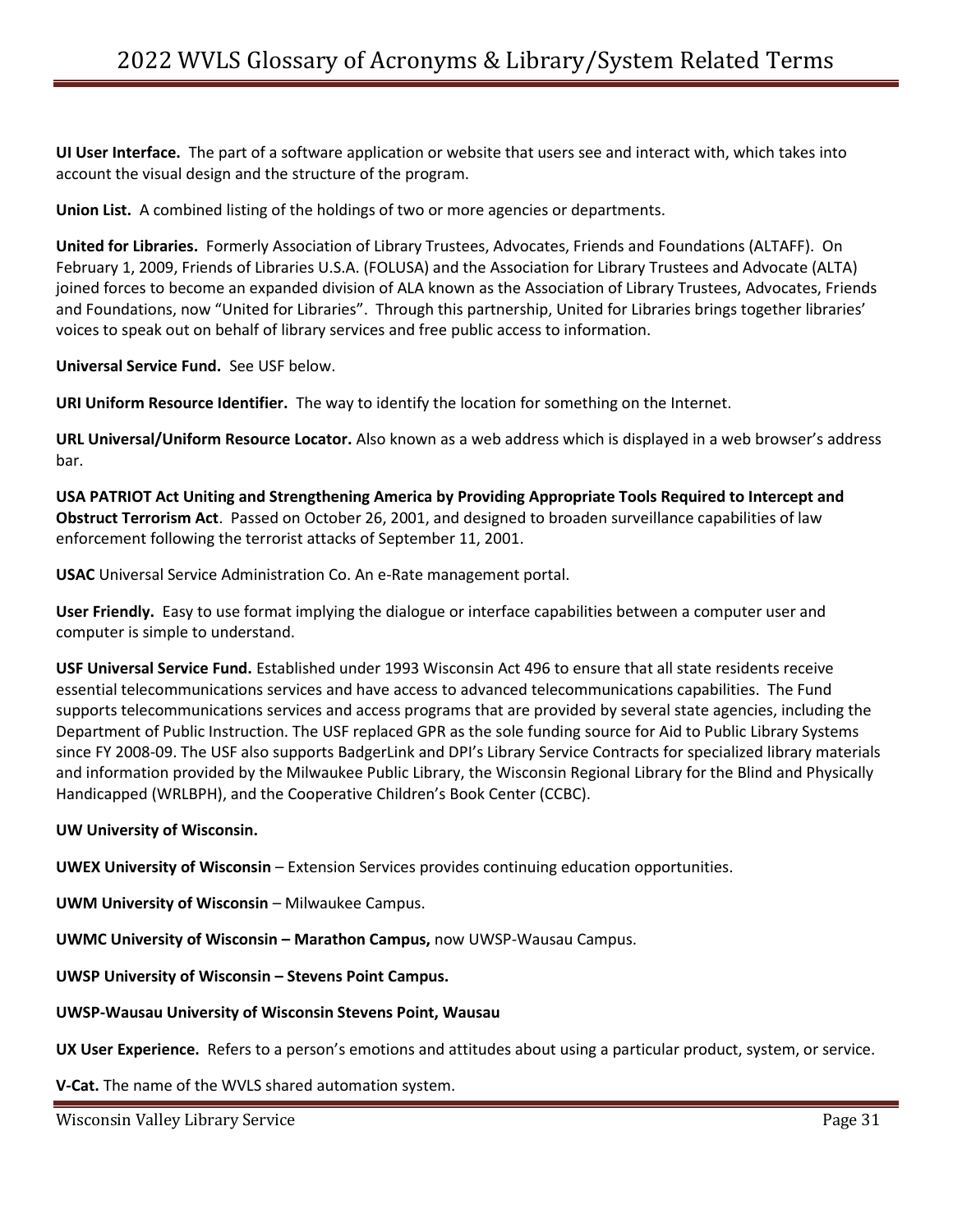**V-Cat Council.** – A WVLS group made up of one representative from each V-Cat member library, whose purpose is to implement policies and procedures related to the WVLS shared automation system.

### **VCR Videocassette Recorder.**

**VERAP Voter Education & Registration Assistance Project. (See LWV League of Women Voters).** A collaborative project between the League of Women Voters of the Northwoods and with public libraries to promote voter registration for all eligible adults.

**Vertical File.** A collection of pamphlets, clippings, and/or pictures kept in a filing cabinet and arranged for ready reference, generally by subject. Also called pamphlet file or information file.

**Virtual Library.** Information resources located entirely online.

**VR Virtual Reality.** The use of computers to create a complete simulation of a human reality. A visual stereoscopic 3D image that you look at using a lens. If you have a smartphone you can use Google Cardboard to experience this. Oculus Rift and HTC VIVE make more high-end products that use headsets that provide both audio and visual elements for a more realistic experience. While wearing a VR headset, if you move your head upwards you look up in your virtual world, same goes for looking down, left to right and behind you.See also AR Augmented Reality.

**Virtualization.** Virtualization software enables a single computer to function as several virtual computers. You can install multiple operating systems (for example, Windows, Linux, Mac OS X) on a single physical computer and they can each run independently, as if they were installed on their own physical computer. There is no visible difference to the applications or to the users. The two main types of virtualization are server virtualization and desktop virtualization. Server virtualization is software that allows you to optimize a single server computer so that it is able to do the work of multiple servers. In the case of desktop virtualization, the server does all the work for multiple desktop terminals.

**VMware.** The drive to virtualize was driven by VMware. Offering everything from simple-to-use products that let consumers run virtual machines to the most robust enterprise-class virtualization platforms, VMware has made it possible to run whole farms of servers with very little hardware involved.

#### **VOIP Voice Over IP.**

**VOYA Voice of Youth Advocates.** A professional journal for librarians serving youth.

**VTAE Vocational and Technical Adult Education.** 

**WAAL Wisconsin Association of Academic Librarians.** A division of WLA.

**Wall.** A space where a Facebook member can post photos, videos, web links, or other content he or she wants to share.

**WAM Web Access Management.** A tool that allows Sierra to authenticate with databases and online services.

**WAN Wide Area Network.** A large telecommunications network that covers a wider area than a LAN.

**WAPL Wisconsin Association of Public Libraries.** A division of WLA.

**WASL Wisconsin Association of School Librarians**. A division of WLA.

**WCAN Wausau Community Area Network.**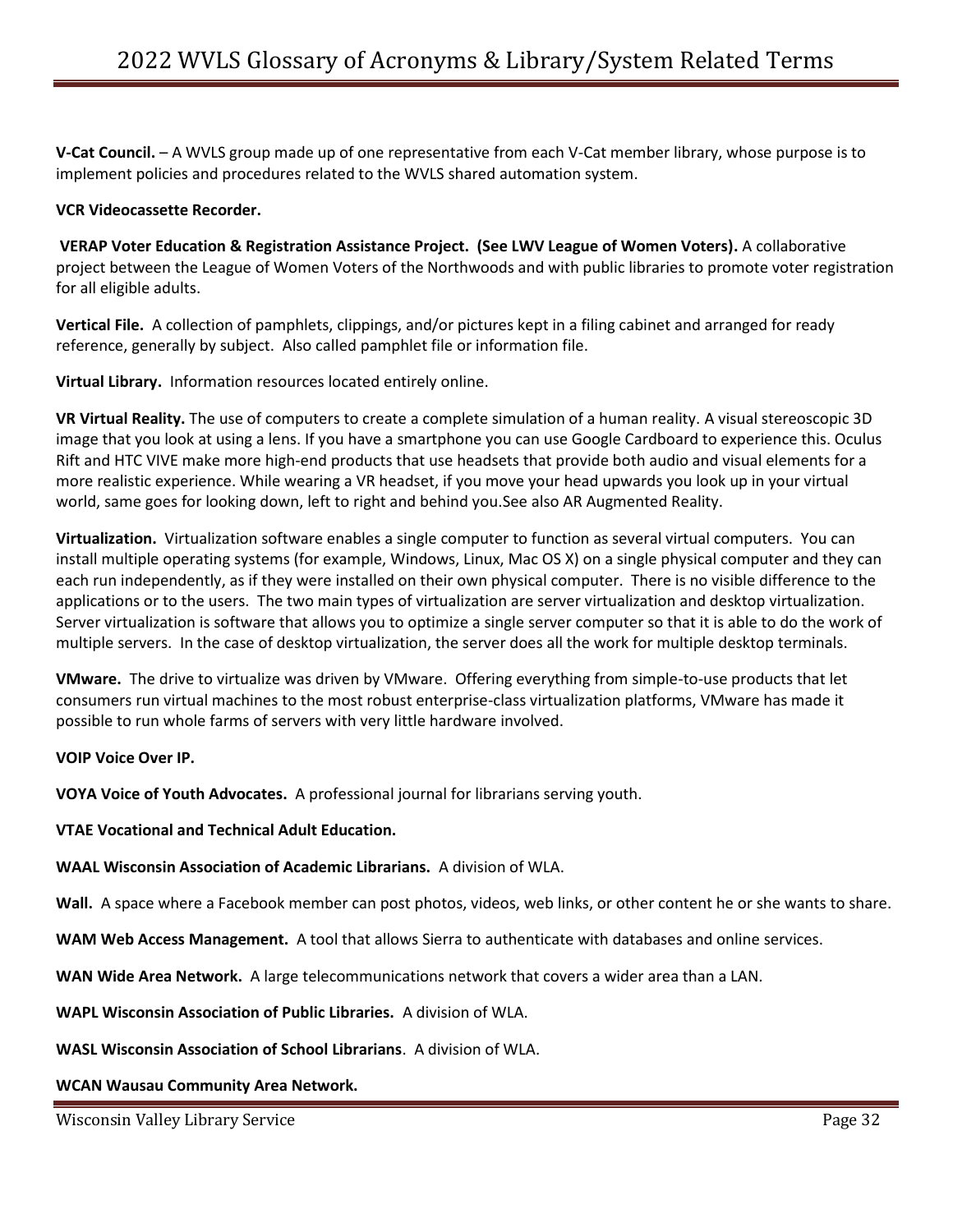**WCFLS Waukesha County Federated Library System**. A Wisconsin library system headquartered in Waukesha. With the addition of Jefferson County in 2015, this system is now known as the Bridges Library System (BLS). See BLS.

### **WCRS WorldCat Resource Sharing.**

**WDBs** Workforce Development Boards.

**WDC Wisconsin Deferred Compensation.** 

**WEA Wisconsin Education Association.** 

#### **WEAC Wisconsin Education Association Council.**

Web Management Report. The web interface product from Innovative that is used for statistics gathering.

**Web Site.** A place on the web.

**Webinar.** A type of web conference, that is typically one-way, from the speaker with limited audience interaction.

**WebJunction.** An online community where library staff meet to share ideas, solve problems and take online courses.

**WEMA Wisconsin Educational Media Association,** now known as WEMTA.

**WEMTA Wisconsin Educational Media and Technology Association.** An independent professional association serving school library media and instructional professionals in Wisconsin.

**Wessler Scholarship Fund.** A gift to WVLS in memory of Carol Ruth Wessler, a long-time WVLS reference and interlibrary loan librarian who died in 1984. Since the initial establishment of this scholarship program, additional funds have been added in memory of other WVLS employees. Scholarship funds are available for use by area library staffs from all types of libraries who wish to attend continuing education activities in the area of reference, referral and interlibrary loan and customer service.

#### **WHCLIS White House Conference on Library and Information Services.**

**WHO Wisconsin Heritage Online.** See Recollection Wisconsin for more information.

**Widget.** A web widget is a portable chunk of code that can be installed and executed within a separate web page. (Such as daily weather, clocks, event listing, etc.)

**Wiki.** A web space that is open to and editable by a group of people. The most famous wiki is called Wikipedia, a massive online encyclopedia.

#### **WILIUG Wisconsin/Illinois Innovative Users Group.**

**WiLS (formally Wisconsin Library Services).** A member-based, not-for-profit organization that offers services to libraries of all types, cultural institutions, government agencies and other non-profits. They provide cooperative discounts for databases and other products, manage the purchase of new electronic resources and offer continuing education opportunities, project management and strategic planning guidance.

**WIOA** Workforce Innovation and Opportunity Act of 2014.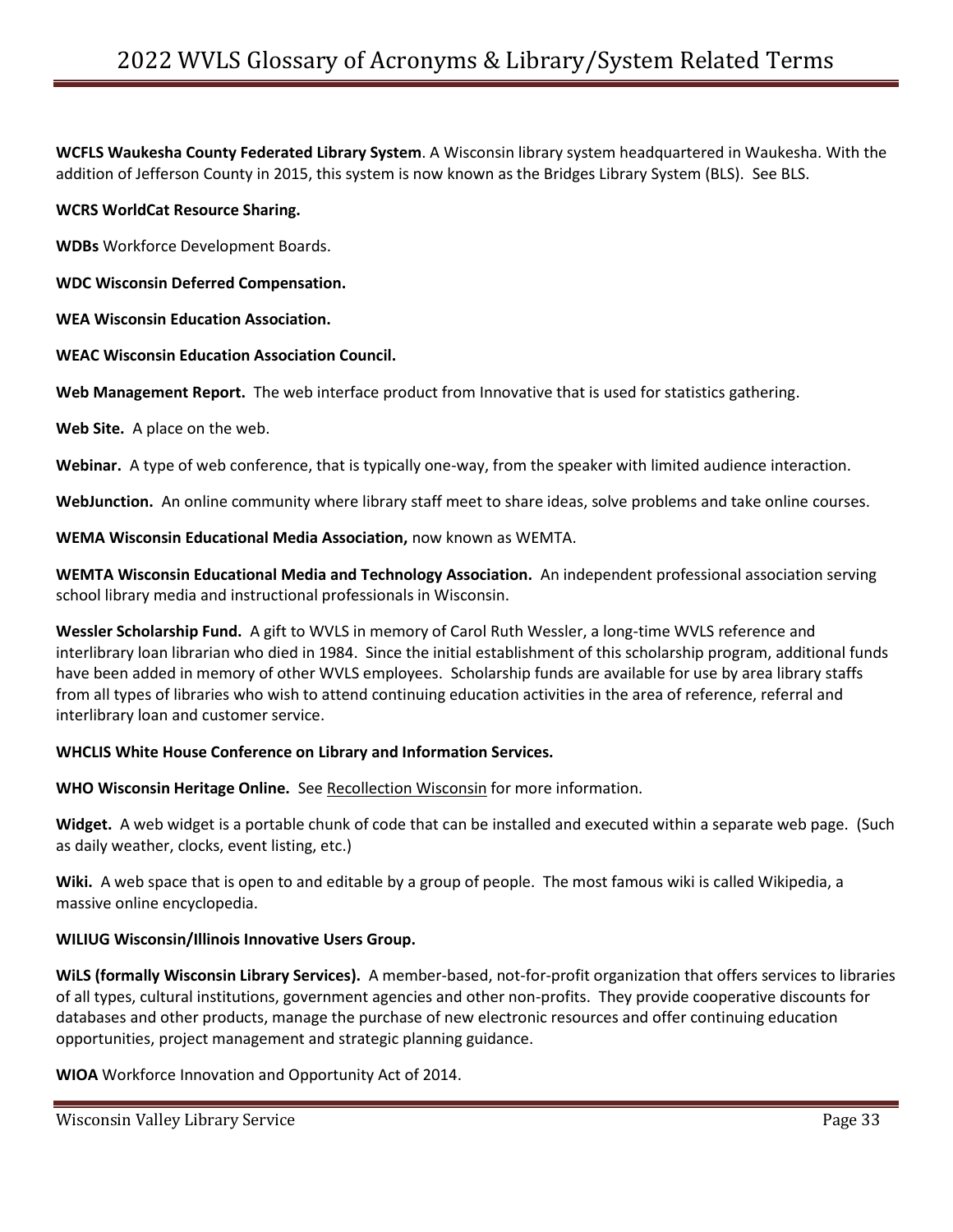**WISCAT**. A Union/Virtual online database of materials held by Wisconsin libraries. The database is managed by RL&LL, and used to create and manage requests for material between and among participating libraries in Wisconsin.

**WiscNet.** A member-driven cooperative that provides Internet access and network support for research and education organizations across Wisconsin.

**Wisconsin Author Project.** A project made possible in part by the Institute of Museum and Library Services in which public libraries help local authors get recognition for their works. Wisconsin residents who are authors of self-published adult or young adult fiction are invited to submit their work to be included in a state collection accessed through BiblioBoard.

**Wisconsin Digital Library**. A collection of digital audio books, eBooks and video supplied by OverDrive. OverDrive is supported and funded by the Wisconsin Public Library Consortium.

**Wisconsin Library Services.** (See WiLS.)

**Wisconsin Statutes.** Chapter 43 of the Wisconsin Statutes refers to libraries and systems.

**WTBBL** Wisconsin Talking Book and Braille Library.

**WISEdash.** A data portal that uses "dashboards" or visual collections of graphs and tables, to provide multi-year education data about Wisconsin schools. As a public reporting tool, WISEdash is used by districts, schools, parents, researchers, media, and other community members to view data published by the Department of Public Instruction.

**WISELearn.** Currently under construction, a Wisconsin Educator Portal which attempts to provide cost-effective, efficient ways of making top quality resources available to the whole state through one easy portal.

**WISL Wisconsin Small Libraries. A section of WLA.**

**WISPPR Wisconsin Preservation Program**. A program whereby WiLS members receive consultant services for preserving/maintaining library collections.

**WLA Wisconsin Library Association.** A professional association for library staff, trustees and friends.

**WLHC Wisconsin Library Heritage Center**. A program of the WLA Foundation that is designed to promote the understanding of the history of libraries and librarianship in Wisconsin.

**WLS Winnefox Library System.** A Wisconsin library system headquartered in Oshkosh.

**WLTA Wisconsin Library Trustee Association.** A former division of WLA which joined forces with WLA's Friends group to become a new division known as Wisconsin Library Trustees and Friends (WLTF).

**WLTF Wisconsin Library Trustees and Friends.** A division of WLA.

**WordPress.** A powerful, open-source, easy to use blogging software and content management system.

**WorldCat.** The OCLC online union catalog which contains the bibliographic records cataloged by OCLC member libraries. It is the most comprehensive database of library materials in the world. See also BadgerCat.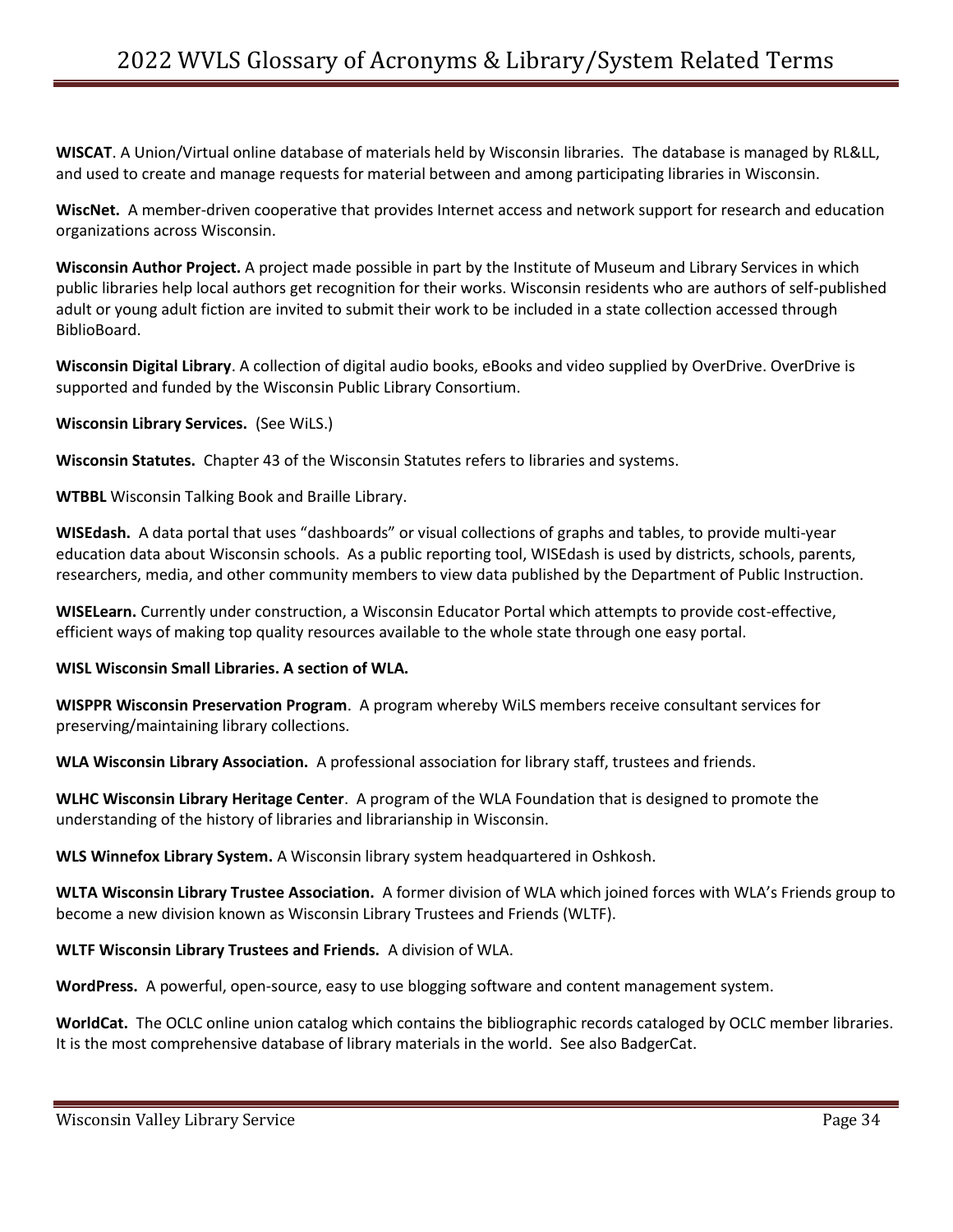**WorldCat Cataloging Partners.** WorldCat Cataloging Partners is a collaborative effort with materials vendors to reduce the cost of cataloging for libraries. WorldCat Cataloging Partners, delivers OCLC MARC records that match the materials ordered through participating vendor partners and sets your library's holdings automatically in WorldCat.

**WPLC Wisconsin Public Library Consortium.** The WPLC pools the resources of WPLC member libraries throughout the state to cooperatively undertake projects that may otherwise be unavailable to single libraries and library systems.

## **WRLBPH Wisconsin Regional Library for the Blind and Physically Handicapped.**

**WRLS Winding Rivers Library System.** A Wisconsin library system headquartered in La Crosse.

**WSDLC Wisconsin Schools Digital Library Consortium**. Established in January 2018, WSDLC was developed through a partnership between the Wisconsin Department of Public Instruction, CESA Purchasing, the CESA Statewide Network and WiLS to create an infrastructure to support a shared ebook and digital audiobook collection for WI K12 students.

#### **WTBBL Wisconsin Talking Book and Braille Library.**

**WVLS Wisconsin Valley Library Service.** A Wisconsin library system headquartered in Wausau.

#### **WWLW Wisconsin Women Library Workers.**

**WWW World Wide Web.** A part of the Internet in which information of any nature, without standardization or verification, may be presented based on a technology called hypertext. WWW enables a user to use a browser such as Netscape or Internet Explorer to navigate among hyperlinked documents to find information (text, graphics, audio and video.)

#### **XHTML. Extensible HyperText Markup Language.**

**XML Extensible Markup Language.** Unlike HTML where authors must use certain tags that make text bold, create clickable links, etc., with XML, authors make up their own tags, making it easier to share and search resources that are in different formats.

#### **YA Young Adult.**

#### **YALSA Young Adult Library Services Association.** A division of ALA.

**YouTube.** A popular video-sharing Web site.

#### **YSS Youth Services Section.** A division of WLA.

**Z39.50.** An ANSI standard for telecommunications and bibliographic information retrieval, defines a standard way for computers to communicate and share information without knowing the search syntax used by the other computer.

**Zine.** A small, handmade magazine with specific, curated content which comes in a range of designs. Zine programs promote activism, freedom of speech, and freedom of expression; and they empower future authors and artists. They cost virtually nothing to produce and enable you to utilize items that are likely already in your library. The most appealing aspects of a zine program is the infinite versatility of the format. Zines are adaptable to all age groups and skill sets; they can also take on an endless variety of formats, themes, and materials.

**Zinio.** Recorded Books digital full text magazine product.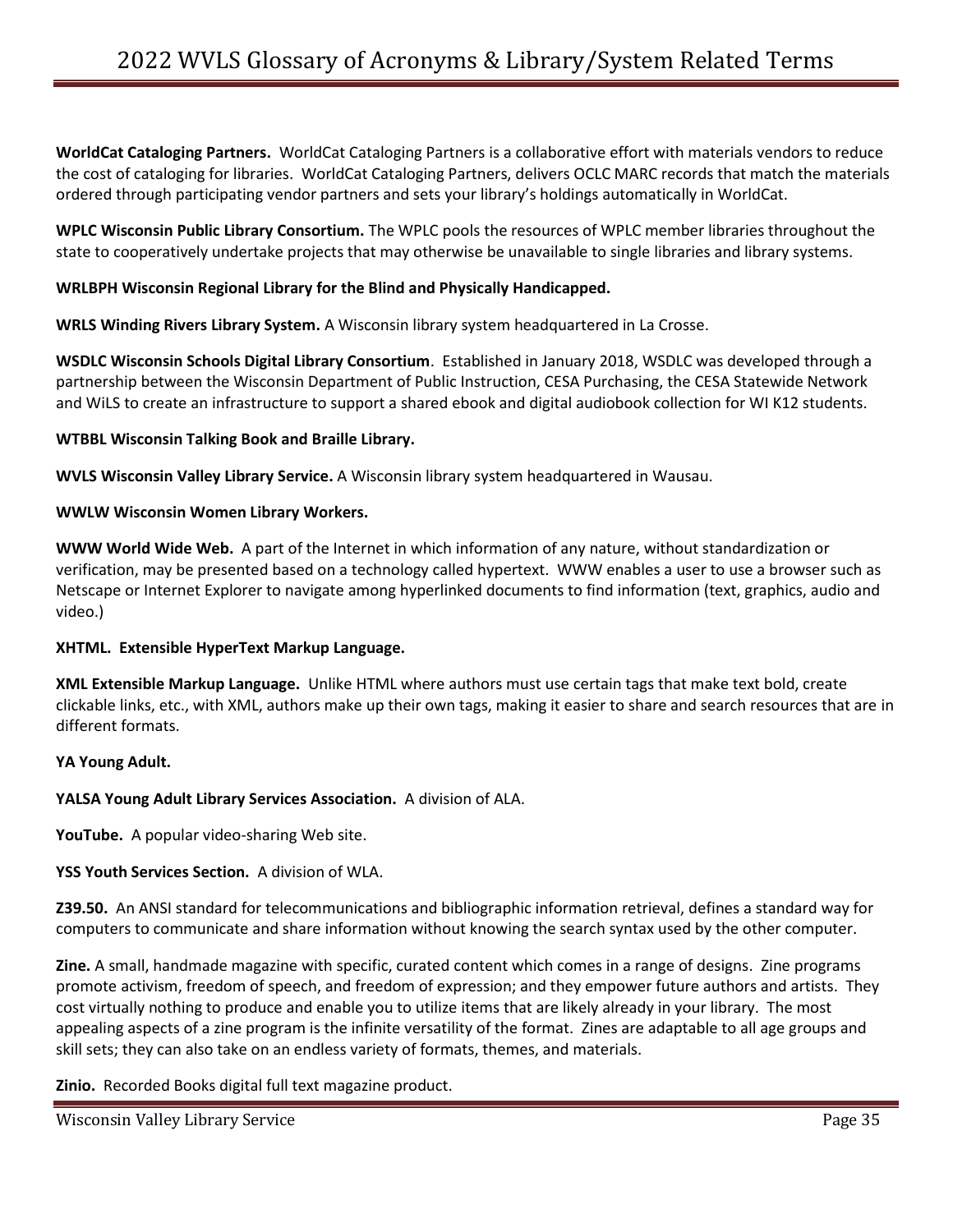**Zoom Meetings.** Released in 2011, a proprietary videotelephony software program that allows up to 100 concurrent participants in an online meeting with a 40-minute tine restriction.

# **Definitions for Organizational Models for Public Libraries and Public Library Systems**

# **Public Library**

A library is established by a municipality or county according to the provisions of Wisconsin Statutes, Chapter 43, and governed by a library board appointed (largely) by the municipality or county that established the library. The municipality or county that established the library also generally provides most of the funding to operate the library. A public library is open to serve the public at least 20 hours per week all year round and has a paid staff and a certified director who works in the library at least ten hours per week.

# **Municipal Library** (Wisconsin Statute 43.52)

Most library services are provided by municipal libraries, which are governed by local library boards and receive funding from municipal governments. Local services may also be provided through contracts between municipal libraries and other library organizations. Where there are no municipal libraries, county governments provide library services or contract for such services.

# **Consolidated County Library** (Wisconsin Statute 43.57)

A consolidated county library may be established by a county board which assumes some or all existing municipal or joint public libraries within the county by consent of the parent organizations of those libraries. In most cases, countywide library services is provided on a consolidated basis, where each library in the county is a branch of a main county library; however, in some counties with consolidated county libraries, each municipality with a branch library owns and is responsible for maintenance and repair of the library building (i.e., Door County). Consolidated county libraries have one countywide library board, which governs all libraries. There are currently seven consolidated county libraries, one of which is the Marathon County Public Library.

NOTE: The use of the terminology "consolidated county library" in the Wisconsin Statutes is misleading. On the face of it, this terminology implies that all public library services and facilities within a single county are consolidated under one governing body. This is not the case in Wisconsin. Cities and villages within a county with a consolidated county library can still establish and operate an independent municipal library and exempt themselves from the county library levy if they tax themselves for library service at a rate higher than the county library levy, as provided under Section 43.64(2).

# **Branch / Satellite Library**

A branch or satellite library is an auxiliary unit that has at least all of the following:

- Separate quarters
- An organized collection of library materials, including a core collection of materials on site at all times
- Paid staff, including a certified 'director' who works in the library at least ten hours per week.
- Regular scheduled hours for being open to the public (at least 20 hours per week all year round)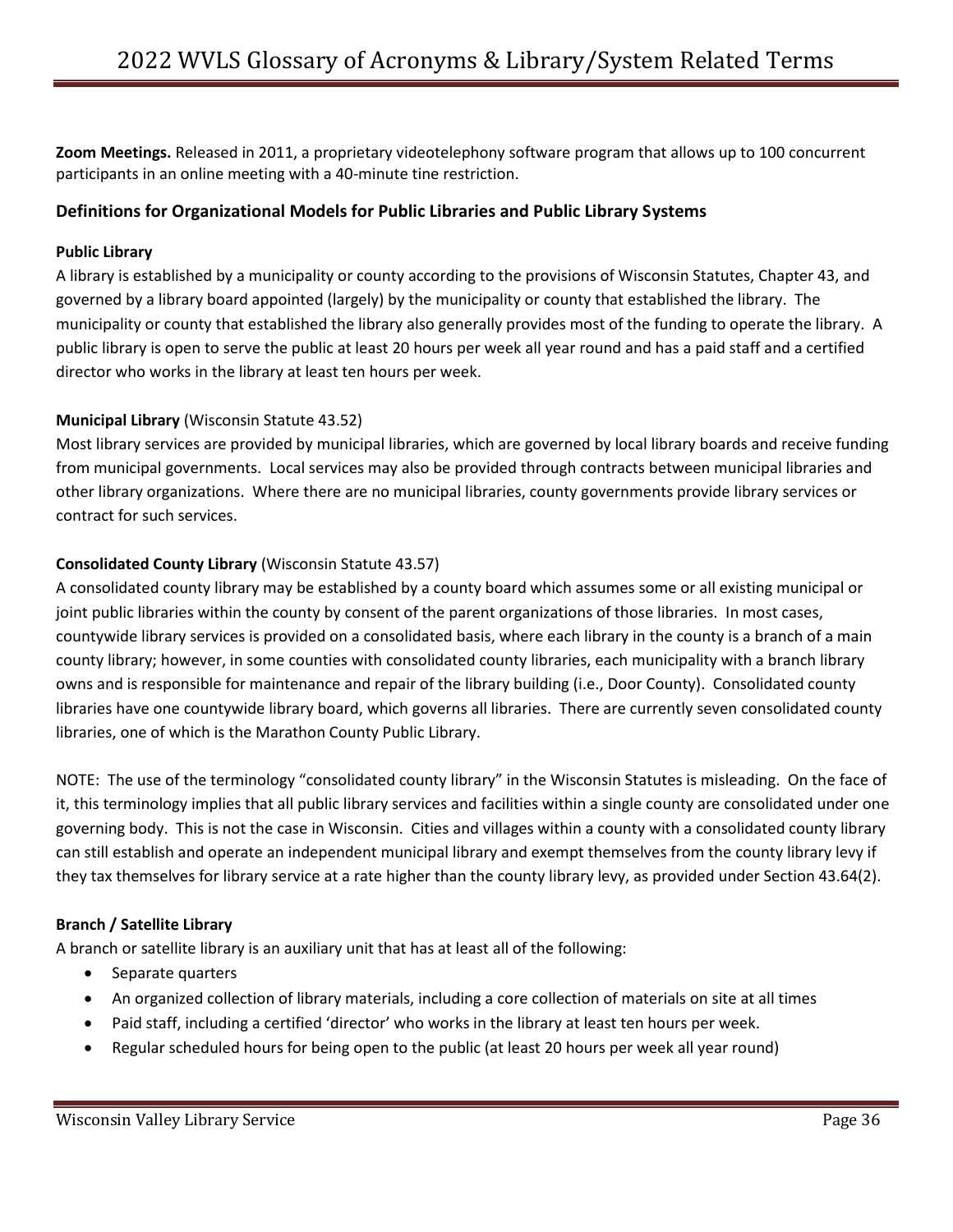## **Service Outlet**

A service outlet is a location to which library materials are distributed for lending but at which there is no permanent collection or library staff. Examples of outlets may include, but are not limited to, collections in nursing homes, jails, grocery stores, etc.

## **Joint Public Library** (Wisconsin Stat. 43.53)

A joint public library is a library established by two or more municipalities, or a county and one or more municipalities. A joint public library is governed by a library board appointed (largely) by the government jurisdictions that established the library. These jurisdictions also generally provide most of the funding to operate the library. A joint public library is open to serve the public at least twenty hours per week all year round and has a paid staff and a certified director who works in the library at least ten hours per week. Examples: Antigo Public Library is a joint library, operated by the county and the municipality; Rhinelander District Library is a joint library, operated by two or more municipalities. If the territory of a joint library lies in two or more counties that are not in the same public library system, the joint library board or, if no such board exists, the governing bodies of the municipalities and counties that created the joint library shall determine the system in which the joint library will participate.

#### **District Public Library**

A district public library is established by referendum of the electors residing within the library district area, and governed by a library board elected by the residents of the library district area (which may or may not correspond with the boundaries of one or more municipalities). A library district is typically funded by a property tax levied on property owners within the library district area, at a tax rate usually established by referendum of the electors residing within the district area. District public libraries are open to serve the public at least twenty hours per week all year round and have a paid staff and a certified director who works in the library at least ten hours per week. Wisconsin law does not yet recognize district public libraries.

#### **County Library Service** (Wisconsin Stat. 43.57(3))

A county may provide library service(s) under contract or participate in county library planning. For example, a county government may: contract for access to public libraries by residents who live outside the primary service jurisdiction of a public library; operate one or more fixed library facilities, but is more likely to operate a bookmobile or books-by-mail program that supplements the service provided by independent municipal and/or joint public libraries within the county; provide support services to the public libraries in the county, such as a centralized processing service, shared computer system or interlibrary loan clearinghouse; and/or conduct county library planning and determine the allocation of county library funding to municipal and/or joint public libraries serving county residents. In this later example, these organizations have no paid staff and exist only boards appointed by the county. Essentially, they are library boards without a library. The Dane County Library Service is an example of this method.

#### **Resource Library** (Wisconsin Stat. 43.16)

Each public library system must have at least one system resource library. To enhance the research and reference capacity of member libraries, each public library system must contract with the member library with the largest annual operating budget to serve as the system resource library. The resource library must have a collection of at least 100,000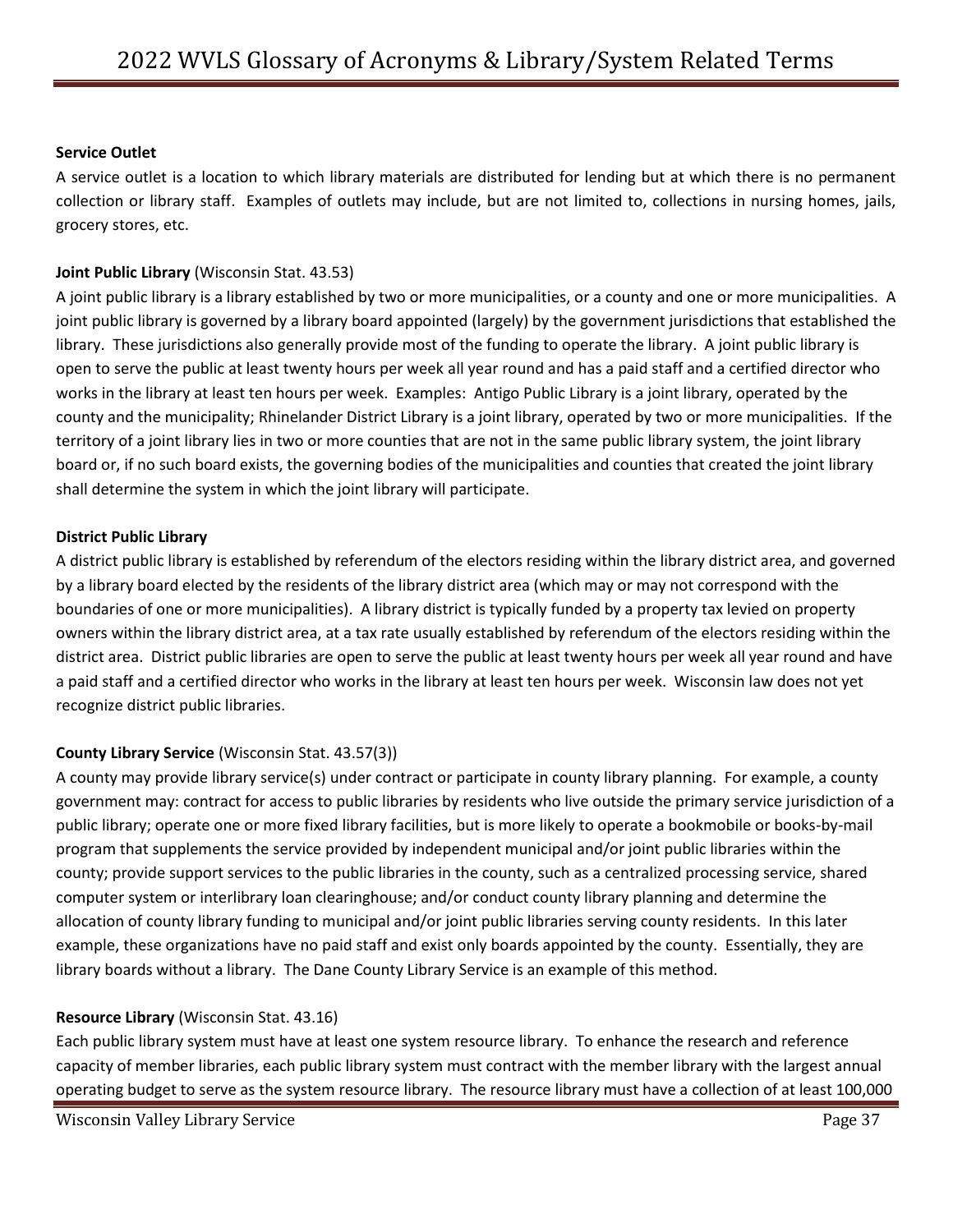volumes, be open to the public at least 50 hours each week, and employ at least one permanent reference librarian with a master's degree in library science. If no library in the system meets these requirements systems must enter into a supplementary contract with an academic library in the system or a resource library in an adjacent system.

# **Public Library System** (Wisconsin Stat. 43.17)

Wisconsin's public library systems were created by the legislature in 1971 to improve and extend public library services, promote resource sharing among libraries, and increase access to library materials and services by the state's residents. Serving a specific geographic region, each system provides special services and programs not offered by municipal and county libraries. Public library systems receive state aids for coordination and supplementation of services beyond what could be provided by local and county funds. Public library systems do not oversee the administration of local libraries, which remain autonomous in regard to local services and operations. Although not required to do so, all local units of government that provide library services participate in a public library system.

# **Single-County Public Library System**

A single–county public library system is considered a county agency and may be consolidated or federated.

# **Single-County Consolidated Public Library System**

A Single-County Consolidated Public Library System may be established by a county board according to the provisions of Wis. Stat 43.21. A consolidated single–county public library system has a seven- or nine-member board appointed by the county board.

# **Single-County Federated Public Library System**

A Single-County Federated Public Library System may be established by a county board according to the provisions of Wis. Stat. 43.19. A federated single-county public library system has a seven-member governing board, three of which, at the time of their appointment, shall be active voting members of library boards of participating municipalities. Members are nominated by the county executive (or by the county chairperson in a county without a county executive) and approved by the county board. A federated public library system located within a single county with a population of 500,000 or more constitutes a separate legal entity solely for the purposes of having custody and control of all system funds, making contracts, and providing employee benefits. No more than one system may be established within a single county. If the territory of a municipality lies in two or more counties which are not in the same public library system, the municipal library board or, if no such board exists, the municipal governing body shall determine the system in which the municipality will participate.

# **Multi-County Public Library System or Federated Public Library System**

Multi-county systems must be federated systems, since their membership includes multiple independent libraries that are not branches of a centralized library. A multi-county system is considered a joint agency of all participating counties but constitutes a separate legal entity for purposes of having exclusive custody and control of all system funds, holding title to and disposing of property, constructing, enlarging and improving buildings, making contracts, and suing and being sued. In multi-county federated systems, governing boards have 15 to 20 members. The members are nominated by the county executive in each county in the system (or by the county board chairperson in each county without a